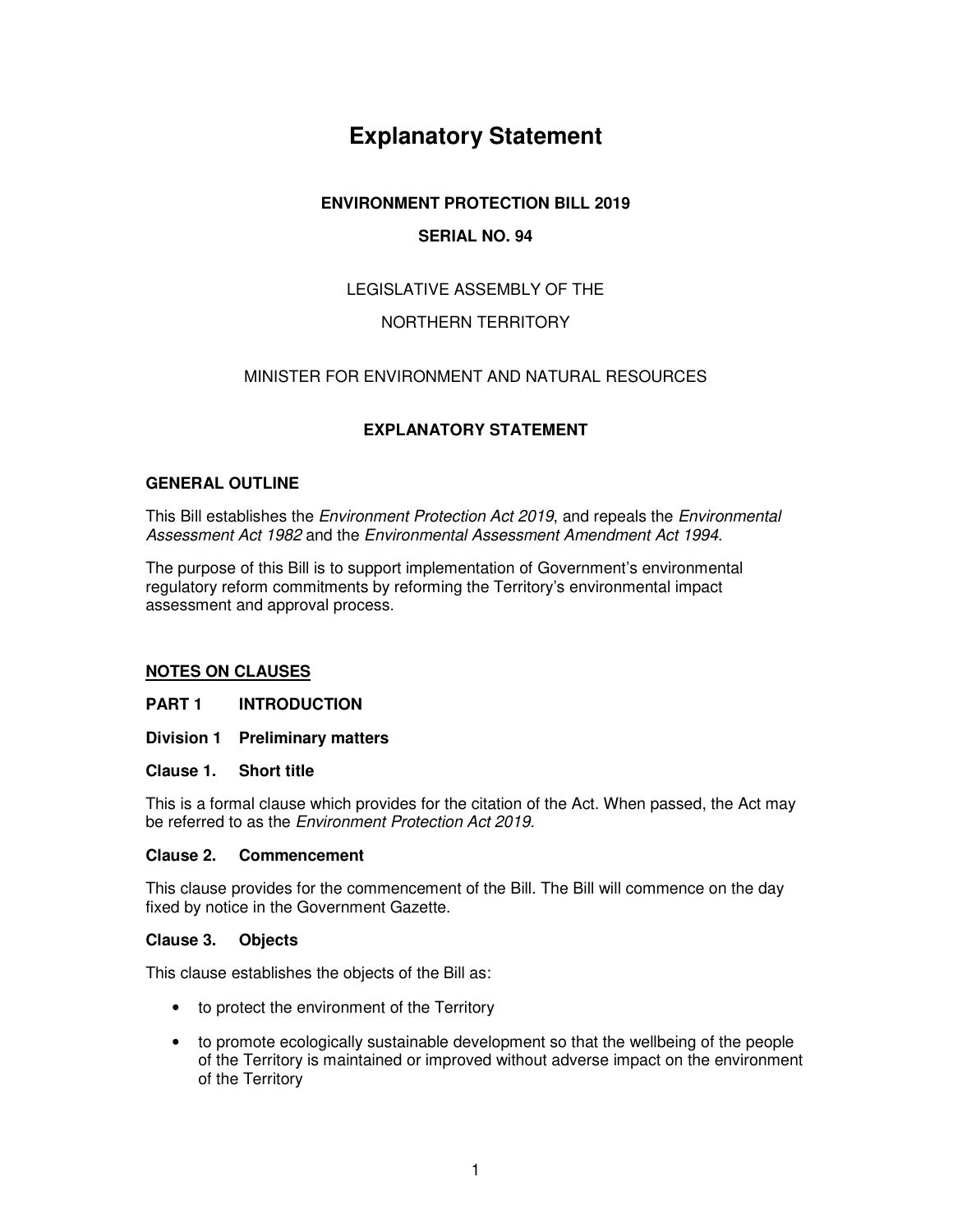- to recognise the role of environmental impact assessment and approval in promoting the protection and management of the environment of the Territory
- to provide for broad community involvement during the process of environmental impact assessment and approval
- to recognise the role that Aboriginal people have as stewards of their country as conferred under their traditions and recognised in law, and the importance of participation by Aboriginal people and communities in environmental decision-making processes.

### **Clause 4. Definitions**

This clause provides for a number of definitions which are required to assist in the interpretation of the Act.

The definitions are listed in alphabetical order and include a wide range of necessary legal definitions, as well as explanation of certain technical terms required by the Bill as part of the environmental impact assessment and approval system.

In particular, the clause includes a definition of 'proponent' which is a term used throughout the Act to refer to a person that intends to undertake an 'action' (defined in clause 5) and 'approval holder' which is a person that holds an environmental approval issued under the Act.

# **Division 2 Important concepts**

This Division defines important concepts that are used throughout the Act and which need to be considered in applying the Act.

# **Clause 5. Meaning of action**

This clause identifies the scope of the term 'action' which is used to identify the types of matters that need to be considered as part of the Territory's environmental impact assessment and approval system.

It is designed to ensure that individual or specific type actions are captured and require impact assessment. The clause operates in conjunction with clause 13 which provides for matters of a more strategic nature.

# **Clause 6. Meaning of environment**

This clause defines the term 'environment' as it is used in the Act. Environment has a broad definition, and includes the biophysical environment as well as social, cultural, health and economic issues. This broad definition supports the concept of ecologically sustainable development and ensures that decisions are made in consideration of economic, cultural and social (including health) factors, and not just biophysical ones.

# **Clause 7. Meaning of environmental harm**

This clause identifies how 'environmental harm' should be judged when considering impacts on the environment.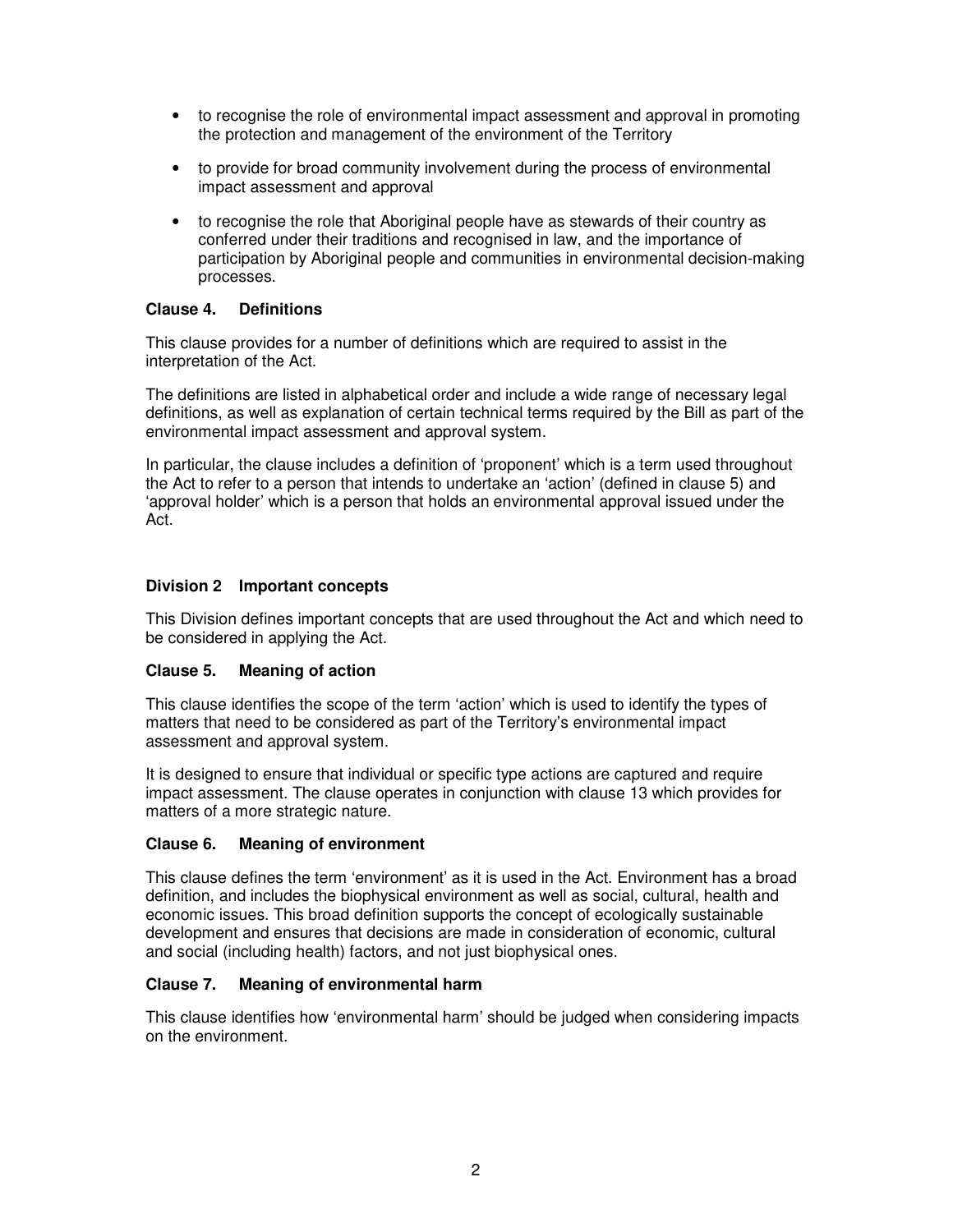# **Clause 8. Meaning of material environmental harm**

This clause identifies how 'material environmental harm' is to be identified when considering impacts on the environment.

# **Clause 9. Meaning of significant environmental harm**

This clause identifies how 'significant environmental harm' should be judged when considering impacts on the environment.

### **Clause 10. Meaning of impact**

This clause identifies how 'impacts' are to be judged when determining if an action has had an impact on the environment.

# **Clause 11. Meaning of significant impact**

This clause identifies how 'significant impacts' are to be judged when determining if an action has had, or will have, a significant impact on the environment.

This judgement is an underlying principle of the environmental impact assessment system.

### **Clause 12. Meaning of significant variation**

This clause identifies how 'significant variations' are to be judged when determining if the proposed changes to an action are required to be considered under the environmental impact assessment system.

### **Clause 13. Meaning of strategic proposal**

This clause identifies the scope of the term 'strategic proposal' which is used to identify the types of matters that can be considered for a strategic environmental impact assessment under the environmental impact assessment and approval system.

It is designed to capture matters of a more strategic nature, such as groups of projects in a defined area or strategic programs of works or strategic planning instruments. The clause operates in conjunction with clause 5 which provides for matters of a more individualised or specific nature.

#### **Division 3 Application provisions**

#### **Clause 14. Act binds Crown**

This is a standard clause that provides that the Bill is intended to apply to the Crown.

#### **Clause 15. Civil remedies and common law not affected**

This clause identifies that civil rights and actions are not affected by the Act, except where those rights are specifically provided for in the Act. It also identifies that compliance with the Act is not itself evidence that a common law duty of care has been satisfied.

The clause enables members of the community to pursue their own civil actions where they consider that there has been a breach of the legislation that has affected them.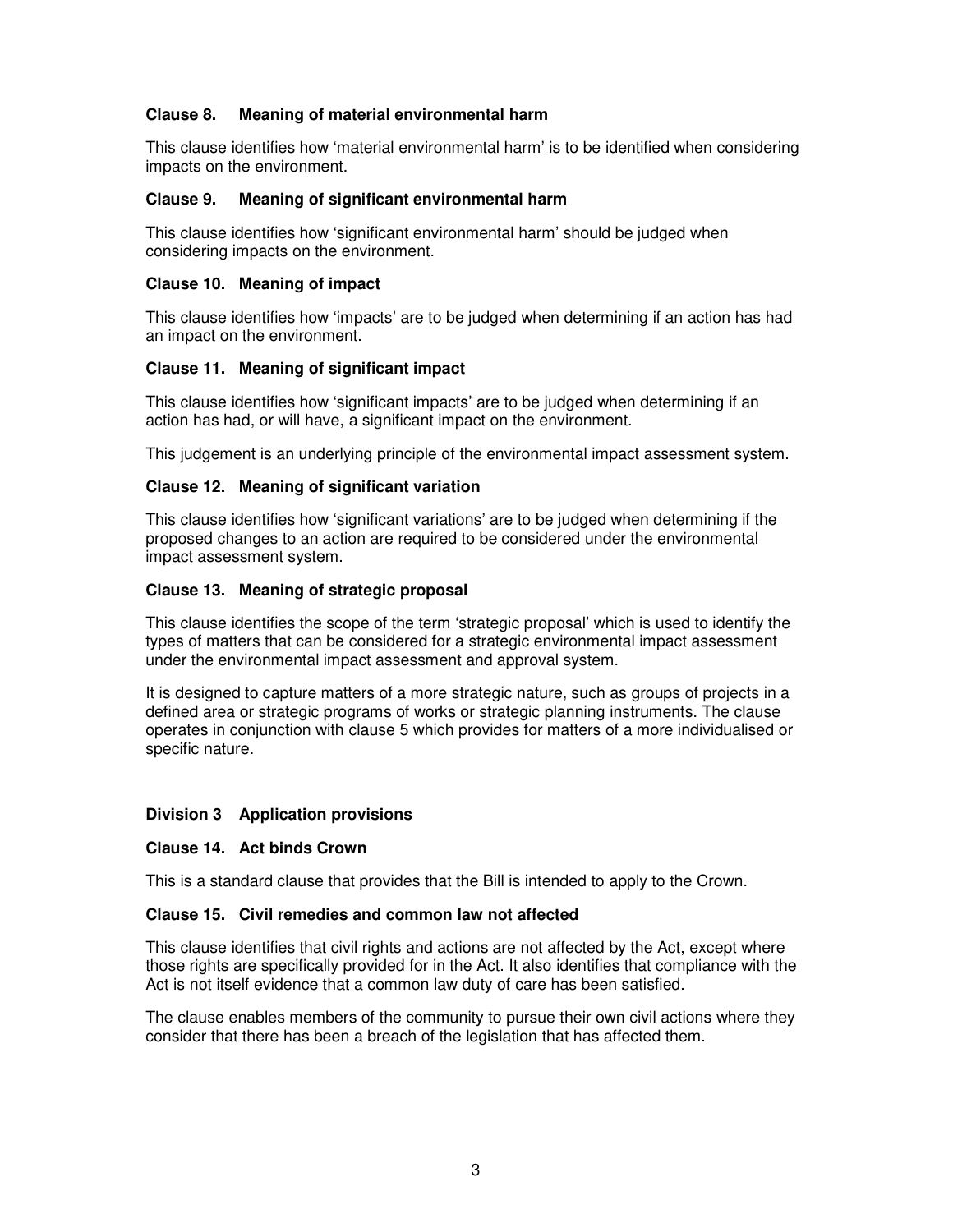# **Clause 16. Application of criminal code**

This clause provides that Part IIAA of the Criminal Code applies to offences under the Act. Part IIAA of the Criminal Code states the general principles of criminal responsibility, establishes general defences, and deals with burden of proof. It also defines, or elaborates on, certain concepts commonly used in the creation of offences.

# **PART 2 PRINCIPLES OF ENVIRONMENT PROTECTION AND MANAGEMENT**

This Part identifies a number of principles that should be considered when decisions that have the potential to result in environmental impact are made by decision-makers, including the Minister, Northern Territory Environment Protection Authority (NT EPA) and Chief Executive Officer (CEO), proponents and approval holders.

# **Division 1 Principles of ecologically sustainable development**

# **Clause 17. Principles of ecologically sustainable development**

This clause sets out the principles of ecologically sustainable development that a decisionmaker must consider and apply when making a decision under the Act. The articulation of the principles supports the objects of the Act and is in keeping with contemporary environmental legislation. A decision-maker is not required to specify how the principles have been considered or applied when stating reasons for a decision.

# **Clause 18. Decision-making principle**

This clause reiterates the meaning of 'environment' within decision-making processes and provides for the consideration of the long-term and short-term environmental and equitable implications of a decision. Where a decision will affect a community the decision-making process should incorporate community involvement.

# **Clause 19. Precautionary principle**

This clause ensures that decision-making processes provide for the application of precautionary measures when making decisions where the scientific understanding of complex environmental systems is incomplete. The risk consequences of options being considered as part of the decision-making process should be evaluated in order to avoid decisions that could cause serious or irreversible damage to the environment.

# **Clause 20. Principle of evidence-based decision-making**

This clause ensures that decisions are based on the best available evidence that is relevant and reliable.

# **Clause 21. Principle of intergenerational and intragenerational equity**

This clause states that present-day decisions should not compromise environmental health, diversity or productivity for present or future generations.

# **Clause 22. Principle of sustainable use**

This clause supports decision-making about the use of the Northern Territory's natural resources, ensuring that decisions examine whether the proposed use of the natural resource is sustainable, prudent, rational, wise and appropriate.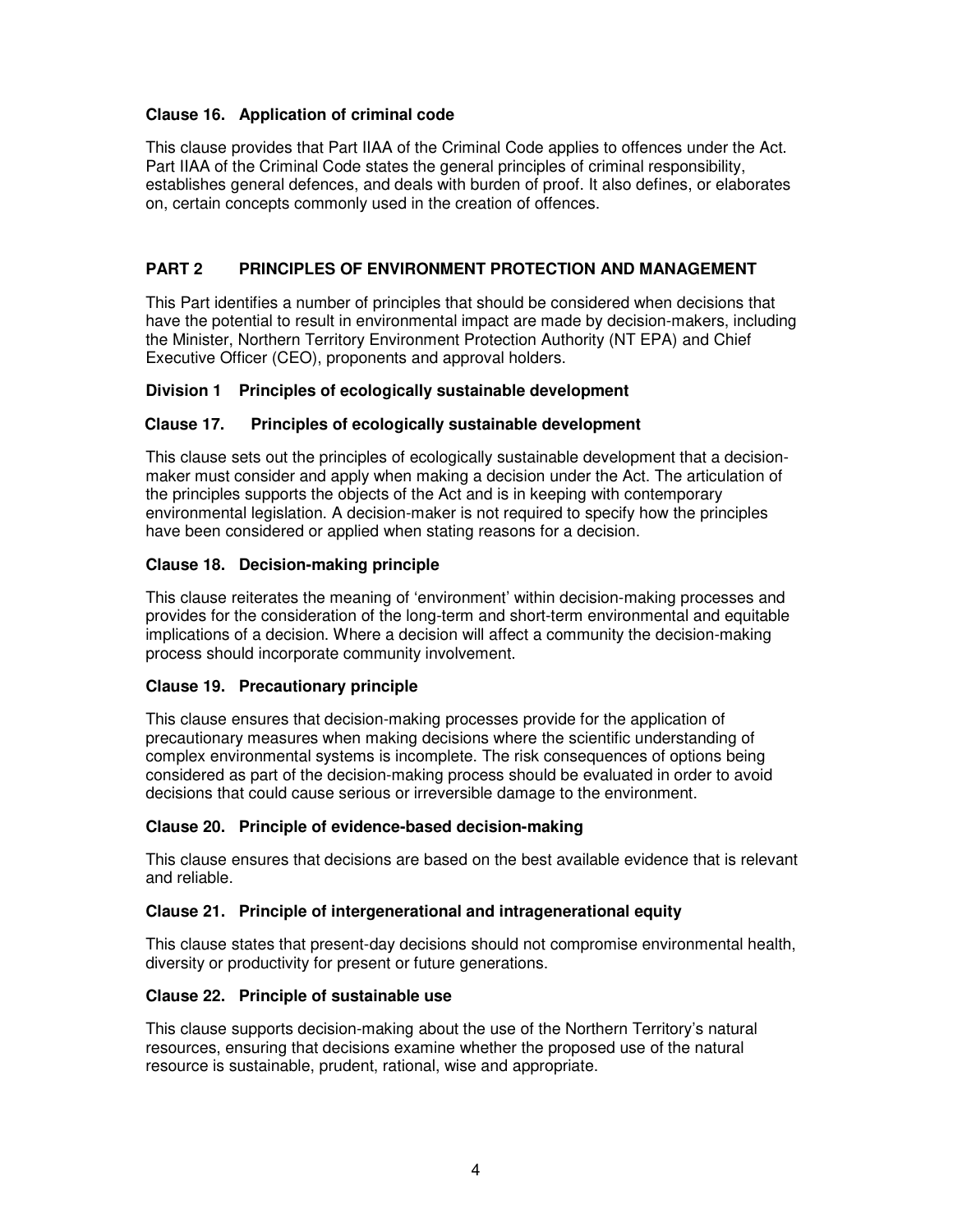# **Clause 23. Principle of conservation of biological diversity and ecological integrity**

This clause articulates an outcome of decision-making under this Act, to conserve and maintain the Northern Territory's biological diversity and ecological integrity.

### **Clause 24. Principle of improved valuation, pricing and incentive mechanisms**

This clause ensures that the Northern Territory's accounting of its assets and services includes its environment. This places an expectation on the person who generates pollution and waste to bear the cost of its containment, avoidance and abatement while recognising that users of a product or service should be paying prices which reflect the cost of using natural resources and the cost of waste disposal.

This clause supports the provision of incentives, structures and mechanisms to minimise costs for proponents when developing solutions and responses to environmental problems.

### **Division 2 Management hierarchies**

### **Clause 25. Hierarchies**

This clause sets out the purpose of the Division to put in place hierarchies for environmental decision-making and waste management.

### **Clause 26. Environmental decision-making hierarchy**

This clause supports the objects of the Act by putting in place the approach to be taken by decision-makers, proponents and approval holders when making decisions in relation to actions that affect the environment. It supports environmental decision-making about a proposed action that not only seeks to minimise adverse impact on the environment, but also to identify and put in place measures that enhance or restore environmental quality where possible.

The clause establishes an approach to environmental protection that recognises that the upfront design of a proposed action is the best approach to minimising adverse impacts on the environment. The reliance on mitigation and the use of environmental offsets are to be secondary to project design when seeking to minimise adverse environmental impacts.

# **Clause 27. Waste management hierarchy**

This clause largely speaks to a proponent and places a focus on a proposed action being designed, implemented and managed to minimise waste creation and a pollution discharge to the environment. Avoiding production of waste is to be the priority for a proponent. The least preferred approach to be accepted by decision-makers is the reliance on waste disposal undertaken in an environmentally sound manner. This clause therefore seeks to address the real threat of waste disposal and discharge to the Northern Territory's environment.

# **PART 3 ENVIRONMENT PROTECTION DECLARATIONS**

# **Division 1 Declaration of environmental objectives and referral triggers**

#### **Clause 28. Declaration of environmental objectives**

This clause allows the Minister to declare environmental objectives under the Act. These will serve to guide decision-makers and provide a public statement of those priority environmental matters to be considered in the environmental impact assessment process.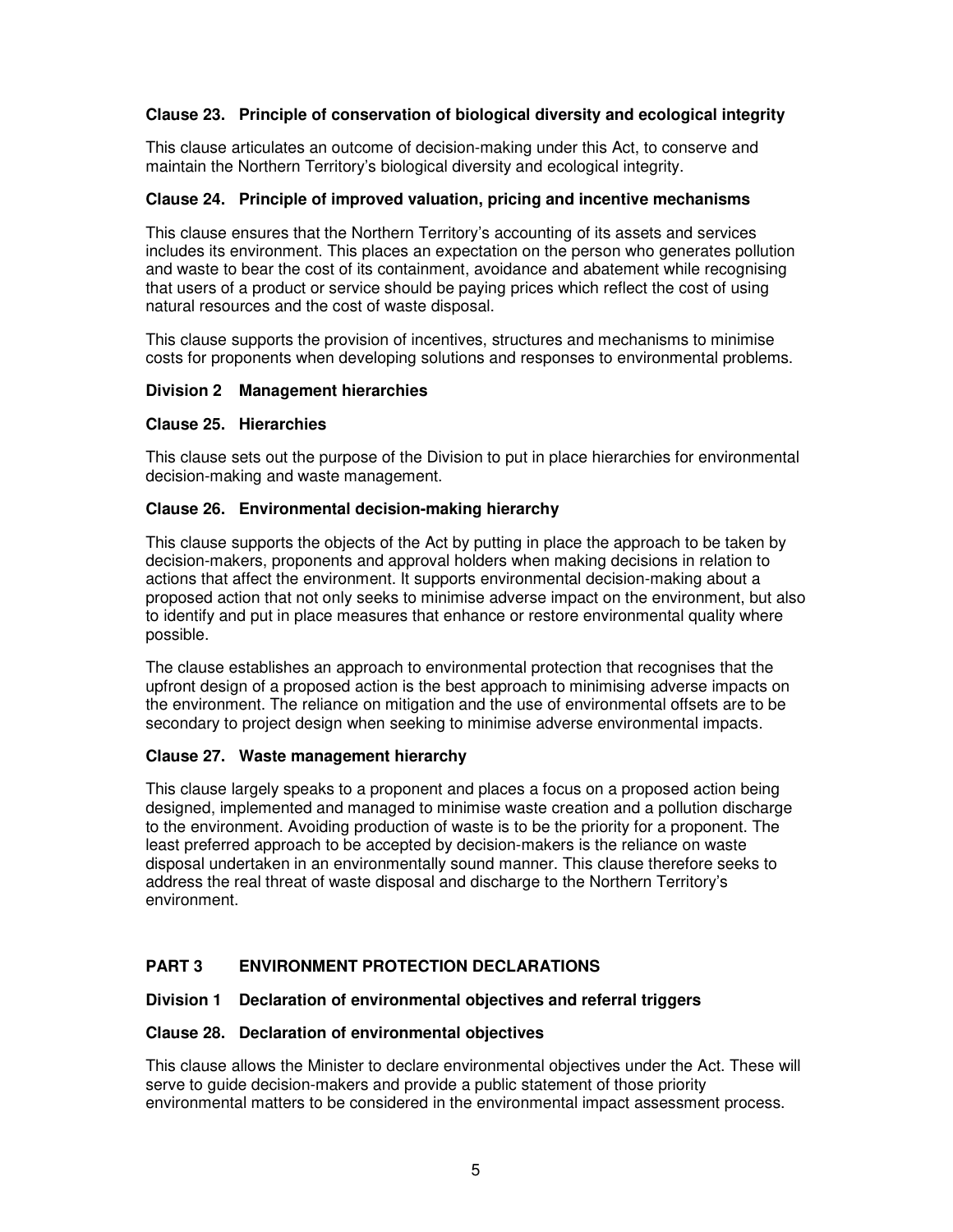The clause allows the Minister to initiate the process for declaring an environmental objective or respond to a recommendation of the NT EPA to declare environmental objectives. The process of declaring an environmental objective will be set out in the Regulations. When the Minister makes a declaration of environmental objectives it must be accompanied by a statement of reasons.

# **Clause 29. Purpose and effect of referral triggers**

This clause supports the environmental impact assessment process by describing the purpose of a referral trigger. The clause describes two types of referral triggers - an activitybased referral trigger and a location-based referral trigger. This allows the Act to be responsive to key matters of concern, ensuring that specific types of activities (identified as an activity-based referral trigger) will be considered by the NT EPA as well as activity within identified areas of environmental significance.

# **Clause 30. Declaration of referral triggers**

The clause enables the Minister to declare the referral triggers. The process of declaration will be established through the Regulations. When the Minister declares referral triggers it must be accompanied by a statement of reasons.

### **Clause 31. NT EPA may recommend environmental objectives and referral triggers and amendments**

This clause allows the NT EPA to recommend environmental objectives or referral triggers to the Minister. This can be done on the NT EPA's initiative or at the request of the Minister.

# **Clause 32. Review of environmental objectives and referral triggers**

This clause requires the review of the environmental objectives and referral triggers at least every 10 years, however they can be reviewed at any time. This ensures that the Act remains responsive and relevant in achieving the protection of the Northern Territory's environment.

# **Clause 33. Amendment or revocation of environmental objective or referral trigger**

This clause allows the Minister to amend or revoke either an environmental objective or a referral trigger. The process for amending or revoking an objective or trigger will be established in the Regulations. This ensures the objectives and triggers remain relevant and responsive to the Northern Territory environment.

# **Clause 34. Referral trigger – environmental offences**

This clause establishes five offences associated with undertaking an action where a referral trigger applies to the action where the action is not authorised. It provides a standard approach to creating tiered offences that reflect differing levels of environmental risk or consequence as a result of the alleged breach and differing levels of culpability of an alleged offender.

Subclause (1) establishes an offence where a person intentionally engages in unauthorised conduct that is part of an action, where a referral trigger applies, the conduct results in significant environmental harm and the person is reckless. This offence contains strict liability elements, and the penalty for this offence is an environmental offence level 1 penalty.

Subclause (2) establishes an offence where a person intentionally engages in unauthorised conduct that is part of an action, where a referral trigger applies, the conduct results in material environmental harm and the person is reckless. This offence contains strict liability elements, and the penalty for this offence is an environmental offence level 2 penalty.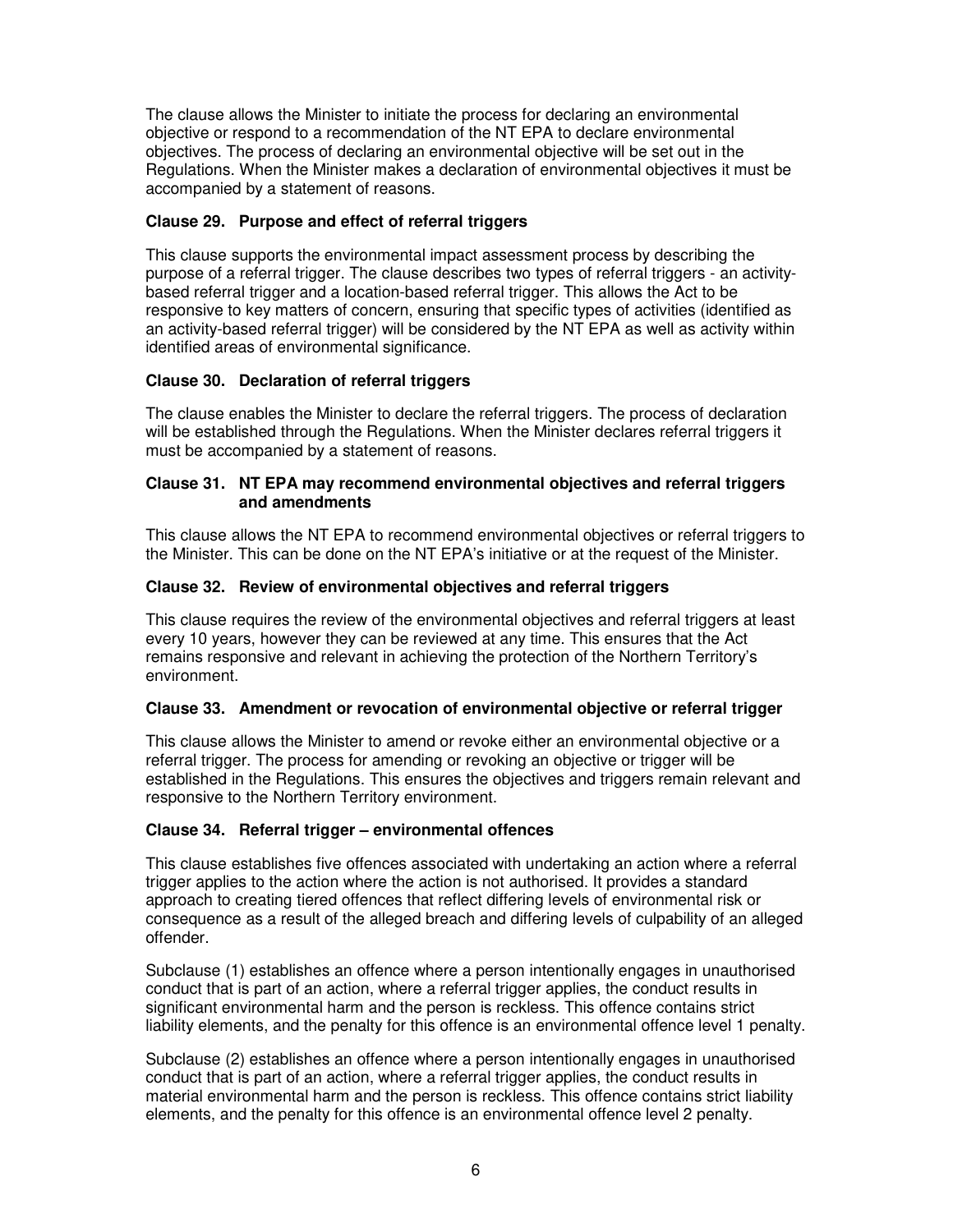Subclause (3) establishes an offence where a person engages in unauthorised conduct that is part of an action, where a referral trigger applies, and the conduct results in significant environmental harm. This is a strict liability offence, and the penalty for this offence is an environmental offence level 2 penalty.

Subclause (4) establishes an offence where a person engages in unauthorised conduct that is part of an action, where a referral trigger applies, and the conduct results in material environmental harm. This is a strict liability offence, and the penalty for this offence is an environmental offence level 3 penalty.

Subclause (5) establishes an offence where a person engages in unauthorised conduct that is part of an action where a referral trigger applies. This is a strict liability offence, and the penalty for this offence is an environmental offence level 4 penalty.

The clause contains standard defences for offences of this nature, and requires the defendant to establish the defence.

These offences are designed to promote good environmental outcomes, and to minimise environmental impacts, by ensuring that proponents refer their actions for impact assessment in accordance with the Act.

### **Division 2 Protected environmental areas and prohibited actions**

This division establishes processes to enable the Minister and Administrator to make declarations of protected environmental areas and prohibited actions.

#### **Clause 35. Temporary declaration of protected environmental area**

This clause allows the Minister to make a temporary declaration of a protected environmental area. Before making the declaration the Minister must believe on reasonable grounds that the declaration is necessary to further the objects of the Act and protect the environment, or an aspect of the environment.

A protected declaration is valid for 12 months and cannot be extended. It can only be replaced if a period of at least 3 months has passed since the expiry of the previous declaration. This prohibition does not apply if different matters are being addressed under the declaration.

For example, the Minister may make a declaration of a protected environmental area between the NT mainland and Bathurst Island. The declaration may prohibit all seabed mining activities in this area. This would not prevent exploration for oil and gas in the same area. If the declaration expired (and was not replaced with a permanent declaration), the Minister could not make another declaration in the same area to prohibit seabed mining activities. The Minister could however make a new declaration that prohibited oil and gas exploration activities in that area.

These limitations have been included because a temporary declaration is designed to provide an urgent response that may be replaced by a permanent declaration by the Administrator.

The Minister is required to consult with the NT EPA before making a temporary declaration. Further consultation is not required due to the short term and, generally, urgent nature of these declarations. The Minister is required to advise land owners and occupiers of a declaration which affects their land and publish a statement of reasons for making the declaration.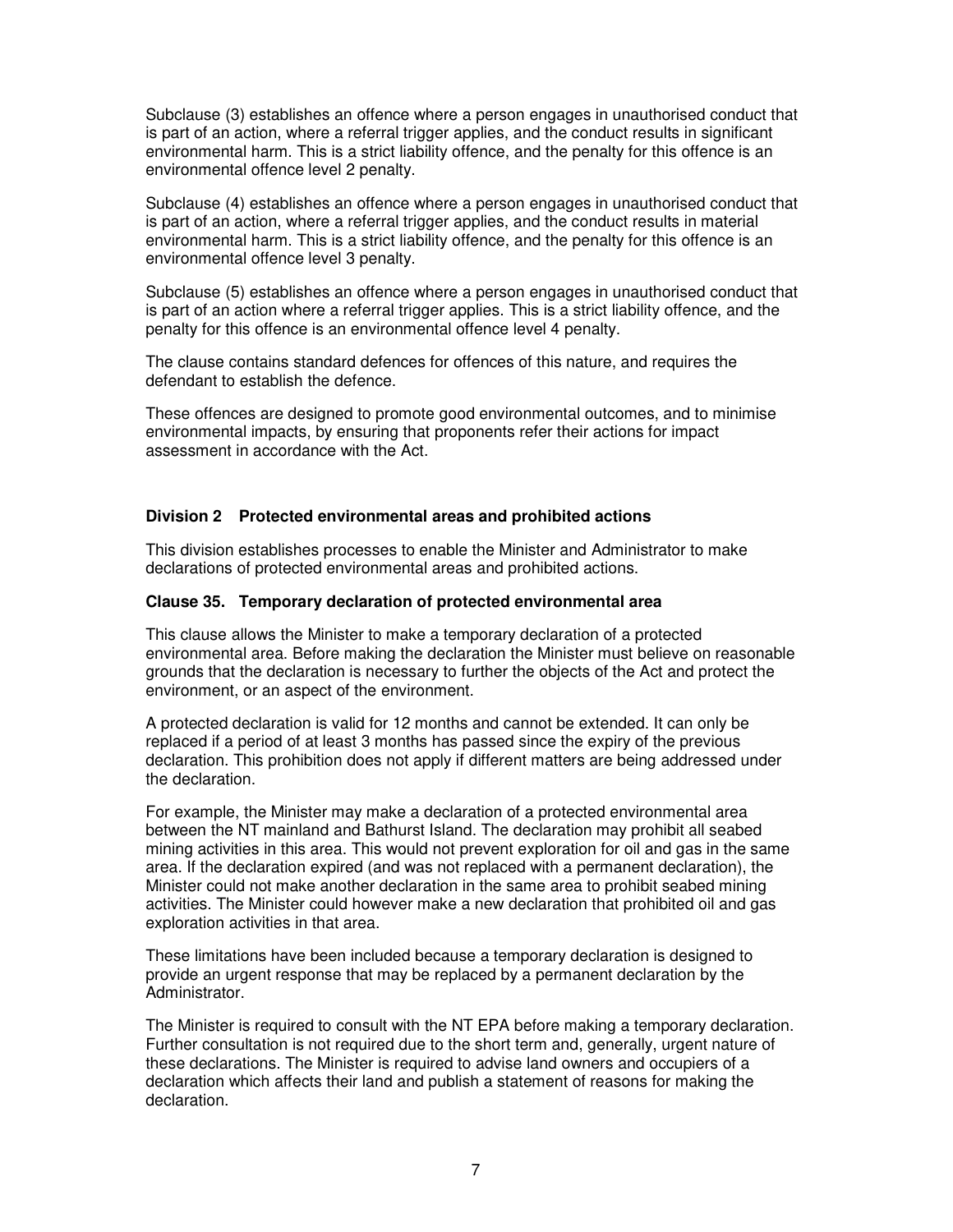# **Clause 36. Permanent declaration of protected environmental area**

This clause allows the Administrator to make a permanent declaration of a protected environmental area. Before making the declaration the Administrator must be satisfied that the declaration is necessary to further the objects of the Act and protect the environment, or an aspect of the environment.

The regulations will specify processes for making permanent declarations of protected environmental areas, which will include requirements for public consultation.

These declarations are designed to provide additional protection for areas of particularly high environmental value and give certainty to the community and proponents about the types of activities that will be allowed in those areas.

### **Clause 37. Regulation of actions in declared areas**

This clause identifies the different ways in which a declaration of an environmental protected area may be expressed. It allows declarations to:

- prohibit all actions, specific actions or classes of actions
- prohibit certain actions or classes of actions; for example, a declaration that prohibited all seabed mining related activities would not have any impact on commercial fishing activities
- permit certain actions or classes of actions; for example a declaration that permitted commercial fishing activities would mean that only those activities (and no other types of activities like seabed mining or oil and gas exploration) can be undertaken in the area
- specify thresholds for actions; for example a declaration could cap tourist numbers to a particularly sensitive area at 50 visitors per day.

The clause also identifies the matters that must be included in a declaration. This includes a description of the area, the day on and period for which the declaration has effect, and any actions permitted or prohibited in the declared area.

# **Clause 38. Declaration of prohibited actions**

This clause allows the Administrator to make a declaration prohibiting certain actions or classes of actions from being undertaken in the Territory. Before making the declaration the Administrator must be satisfied that the declaration is necessary to further the objects of the Act and protect the environment, or an aspect of the environment.

The clause identifies matters that must be included in the Administrators declaration, including a description of the prohibited actions, the day on which the declaration has effect, and the reason for the declaration.

These declarations are designed to give certainty to the community and proponents about the types of activities that will not be allowed in the Territory.

The regulations will specify processes for making these declarations.

# **Clause 39. Revocation of declaration**

This clause identifies that the Minister or Administrator (as appropriate) may revoke all or part of a declaration of a protected environmental area or prohibited action.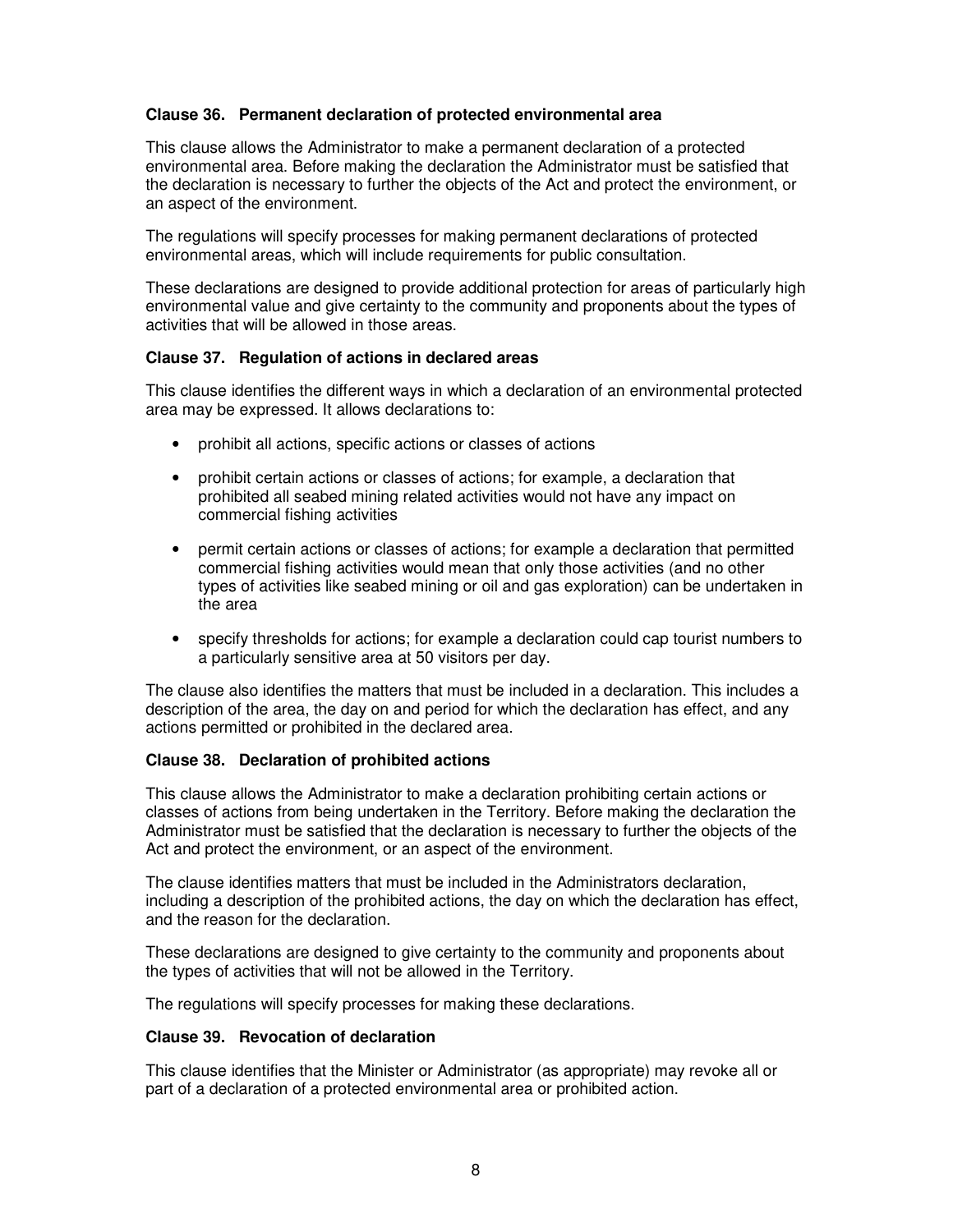Before revoking a declaration the Minister and Administrator must be satisfied that the declaration is no longer in the interests of the Territory and that the revocation is not inconsistent with the principles of ecologically sustainable development and will not significantly undermine the objects of the Act.

The regulations will specify processes for revoking declarations.

# **Clause 40. Protected environmental areas - environmental offences**

This clause establishes four offences associated with undertaking unauthorised actions in protected environmental areas. It provides a standard approach to creating tiered offences that reflect differing levels of environmental risk or consequence as a result of the alleged breach and differing levels of culpability of an alleged offender.

Subclause (1) establishes an offence where a person intentionally engages in conduct that is part of an action which is prohibited under the protected environmental area, the conduct results in significant environmental harm and the person is reckless. This offence contains strict liability elements, and the penalty for this offence is an environmental offence level 1 penalty.

Subclause (2) establishes an offence where a person intentionally engages in conduct that is part of an action which is prohibited under the protected environmental area, the conduct results in material environmental harm and the person is reckless. This offence contains strict liability elements, and the penalty for this offence is an environmental offence level 2 penalty.

Subclause (3) establishes an offence where a person engages in conduct that is part of an action which is prohibited under the protected environmental area and the conduct results in significant environmental harm. This is a strict liability offence, and the penalty for this offence is an environmental offence level 2 penalty.

Subclause (4) establishes an offence where a person engages in conduct that is part of an action which is prohibited under the protected environmental area. This is a strict liability offence, and the penalty for this offence is an environmental offence level 3 penalty.

The clause contains standard defences for offences of this nature, and requires the defendant to establish the defence.

These offences are designed to promote good environmental outcomes, and to minimise environmental impacts, by ensuring that unauthorised actions are not undertaken in protected environmental areas.

#### **Clause 41. Prohibited actions - environmental offences**

This clause establishes four offences associated with undertaking actions that have been prohibited by a declaration under clause 38. It provides a standard approach to creating tiered offences that reflect differing levels of environmental risk or consequence as a result of the alleged breach and differing levels of culpability of an alleged offender.

Subclause (1) establishes an offence where a person intentionally engages in conduct that is part of a prohibited action, the conduct results in significant environmental harm and the person is reckless. This offence contains strict liability elements, and the penalty for this offence is an environmental offence level 1 penalty.

Subclause (2) establishes an offence where a person intentionally engages in conduct that is part of a prohibited action, the conduct results in material environmental harm and the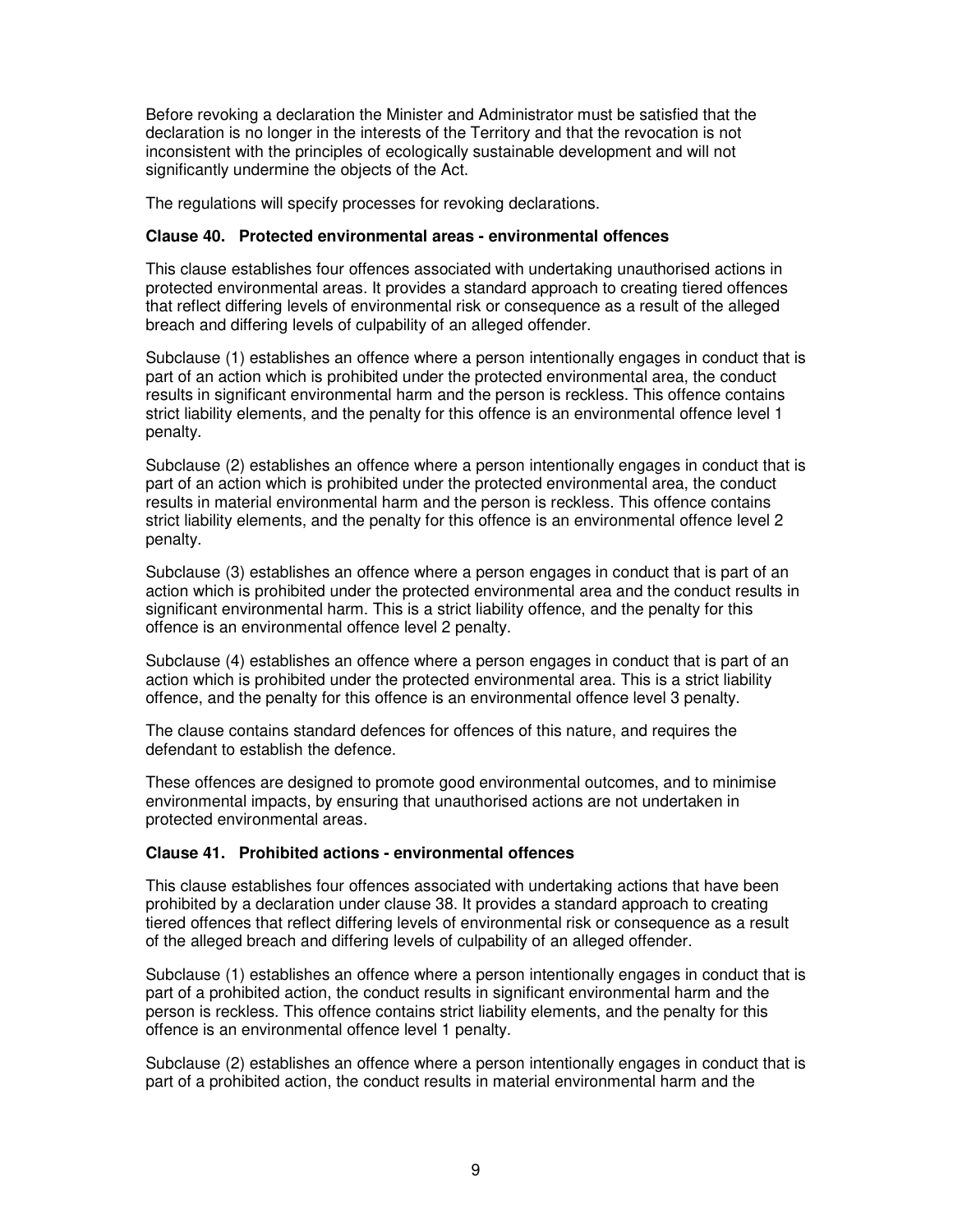person is reckless. This offence contains strict liability elements, and the penalty for this offence is an environmental offence level 2 penalty.

Subclause (3) establishes an offence where a person engages in conduct that is part of a prohibited action and the conduct results in significant environmental harm. This is a strict liability offence, and the penalty for this offence is an environmental offence level 2 penalty.

Subclause (4) establishes an offence where a person engages in conduct that is part of a prohibited action. This is a strict liability offence, and the penalty for this offence is an environmental offence level 3 penalty.

The clause contains standard defences for offences of this nature, and requires the defendant to establish the defence.

These offences are designed to promote good environmental outcomes, and to minimise environmental impacts, by ensuring that actions that are prohibited are not undertaken.

# **PART 4 ENVIRONMENTAL IMPACT ASSESSMENT PROCESS**

This Part generally establishes requirements for the Northern Territory's environmental impact assessment process. It provides for a number of general matters associated with the purpose of impact assessments and role of proponents; the establishment of cooperative agreements to streamline processes for proponents that are undertaking actions that affect other jurisdictions; and the referral of actions, including significant variations to actions, to the NT EPA.

Detailed processes for impact assessment will be contained in supporting Regulations.

# **Division 1 Purpose of environmental impact assessment process**

This division establishes the general purpose of impact assessment and the role of proponents in the process.

#### **Clause 42. Purpose of environmental impact assessment process**

This clause identifies the purpose of environmental impact assessment. It has been included for certainty and clarity about what is expected of the assessment process.

# **Clause 43. General duty of proponents**

This clause identifies the duties of proponents in the impact assessment process, and when designing projects. It highlights the proponent-responsibility approach of the Act.

# **Clause 44. Certain referrals prohibited**

This clause places a prohibition on the referral of certain projects to the NT EPA by clarifying that projects cannot be referred if they are a prohibited action (declared under clause 38) or the type of action that is prohibited in a protected environmental area (Part 3, Division 2).

# **Division 2 Cooperative agreements**

This division establishes a system for cooperative assessments. It recognises that some actions may occur across, or have environmental impacts across borders, and seeks to limit the impost on proponents to undertake multiple assessment processes, without undermining environmental outcomes in the Territory. It is designed to enable bilateral agreements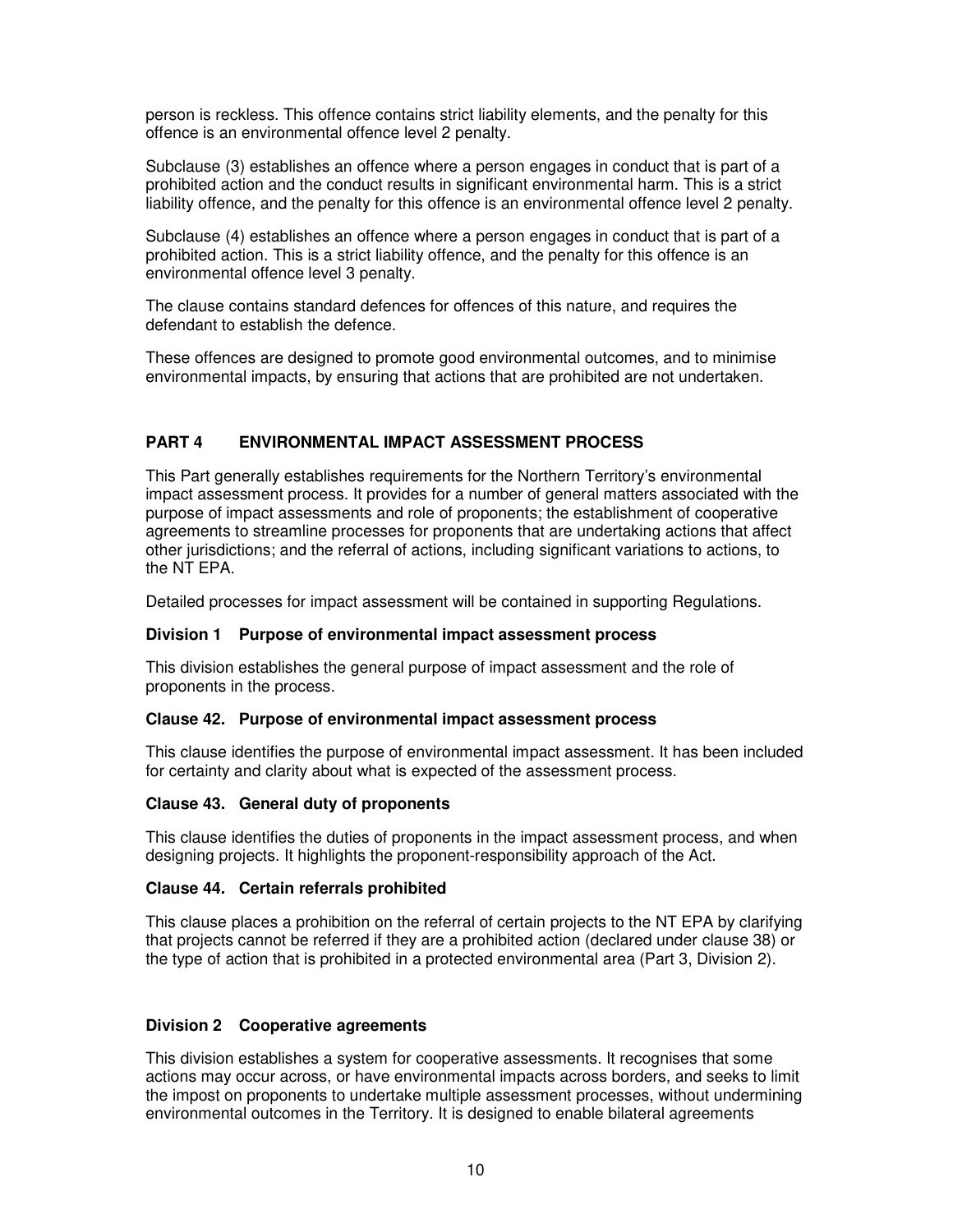between the Territory and states or trilateral agreements with the Commonwealth, and is not a replacement of or alternative to bilateral agreements established under the *Environment* Protection and Biodiversity Conservation Act 1999 (Cth).

### **Clause 45. Cooperative agreements – assessment process**

This clause establishes a power for the Minister to enter into an agreement with another state and/or the Commonwealth to establish a single assessment process for an action that may affect the other jurisdiction.

It identifies that agreements must identify a process that will meet the objectives of the Act, be participatory, and result in the preparation of an assessment report.

The Minister will enter into an agreement on the advice of the NT EPA as the NT EPA is best positioned to identify when an agreement may be of benefit to the Territory, proponent and other jurisdiction.

### **Clause 46. Proponent to have only one environmental impact assessment process**

This clause clarifies that the effect of an agreement under clause 45 is that the proponent will only be required to undertake one assessment process of the assessed action.

This does not prevent the proponent from being required to have further assessments if the action is significantly altered.

# **Clause 47. Significant variation of action**

This clause is provided for certainty and identifies that an action that is significantly varied, and thus requires additional or further assessment, can be managed under the agreement established under clause 45. If that agreement has expired or been revoked then the variation must be assessed in accordance with the Act. This ensures that significant variations will be assessed, while recognising the value of a single assessment process to the proponent and jurisdictions.

# **Division 3 Referral and assessment**

This division establishes referral process for proposed actions.

# **Subdivision 1 Referrals**

#### **Clause 48. Referral of proposed action**

This clause identifies that a proposed action must be referred to the NT EPA where that action has the potential for a significant impact on the environment or meets a referral trigger as declared under clause 30.

This places responsibility for making referrals on proponents, as part of the proponentresponsibility approach of the Act. In making referrals, proponents will be required to consider how significant impact is to be determined, as identified in clause 11, and will be provided guidance by the NT EPA.

#### **Clause 49. Referral of strategic proposal**

This clause identifies that a person may refer a strategic proposal. As identified in clause 13, strategic proposals are plans, programs, policies or methodologies. They are something of a strategic nature.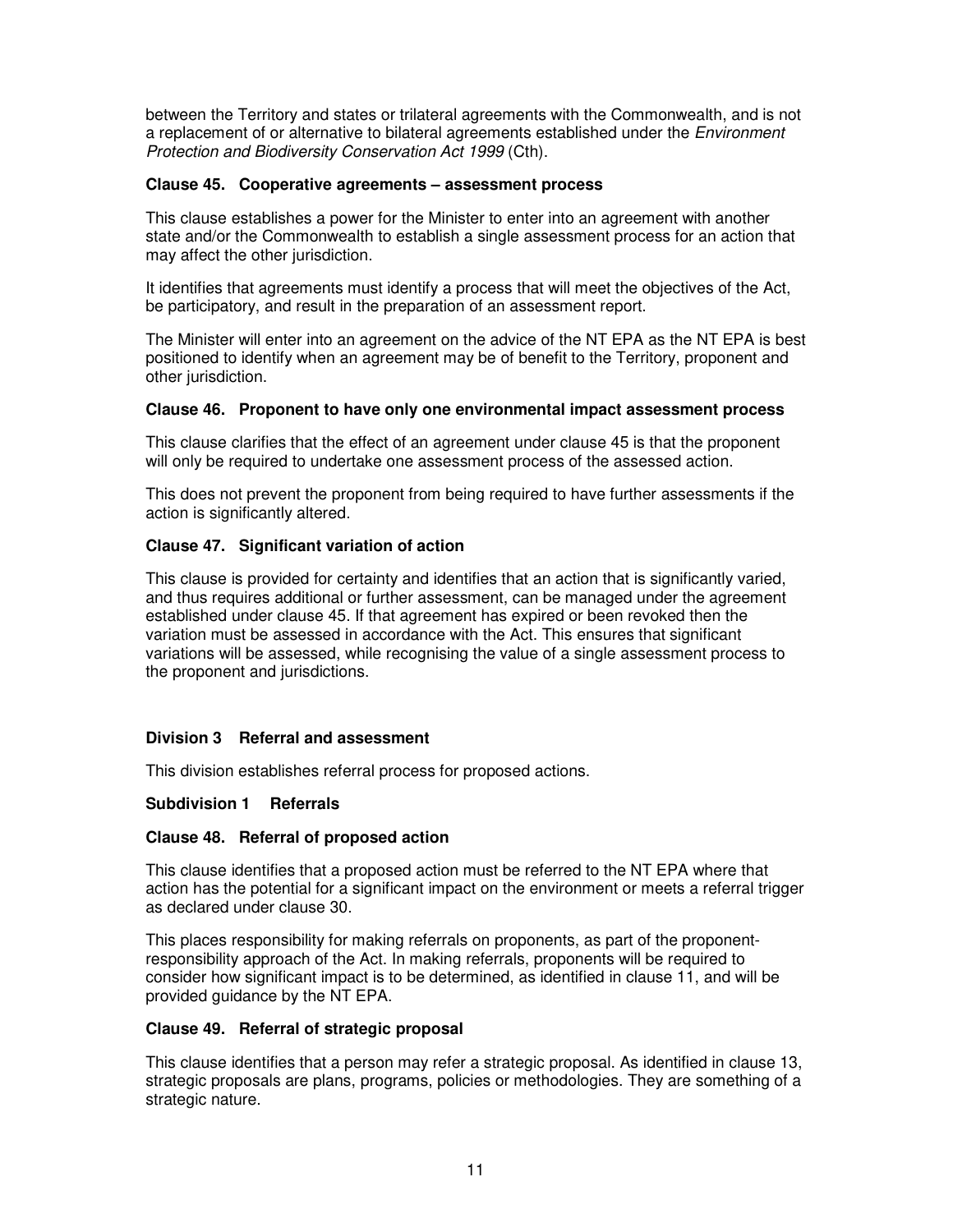For example, a strategic assessment under this clause could consider a plan for the development of a new port facility and all its related infrastructure and would not focus on an individual component, like the establishment of a ship lift facility (which would be assessed under clause 48); or the development of a land use or development policy under the Planning Act 1999.

Unlike specific actions, there is no obligation to refer a strategic proposal. The benefit of referring a strategic proposal however is to limit the number of subsequently required referrals of specific actions.

A strategic proposal may be referred if the proposal will have the potential for a significant impact on the environment or will meet a referral trigger as declared under clause 30.

### **Clause 50. Referral if application made to statutory decision-maker**

This clause gives certain powers to statutory decision-makers that may have been asked to approve a project. It allows those decision-makers to refuse to consider an application if they consider the action should have been referred to the NT EPA under this Act.

The clause requires those decision-makers to encourage the proponent to make the referral, and enables them to make a referral on behalf of the proponent should they chose to do so. Consistent with the proponent-responsibility approach of the Act, there is no obligation on statutory decision-makers to make referrals on behalf of proponents.

The clause operates to support other statutory decision-makers whose legislation may not contain 'stop the clock' provisions suitable to enable a decision to be deferred while an impact assessment process is undertaken.

### **Subdivision 2 Significant variations**

### **Clause 51. Proponent to notify NT EPA of significant variation of proposed action or strategic proposal**

This clause requires a proponent to refer to the NT EPA proposed significant variations to the action. Significant variations can be referred to the NT EPA at any stage of the assessment process.

This clause is intended to capture large variations of projects that will have new or different environmental impacts to those that are, or have been, considered during the assessment process. It is not intended to prevent proponents from making minor changes to project designs during assessment processes in response to feedback from the community and NT EPA.

#### **Clause 52. Approval holder to refer proposed significant variation for assessment**

This clause requires an approval holder, i.e. a person who has completed the assessment process and been issued with an environmental approval, to refer to the NT EPA proposed significant variations to the action.

This clause is intended to capture large variations of projects that will have new or different environmental impacts to those that were assessed and are being managed under the environmental approval. It is not intended to prevent proponents from making minor changes to project designs consistent with their environmental approvals.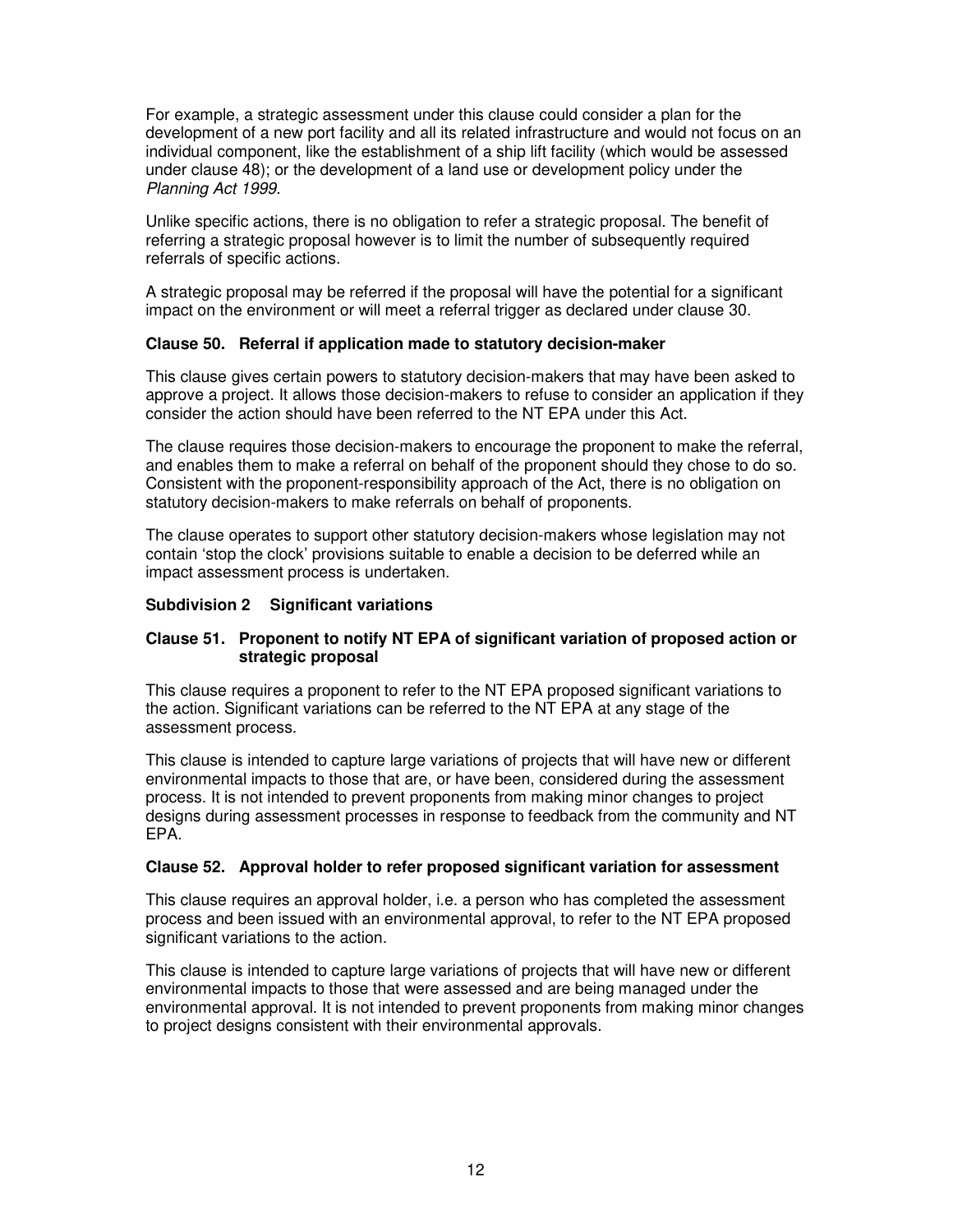# **Subdivision 3 Call-in notices**

### **Clause 53. Call-in notice**

This clause provides the NT EPA with the power to "call-in" an action that has not been referred to it. The call-in power can be used when the NT EPA forms the reasonable belief that an action should have been referred for assessment – this would be based on the potential of the action to have a significant impact on the environment or because it likely meets a referral trigger.

The power applies to potential actions and to significant variations of actions, and these notices can be issued to both proponents and approval holders. Notices can be issued whether or not a statutory decision-maker has issued an authorisation for the action.

The clause also contains a requirement for the NT EPA to make reasonable efforts to seek the views of statutory decision-makers that may hold views in relation to the matter. These views should be sought before the call-in notice is issued.

Call-in notices provide a necessary safety net in the impact assessment process.

### **Clause 54. Offence to contravene call-in notice**

This clause establishes an offence if the proponent or approval holder fails to comply with the call-in notice. It is a strict liability offence and attracts a penalty of 100 penalty units. This offence provides an incentive for the proponent or approval holder to comply with the notice and is a necessary offence to assist in ensuring compliance with the notice and the Act.

The clause contains standard defences for offences of this nature, and requires the defendant to establish the defence.

# **Subdivision 4 Consideration by NT EPA**

#### **Clause 55. Process for considering referred actions and strategic proposals**

This clause requires the NT EPA to consider and deal with any referrals of actions or strategic proposals that it receives. The processes associated with dealing with referrals will be specified in Regulations. It also identifies the matters that can be included in regulations.

#### **Clause 56. Process for considering notified significant variations**

This clause requires the NT EPA to consider and deal with any referrals of significant variations that it receives. The processes associated with dealing with these variations will be specified in Regulations.

The clause acknowledges that significant variations may be submitted at various times during the assessment process, including after the completion of the assessment report but before the Minister issues an approval. If the NT EPA receives a significant variation at that time, it may determine to prepare a revised assessment report, issue an addendum to the report or prepare a new assessment report.

An addendum to the report is expected to be used where the NT EPA's proposed existing conditions on a draft approval are considered appropriate and adequate but there are matters that would benefit from further clarification and consideration in the assessment report. It may also be used where the NT EPA has prepared a statement of unacceptable impact but does not consider any amendments to that statement are required as a consequence of the variation.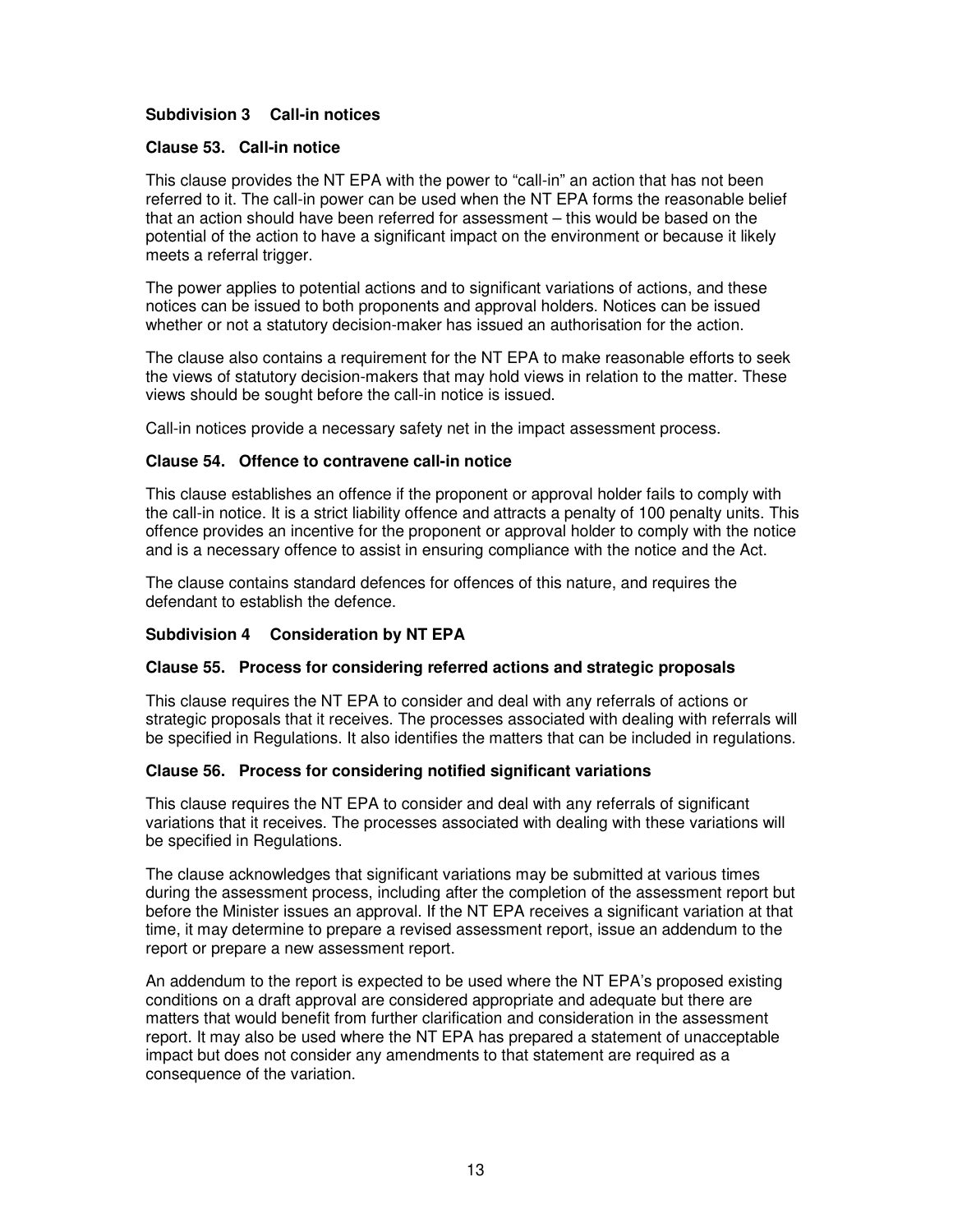A revised report or new report would be prepared where the variation identified more significant issues and the NT EPA considered that its proposed conditions of approval needed to be varied in order to ensure effective and appropriate management of the action. It would also be used where the NT EPA had prepared a statement of unacceptable impact that it considered needed to be amended, or could be withdrawn and replaced with a recommendation that the Minister grant an approval.

The Minister is required to consider any revised or new assessment report, approval or statement of unacceptable impact or addendum to an assessment report in their considerations under Part 5 of the Act.

# **Subdivision 5 Environmental impact assessment by NT EPA**

# **Clause 57. NT EPA to carry out environmental impact assessments of referred actions or strategic proposals**

This clause identifies that the NT EPA is required to conduct an impact assessment in accordance with the Regulations. It also identifies the matters that can be included in regulations.

# **Subdivision 6 Statutory authorisations**

# **Clause 58. Statutory authorisations and environmental impact assessments**

This clause identifies that a statutory decision-maker may receive and consider applications for statutory authorisations during the assessment process. This is included for certainty and in recognition that concurrent processing of applications can provide streamlining and reduce delays for proponents.

However, the clause prohibits statutory decision-makers from issuing authorisations until the assessment and approvals processes are complete. This is to limit the potential for proponents to receive authorisations containing inconsistent conditions regarding the management of environmental impacts.

The clause includes an exclusion that identifies that the prohibition does not apply to a statutory authorisation that is required in order to obtain information to inform the assessment process.

For example, while the clause would prohibit a Mining Minister from issuing a mining authorisation for a mining activity that was being considered in the impact assessment process, it would not prohibit the Controller of Water Resources from issuing a water investigation permit to identify potential water resources that could be used for that mining activity. The results of the water investigation would be used to inform the impact assessment process and could inform the development of proposed conditions for an environmental approval.

# **Clause 59. Statutory authorisation granted before referral of action**

This clause recognises that in some circumstances a decision-maker may issue a statutory authorisation where an impact assessment is required. The clause identifies that the statutory authorisation is of no effect for the period during which the NT EPA is considering whether the action requires assessment, and if so, during the assessment and approval process. The authorisation is also not in effect if the NT EPA has issued a stop work notice in relation to the action.

This circumstance is most likely to arise where a matter has come to the attention of the NT EPA and it has issued a call-in notice.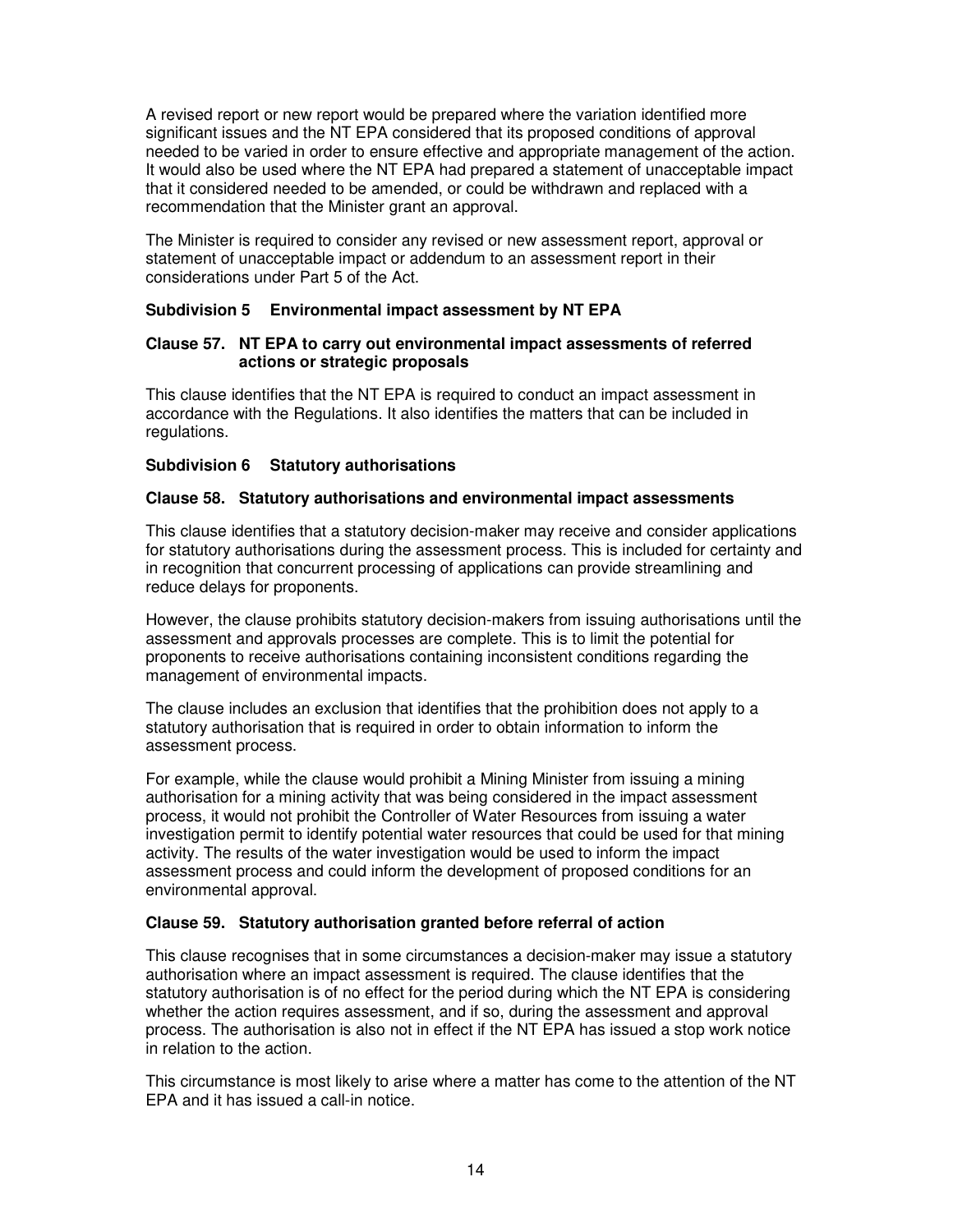The clause includes an exclusion that identifies that it does not apply to a statutory authorisation that is required in order to obtain information to inform the assessment process.

# **PART 5 ENVIRONMENTAL APPROVALS**

This Part establishes an environmental approval that may be granted by the Minister following completion of the environmental impact assessment process. It addresses all matters associated with granting (or refusing) the approval, amending, suspending or revoking, and transferring an approval. It also specifies how the Minister is to deal with a 'statement of unacceptable impact' which may be prepared by the NT EPA at the completion of the assessment process.

# **Division 1 Preliminary matters**

# **Clause 60. Purpose of Part**

This clause identifies the purpose of this Part of the Act.

# **Clause 61. Purpose of environmental approval**

This clause identifies the purpose of introducing an environmental approval process. The approval is to manage the potentially significant environmental impacts of an action.

# **Clause 62. Fit and proper person to hold environmental approval**

This clause provides information on what matters should be considered when determining if the person is 'fit and proper' to hold an environmental approval.

# **Division 2 NT EPA to provide assessment report and other documents to Minister**

This division outlines processes associated with the NT EPA providing the Minister with a report of the outcomes of the environmental assessment process.

# **Clause 63. Application of Division**

This clause identifies that the Division outlines the obligations of the NT EPA at the completion of the impact assessment process.

# **Clause 64. Assessment report**

This clause identifies that the NT EPA must prepare an assessment report at the completion of the environmental impact assessment process.

Assessment reports provide information about the project, the potentially significant environmental impacts associated with the project, proposed processes to manage the significant impacts and other information that the NT EPA considers appropriate to inform the Minister's decision to grant, or refuse, an environmental approval.

# **Clause 65. Draft environmental approval**

This clause identifies that it is the role of the NT EPA to prepare a draft environmental approval at the completion of the assessment process and provide this draft approval with its assessment report to the Minister. The NT EPA is not required to prepare a draft approval if it proposes to give the Minister a statement of unacceptable impact.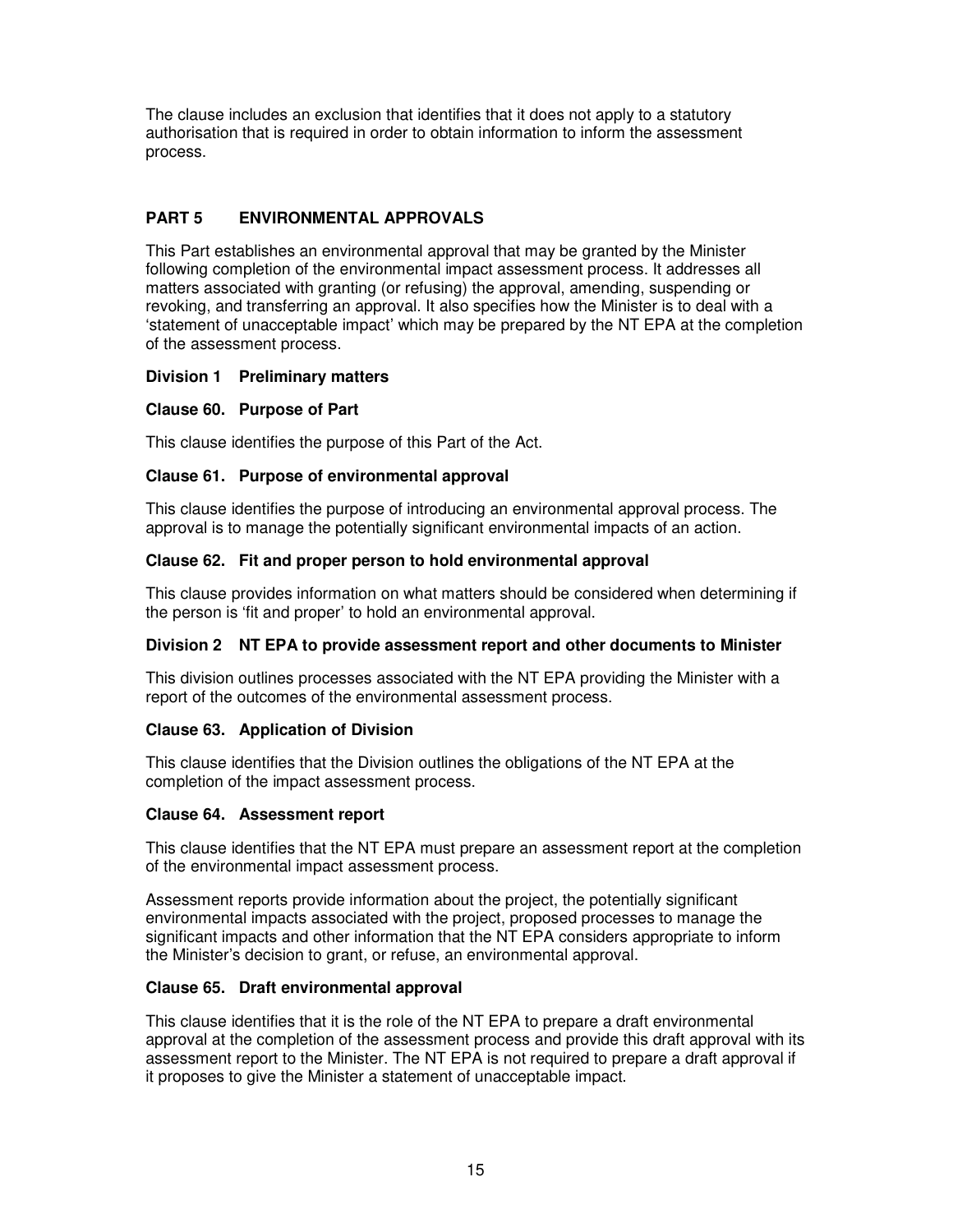# **Clause 66. Statement of unacceptable impact**

This clause acknowledges that there may be circumstances where the NT EPA considers that the potentially significant environmental impacts associated with an action cannot be appropriately avoided, mitigated and managed, or offset. In those instances it may consider that the Minister should not grant an approval due to the nature, context and extent of the environmental impacts. The NT EPA may prepare a statement of unacceptable impact specifying the nature of the potential impacts and why it is not appropriate to grant an approval.

# **Clause 67. Notice of assessment report and other documents**

This clause requires the NT EPA to publish its assessment report, draft approval or statement of unacceptable impact as soon as practicable after providing the documents to the Minister. This clause has been included to improve certainty for the NT EPA about when documents should be published, and to improve transparency in the assessment system.

# **Division 3 Decision of Minister on environmental approval**

This division outlines processes associated with the Minister's decision to grant an environmental approval.

# **Clause 68. Application of Division**

This clause identifies that the division applies to a draft environmental approval prepared by the NT EPA and given to the Minister under Part 5, Division 2.

# **Clause 69. Decision of Minister in relation to draft environmental approval**

This clause identifies that the Minister may grant an approval as provided by the NT EPA, amend the NT EPA's proposed approval and grant the amended approval or refuse to grant the approval.

# **Clause 70. Consultation on proposal to grant an amended approval**

This clause identifies that the Minister must consult with the NT EPA and statutory decisionmakers where the Minister proposes to amend the draft approval. This ensures that all views are taken into consideration in the amendment of an approval.

The Minister is not required to consult if the Minister intends to grant the approval. Consultation at this stage is considered unnecessary as the regulations will require the NT EPA to consult with the proponent and other decision-makers when preparing the draft approval. Further consultation by the Minister would duplicate the earlier consultation and not reflect a streamlined process.

# **Clause 71. Consultation on proposal to refuse to grant environmental approval**

This clause identifies that the Minister must consult with the NT EPA and statutory decisionmakers where the Minister proposes to refuse to grant an environmental approval, where grant of the approval was recommended by the NT EPA. This ensures that all views are taken into consideration in the refusal of the approval.

This clause operates in conjunction with clause 72 which requires the Minister to give the proponent an opportunity to make submissions to the Minister about a proposal to refuse to grant an approval.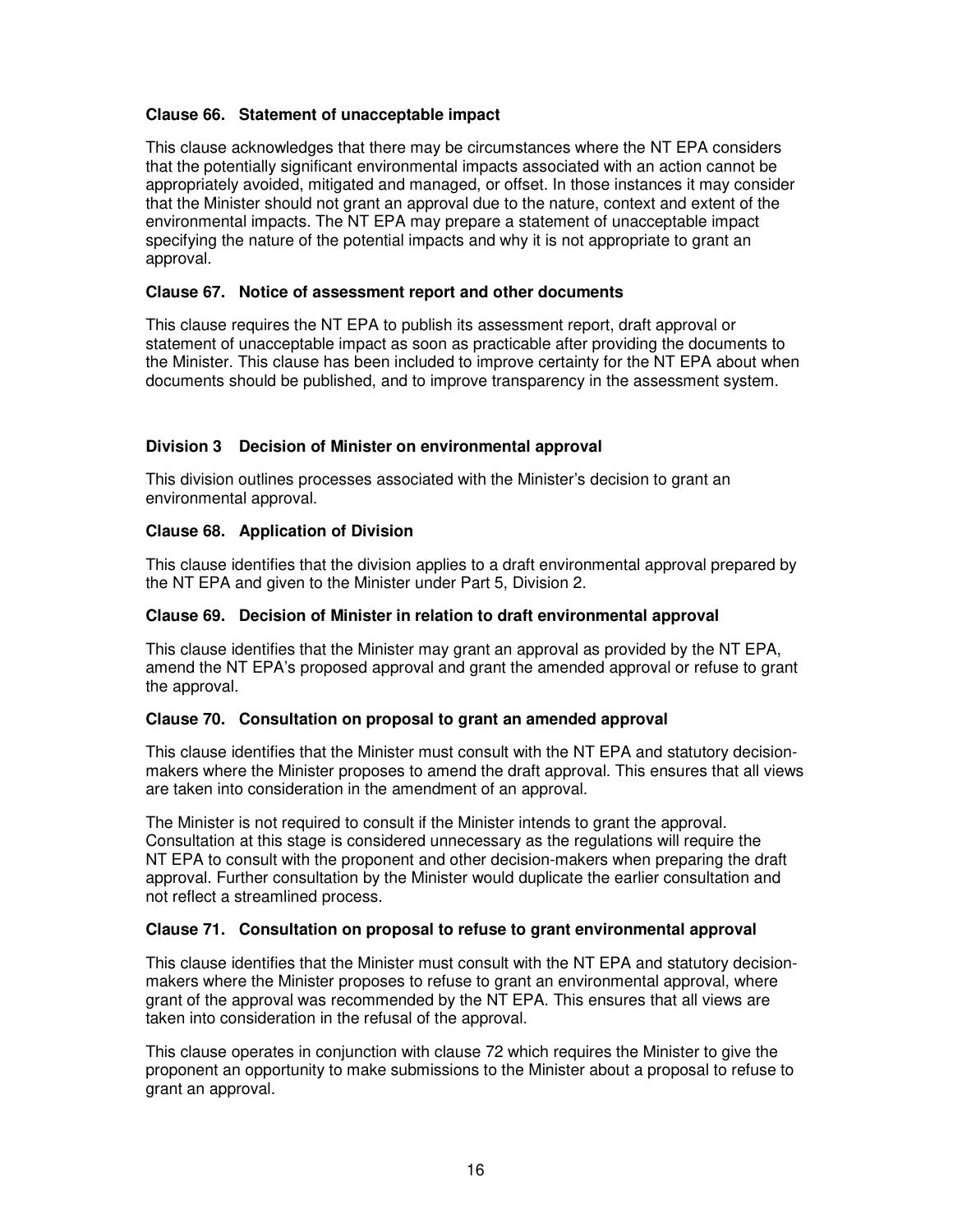# **Clause 72. Show cause process**

This clause establishes a 'show cause' process that the Minister must follow if they intend to refuse to grant an environmental approval where the NT EPA has prepared a draft approval. The process ensures that the proponent has had the opportunity to make submissions to the Minister about why it would be appropriate to issue an approval in accordance with the NT EPA's advice. It has been included to ensure that the proponent receives natural justice in the decision-making process.

# **Clause 73. Matters to be considered by Minister in deciding on environmental approval**

This clause identifies the matters that the Minister must consider when deciding whether to grant or refuse the environmental approval. It includes the objects of the Act, the assessment report and whether or not the proponent is a 'fit and proper person'.

In addition to identifying matters that must be considered, the clause requires the Minister to be satisfied about certain things, including that there has been consultation with the affected communities, that the significant impacts have been avoided or can be appropriately mitigated and managed or offset. It is expected that the Minister would rely on the NT EPA's assessment report in order to satisfy themselves about these matters.

# **Clause 74. Time for decision on environmental approval**

This clause identifies that the Minister must determine to grant or refuse the environmental approval within 30 business days of receiving the NT EPA's assessment report and draft approval. If the Minister does not make a decision in this timeframe, the approval is deemed to have been granted, and the draft approval (including its conditions) prepared by the NT EPA becomes the approval instrument.

Division 5 specifies processes associated with publishing the environmental approval and statements of reasons for decisions.

# **Division 4 Decision of Minister on statement of unacceptable impact**

# **Clause 75. Application of Division**

This clause identifies that the division applies to a statement of unacceptable impact prepared by the NT EPA and given to the Minister under Part 5, Division 2.

# **Clause 76. Minister's decision in relation to statement**

This clause identifies that the Minister must consider the NT EPA's assessment report and statement of unacceptable impact, and decide whether to accept the statement and refuse an environmental approval, or not accept the statement and grant an approval.

This clause also identifies the matters that the Minister must consider when deciding whether to accept or not accept the statement. It includes the objects of the Act and the assessment report.

The Minister is required to consult with other statutory decision-makers before deciding to accept a statement. This clause operates in conjunction with clause 78 which requires the Minister to give the proponent an opportunity to make submissions to the Minister about the acceptance of a statement.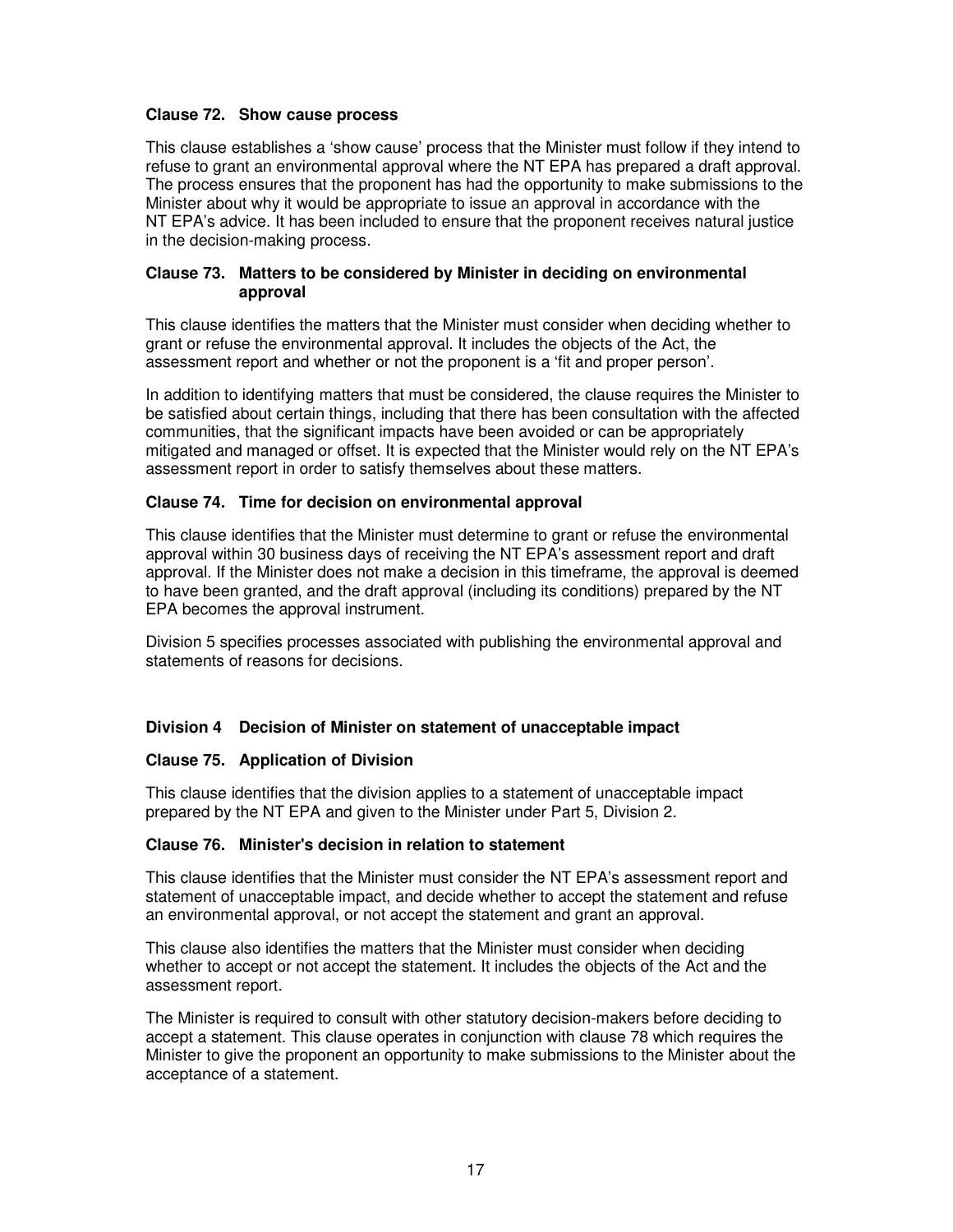Although the NT EPA is expected to consult with the proponent and other decision-makers in preparing a statement of unacceptable impact, given that its acceptance results in the refusal of an environmental approval, it is considered appropriate that the Minister conduct their own consultation before accepting the statement.

If the Minister decides not to accept a statement and instead to grant an approval, the clause requires the Minister to be satisfied about certain things, including that there has been consultation with the affected communities, that the significant impacts have been avoided or can be appropriately mitigated and managed or offset. As these matters would be contrary to the NT EPA's advice and assessment report, the Minister would be relying on external advice, such as from the proponent, other experts or Government departments in order to support this decision. The Minister must also be satisfied that the proponent is a 'fit and proper person'.

# **Clause 77. Time for decision on statement of unacceptable impact**

This clause identifies that the Minister must determine to accept or refuse the statement of unacceptable impact within 30 business days of receiving the NT EPA's assessment report and statement. If the Minister does not make a decision in this timeframe, the Minister is deemed to have accepted the statement and environmental approval of the action is refused.

Division 5 specifies processes associated with publishing the statement of unacceptable impact and statements of reasons for decisions.

### **Clause 78. Show cause process**

This clause establishes a 'show cause' process that the Minister must follow if they intend to accept a statement of unacceptable impact and refuse to grant an environmental approval. The process ensures that the proponent has had the opportunity to make submissions to the Minister about why it would be appropriate to issue an approval despite the NT EPA's advice. It has been included to ensure that the proponent receives natural justice in the decision-making process.

The clause contains an exclusion for judicial review of a decision to accept a statement of unacceptable impact where the Minister was deemed to have accepted the statement under clause 77. This has been included to avoid judicial reviews that result from a failure to comply with this show cause requirement where the Minister failed to make a decision in the required timeframe.

#### **Clause 79. Refusal of approval if Minister accepts statement**

This clause provides certainty that if the Minister accepts the statement of unacceptable impact then the Minister must refuse to grant an environmental approval.

The clause identifies that the Minister must prepare and publish a statement of reasons for the decision to refuse the approval and give the statement to the NT EPA, proponent and other decision-makers. The Minister's reasons may adopt or refer to the NT EPA's statement of unacceptable impact. This allows the Minister to rely on the statements made by, and reasoning of, the NT EPA in making their decision.

# **Clause 80. Environmental approval granted if Minister rejects statement**

This clause provides certainty that if the Minister does not accept the statement of unacceptable impact then the Minister must grant an environmental approval.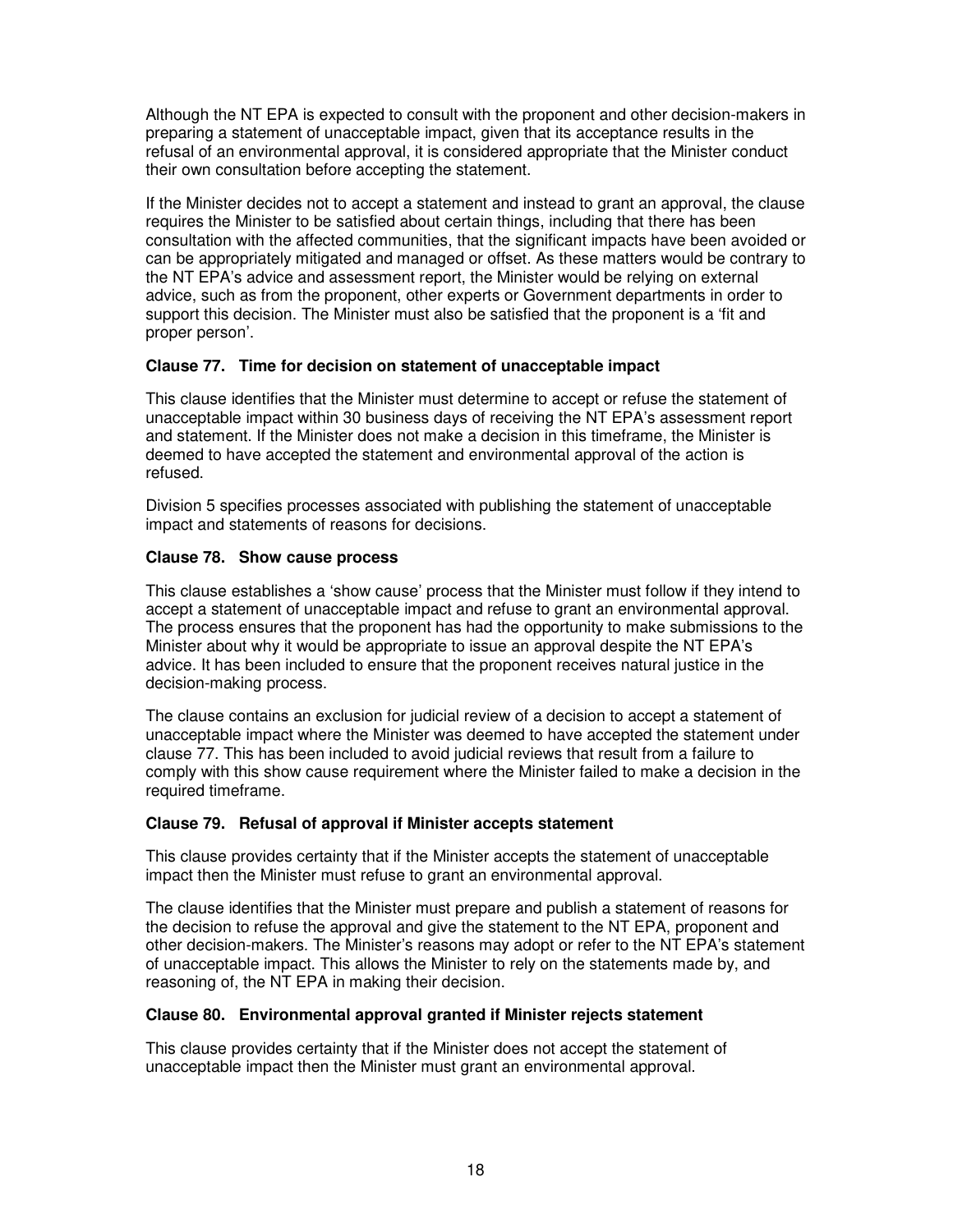The clause specifies that the Minister must consult with the NT EPA and other decisionmakers in preparing an environmental approval. It also requires the Minister to issue the approval within 60 business days of refusing to accept the statement, providing certainty to proponents and the community about the completion of the approval process.

# **Division 5 Publication of environmental approval**

This division specifies processes associated with publishing the statement of unacceptable impact and statements of reasons for decisions.

# **Clause 81. Application of Division**

This clause identifies that the division applies to an environmental approval granted under Part 5. It applies to all approvals that are granted, whether or not the grant is consistent with the NT EPA's recommendations.

# **Clause 82. Publication of environmental approval**

This clause identifies that the Minister is required to publish an environmental approval as soon as practicable after it is granted. Where an approval is deemed to be granted because the Minister has exceeded their decision-making timeframe, the CEO is responsible for publishing the approval.

The clause also identifies that the Minister is required to publish a statement of reasons for their decision to grant the approval. The statement of reasons must contain certain information relating to the recommendations of the NT EPA and its draft approval or statement of unacceptable impact.

If the approval is deemed to have been granted the CEO will prepare a statement to that effect and the Minister is not required to prepare a statement of reasons for the decision.

A copy of the approval and statement of reasons are to be given to the NT EPA, proponent and any statutory decision-maker that was consulted as part of the approval process.

This clause facilitates transparency and provides certainty about when publication is required to occur.

# **Division 6 Conditions of environmental approval**

This division specifies a range of matters associated with imposing conditions on environmental approvals.

# **Clause 83. Application of Division**

This clause identifies that the division sets out matters relating to conditions of environmental approval.

# **Clause 84. Conditions of environmental approval**

This clause establishes a general power to for the Minister to impose conditions on an environmental approval. It also provides that it is a condition of an approval that the person complies with the approval and the Act, including its Regulations.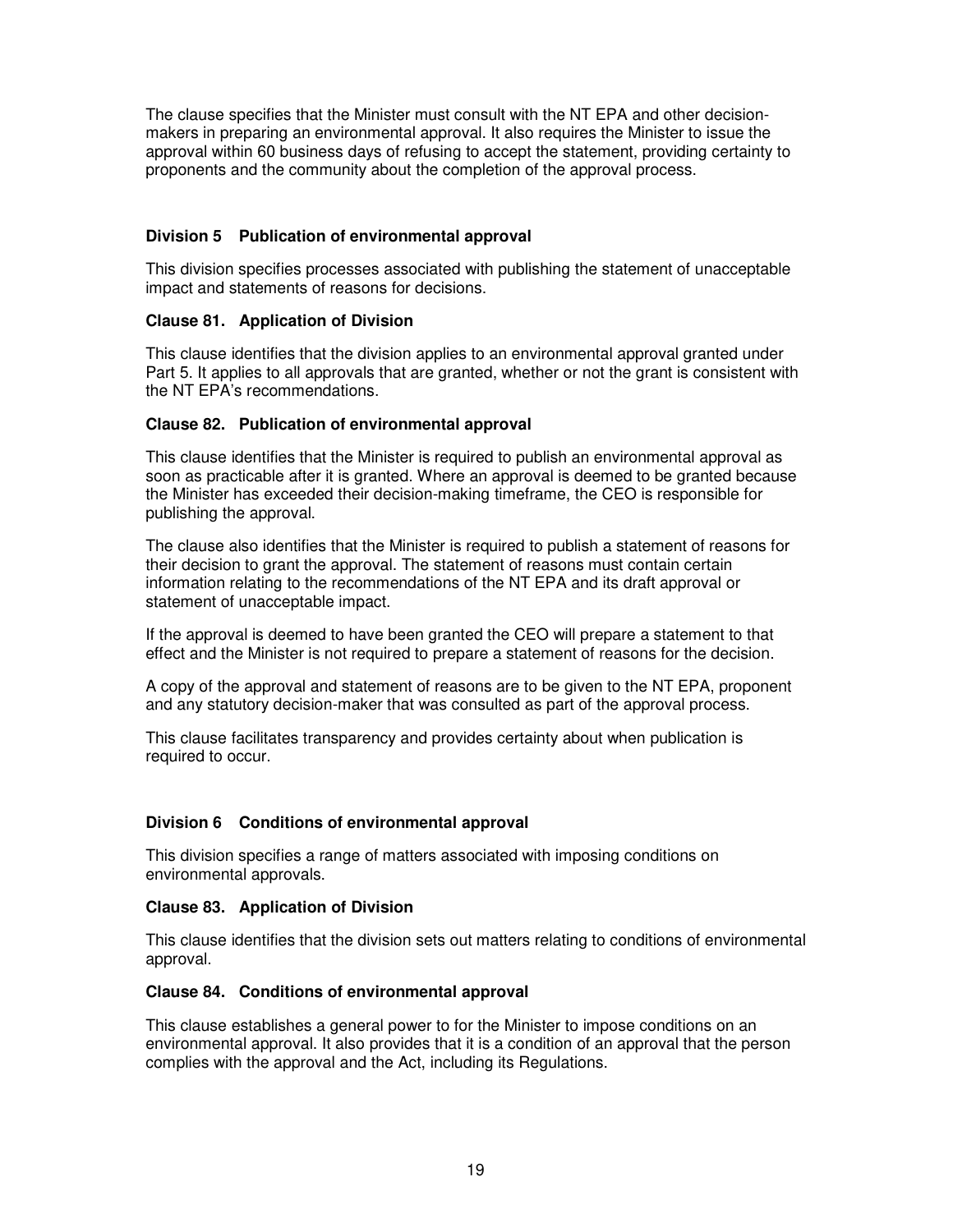# **Clause 85. Condition may apply after action completed**

This clause identifies that conditions may be expressed as continuing to comply after an action is 'complete'. For example, a condition on an environmental approval associated with the establishment and operation of a landfill may require ongoing monitoring and reporting of groundwater resources at the site even after the landfill stops accepting waste, is capped and closed. It may also require particular rehabilitation activities to continue to occur and be monitored at the site.

The clause is included for certainty.

### **Clause 86. Conditions imposing financial requirements**

This clause identifies that the approval can contain conditions requiring the payment of environment bonds or levies (established under Part 7, Divisions 1 and 2 respectively).

The clause is included for certainty.

# **Clause 87. Conditions requiring reporting of compliance with approval**

This clause identifies that the approval can contain conditions requiring certain matters to be reported to the CEO and that the CEO may require information to be published. These are measures to ensure transparency in the environmental impacts and outcomes of actions. This clause has been written in a manner that provides flexibility regarding reporting requirements, enabling these requirements to reflect the level of disturbance occurring as part of an approved action and the type and extent of environmental impacts.

The clause is included for certainty.

### **Clause 88. Conditions relating to the management of health, social and cultural impacts**

This clause is linked to the definition of environment, which includes the natural environment as well as social, cultural and economic matters (see clause 6).

It is included for certainty and provides that an approval can contain conditions that are designed to mitigate and manage potential health, social or cultural impacts.

The clause identifies that a condition must not be imposed if there is other legislation in the Territory which could impose a similar condition through an authorisation (such has a licence). This limitation recognises that there is other legislation and regulatory regimes that may more appropriately manage health, social or cultural issues. For example, in accordance with this clause, the environmental approval would not be able to impose conditions associated with the management of sacred sites as this is more appropriately addressed through the Northern Territory Aboriginal Sacred Sites Act 1989. However, it would enable the approval to include a condition requiring the development and implementation of a social impact management plan as this is not a matter that is managed under other Territory legislation.

# **Clause 89. Conditions of environmental approval – environmental offences**

This clause establishes four offences associated with failing to comply with the conditions on the environmental approval. It provides a standard approach to creating tiered offences that reflect differing levels of environmental risk or consequence as a result of the alleged breach and differing levels of culpability of an alleged offender.

Subclause (1) establishes an offence where an approval holder intentionally engages in conduct that contravenes a condition of the approval, the contravention results in significant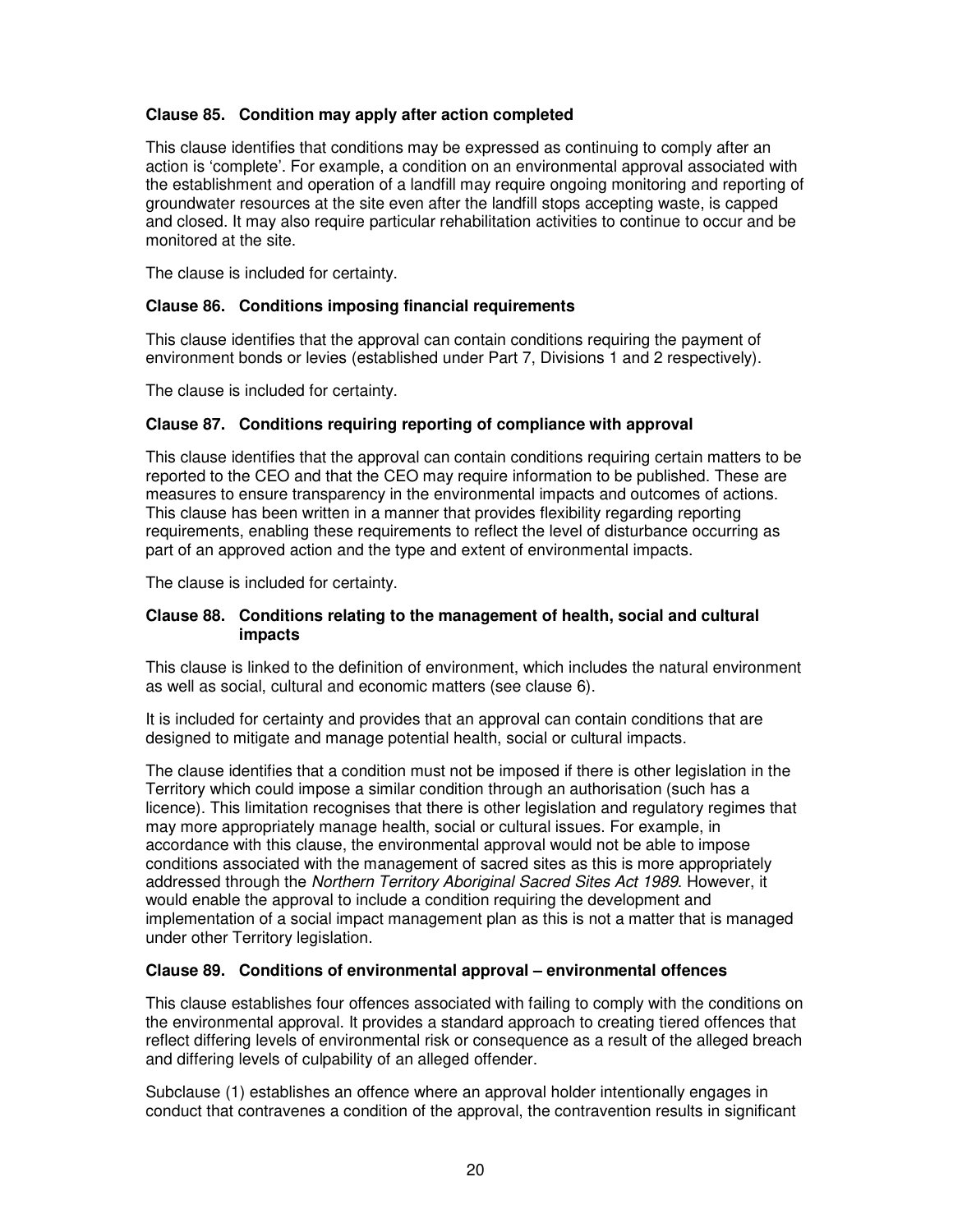environmental harm and the person is reckless. This offence contains strict liability elements, and the penalty for this offence is an environmental offence level 1 penalty.

Subclause (2) establishes an offence where an approval holder intentionally engages in conduct that contravenes a condition of the approval, the contravention results in material environmental harm and the person is reckless. This offence contains strict liability elements, and the penalty for this offence is an environmental offence level 2 penalty.

Subclause (3) establishes an offence where an approval holder engages in conduct that contravenes a condition of the approval and the contravention results in significant environmental harm. This is a strict liability offence, and the penalty for this offence is an environmental offence level 2 penalty.

Subclause (4) establishes an offence where an approval holder engages in conduct that contravenes a condition of the approval. This is a strict liability offence, and the penalty for this offence is an environmental offence level 3 penalty.

The clause contains standard defences for offences of this nature, and requires the defendant to establish the defence.

These offences are designed to promote good environmental outcomes, and to minimise environmental impacts, by ensuring that approval holders comply with the conditions of their approvals.

# **Division 7 Effect of environmental approval**

This division specifies a range of matters associated with the effect of an environmental approval on other statutory instruments.

# **Clause 90. Application of Division 7**

This clause identifies that the division sets out the effect of an environmental approval.

#### **Clause 91. Effect of environmental approval**

This clause identifies that an environmental approval authorises the approval holder to undertake the action in accordance with the approval, its conditions and the requirements of the Act (which includes its Regulations).

The clause clarifies that the approval remains in force until it is revoked or expires, but is not considered to be in force during any period of suspension.

The clause is included for clarity.

# **Clause 92. Environmental approval to prevail over other statutory authorisations**

This clause establishes that the environmental approval has primacy over other approvals that may contain conditions to manage environmental impacts. It includes a prohibition on other statutory decision-makers to prevent them from imposing conditions to manage environmental impacts through their authorising instruments which is different to the conditions of the approval. It also identifies that an authorisation that is inconsistent with the environmental approval is of no effect to the extent of the inconsistency.

These clauses are particularly targeted at conditions that may relate to the natural environment, and are required to provide certainty and to minimise impacts on approval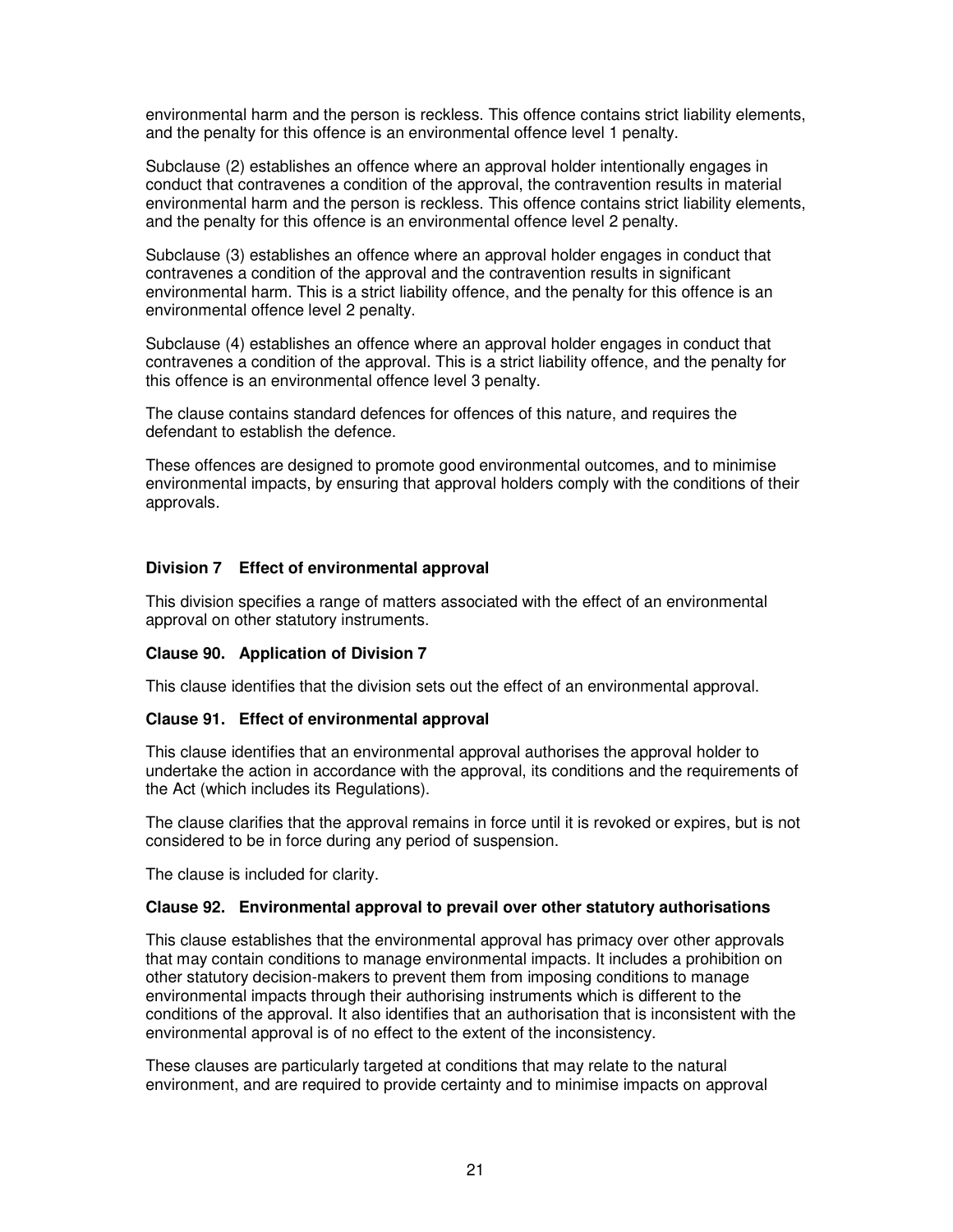holders from inadvertent inconsistencies that may arise from the issue of multiple authorisation instruments.

The clause specifically identifies that a statutory decision-maker is not prevented from refusing a statutory authorisation on the basis of a health, social or cultural impact.

To provide certainty, the clause identifies that a statutory authorisation is not inconsistent with the environmental approval if it imposes conditions relating to the environment that are more stringent than the matters contained in the approval or addresses matters not contained in the approval. This is necessary because the approval is designed to address significant environmental impacts, and other authorisations may address less significant impacts. For example, the impact assessment of a proposed landfill may have identified significant impacts associated with land clearing and the approval may impose conditions relating to the clearing of the land and the implementation of erosion and sediment controls. However, the assessment may have considered impacts to surface water to have been not significant and the approval may not impose any conditions relating to surface water. This would not prevent the grant of a licence to extract surface water for operations associated with the landfill.

# **Clause 93. Environmental approval not personal property**

This clause has been included for certainty. It identifies that an environmental approval is not personal property for the purposes of the Personal Property Securities Act 2009 (Commonwealth). This will ensure that approval holders cannot use the environmental approval as a form of security.

# **Clause 94. Expiry of environmental approval**

As a general principle, and in accordance with clause 91, it is anticipated that the environmental approval will remain in force until the action is complete, unless it is revoked or suspended under Part 5, Division 10. This provides certainty to the approval holder that they will continue to be able to undertake the action once it has been commenced.

This clause identifies when this general principle does not apply. It establishes that the approval is to identify a time period during which the approval holder must take steps to commence the action. It prevents an approval holder from obtaining and 'banking' an approval. It ensures that when actions are commenced they are managed under the most practicable and leading conditions possible.

The clause recognises that the appropriateness of a time period is best determined with reference to the particular action. The clause therefore identifies matters that the Minister should consider in imposing a timeframe rather than specifying a particular time period.

The clause allows the Minister to extend the timeframe on application from an approval holder. However, at the latest, an application must be made within 12 weeks of the expiration of the approval. This is to ensure that approval holders are actively involved in considering and applying the approval and prevents an application for the 'reactivation' of an approval with outdated management options and conditions.

#### **Clause 95. Environmental approval revoked if amended approval granted**

This clause identifies that an environmental approval is considered revoked if an amended approval is granted. It is included for certainty.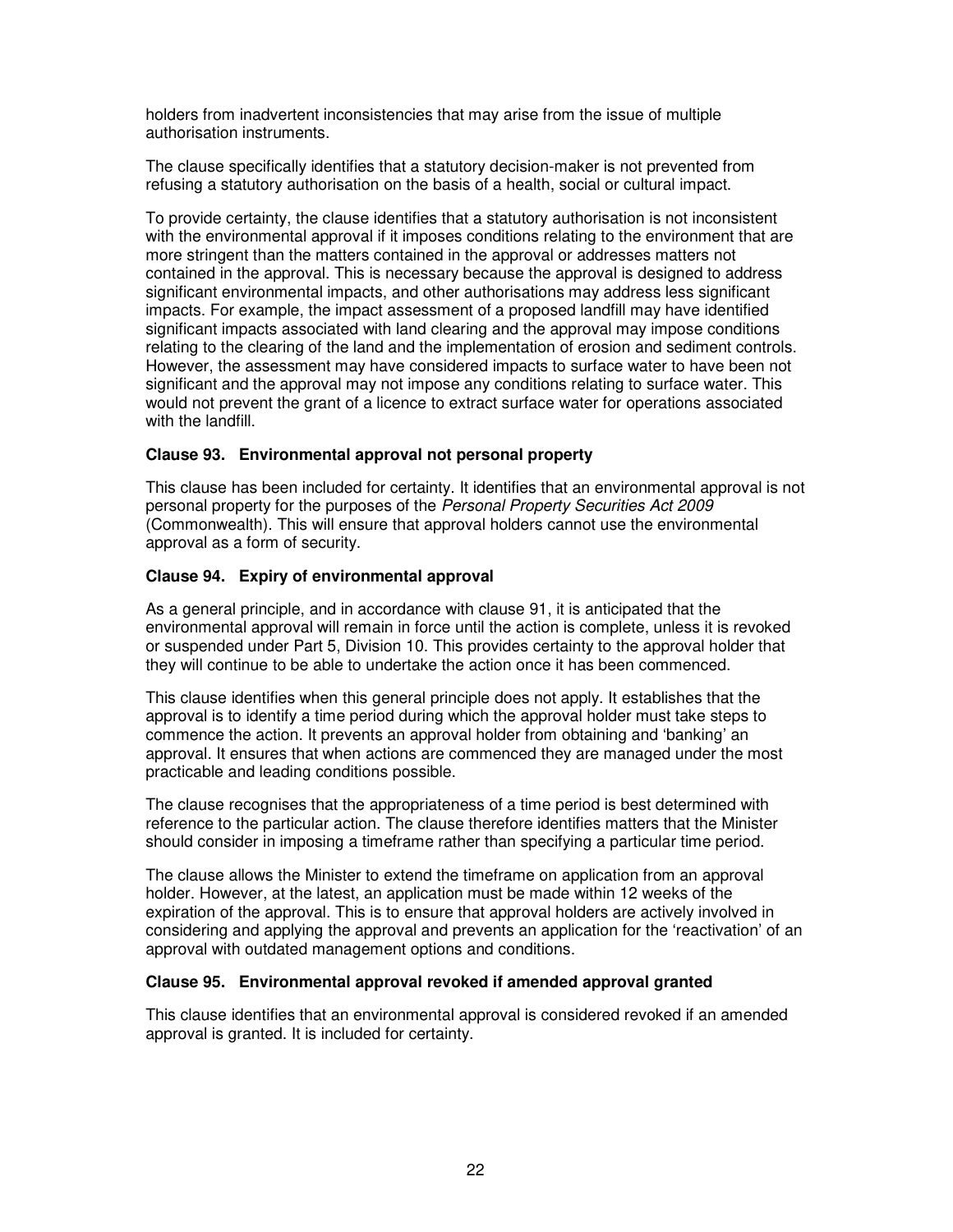# **Division 8 Approval notice for actions under environmental approval for strategic proposal**

This division establishes and describes processes associated with an approval notice. This is an instrument that enables a person to operate under, and in accordance with, an environmental approval that has been granted following the assessment of a strategic proposal.

# **Clause 96. Application of Division**

This clause identifies when an approval notice applies.

# **Clause 97. Purpose of approval notice**

This clause identifies the purpose of an approval notice. An approval notice is a specific type of approval that can be issued to any person that is intending to undertake an action within an area that has been assessed as part of a strategic proposal, provided that type of action was considered in the assessment and the assessment resulted in the grant of an environmental approval.

# **Clause 98. Application for approval notice**

This clause identifies when an application can be submitted for an approval notice. It requires that:

- the proposed action has been assessed as part of a strategic assessment
- an environmental approval has been granted on the basis of the strategic assessment
- the action fall within the scope of the actions that were assessed as part of the strategic assessment.

# **Clause 99. Minister may request further information**

This clause identifies that the Minister may request additional information to assist in the assessment of an application for an approval notice.

# **Clause 100. Consultation on application**

This clause identifies that before making a decision to grant an approval notice the Minister is to consult with the NT EPA and other statutory decision-makers.

# **Clause 101. Decision of Minister in relation to approval notice**

This clause identifies that the Minister may approve or refuse to grant an approval notice.

It also identifies that the Minister must be satisfied about certain matters, including that the action has been assessed as part of a strategic proposal and that the person is a fit and proper person to be granted an approval notice.

An approval notice cannot be granted if the environmental approval for the strategic assessment has been revoked or expired.

The Minister is required to make a decision within 60 business days of receiving the application. This provides certainty to the applicant.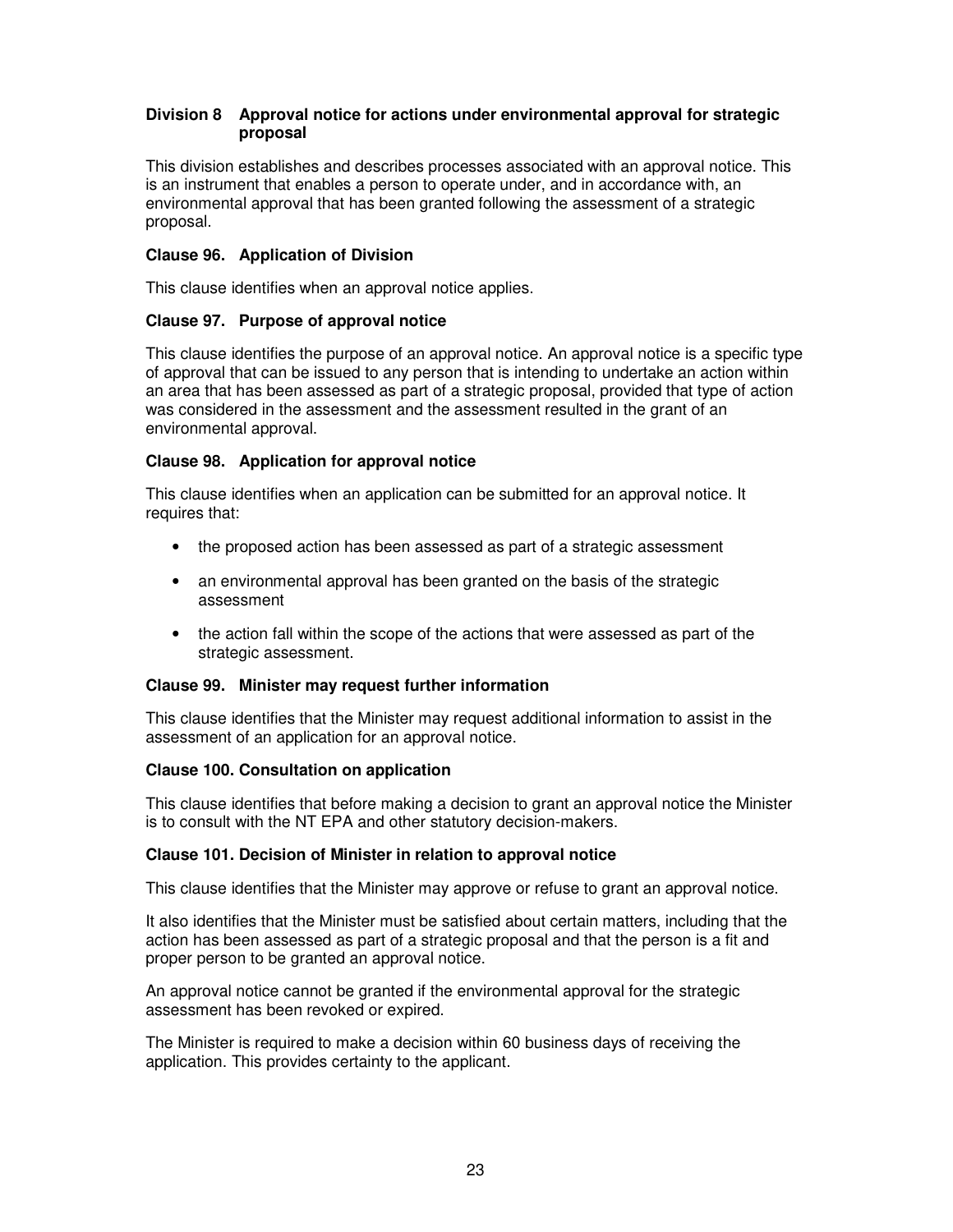# **Clause 102. Issue of approval notice**

This clause requires the Minister to advise the applicant, NT EPA, approval holder for the strategic proposal and statutory decision-makers of the decision to grant or refuse an application for an approval notice. This provides certainty about the grant of the notice.

### **Clause 103. Effect of approval notice**

This clause is provided for certainty. It identifies that a person who holds an approval notice is taken to hold an environmental approval for the purposes of undertaking the action approved by the notice.

### **Clause 104. Notice of refusal**

This clause is provided for certainty. It requires the Minister to give an applicant for an approval notice a statement of reasons for the decision.

### **Clause 105. Publication of notice and reasons**

This clause is provided for transparency and certainty. It requires the Minister to publish any approval notice and statements for reasons for issuing or refusing an approval notice. The documents are to be published as soon as practicable after the decision has been made.

# **Division 9 Amendment of environmental approval**

This division specifies matters associated with amending environmental approvals.

# **Clause 106. Amendment of environmental approval**

This clause specifies the circumstances in which the Minister may amend an environmental approval.

The Minister may make any amendments to the approval at the request of the approval holder. The Minister may also amend the approval on their own initiative in limited circumstances. These limited circumstances create a balance between the need to provide approval holders with certainty and the need to ensure that environmental impacts are managed appropriately and the environment is protected to the extent practicable.

The clause identifies that the Minister is to respond to a request for an amendment from an approval holder within 60 business days. This provides certainty to the approval holder that the request will be actioned in a timely way, while ensuring the Minister is provided with an appropriate opportunity to consider and receive advice in relation to the request.

#### **Clause 107. Consultation on proposed amendment**

This clause identifies that the Minister must consult with the NT EPA and other statutory decision-makers before amending an approval at the request of the approval holder. If the Minister intends to amend the approval on their own initiative, they must also consult the approval holder.

By consulting with the NT EPA, the Minister can be assured that the proposed amendment is not a significant variation to the action. If in the opinion of the NT EPA, the amendment is reflective of a significant variation, it has prior notice of the variation and will be able to consult with the approval holder in more detail. If necessary, it will be able to 'call-in' the proposed variation.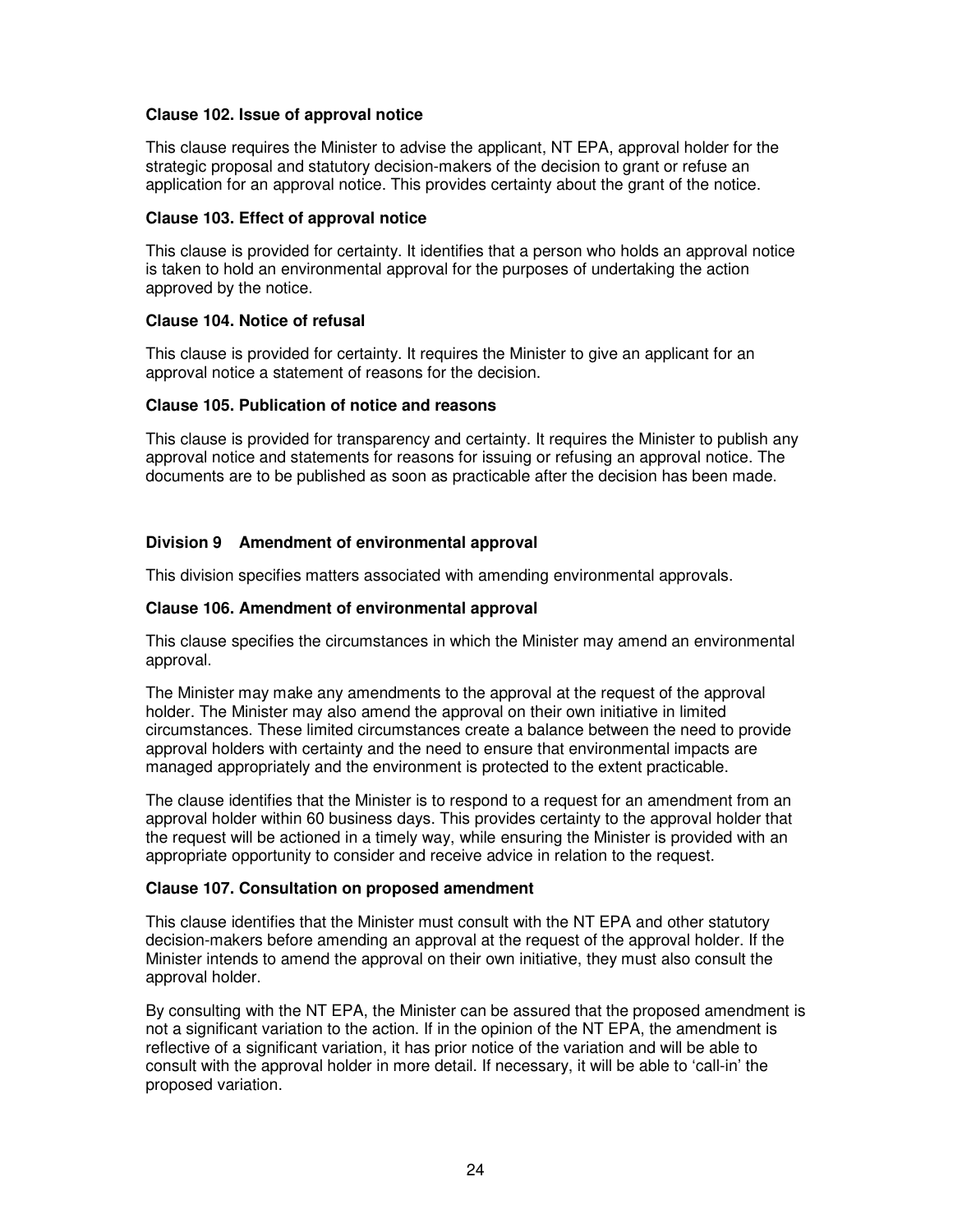### **Clause 108. Publication of amended environmental approval**

This clause identifies that the Minister must publish an amended environmental approval and the statement of reasons for making the amendment. Publication is to occur as soon as practicable after the approval is amended.

This clause facilitates transparency and provides certainty about when publication is required to occur and is consistent with the Minister's obligations to publish the original approval.

# **Division 10 Revocation or suspension of environmental approval**

This division specifies a range of matters associated with the revocation and suspension of environmental approvals.

#### **Clause 109. Revocation of environmental approval**

This clause specifies the circumstances in which the Minister may revoke an environmental approval.

The grounds for revocation are limited in order to balance the need to provide approval holders with certainty and the need to ensure that environmental impacts are managed appropriately and the environment is protected to the extent practicable.

Under this clause, revocation may occur where:

- New information becomes available that was not available at the time the Minister made the decision to grant the approval and it would have resulted in the approval not being granted. This is not intended to include information that was available but not brought to the Minister's attention, but rather new facts or information that is of significance. For example, the reclassification of a species from threatened to critically endangered.
- The Minister forms the opinion that the person is no longer fit and proper to hold the approval. This opinion must be based on the activities of the approval holder and their compliance history.
- The Minister forms a reasonable belief that the environmental impacts of the action cannot be appropriately avoided, mitigated and managed, or offset. For example, because the action cannot be redesigned in order to avoid or minimise the impacts on the habitat of a species reclassified from threatened to critically endangered.

The approval may also be revoked at the request of the approval holder. This is most likely to occur when the approval holder has determined not to proceed with the action or if the action is complete.

#### **Clause 110. Suspension of approval**

This clause identifies that as an alternative to revocation the Minister may suspend an environmental approval. Any suspension is for the period that is specified by the Minister in a suspension notice.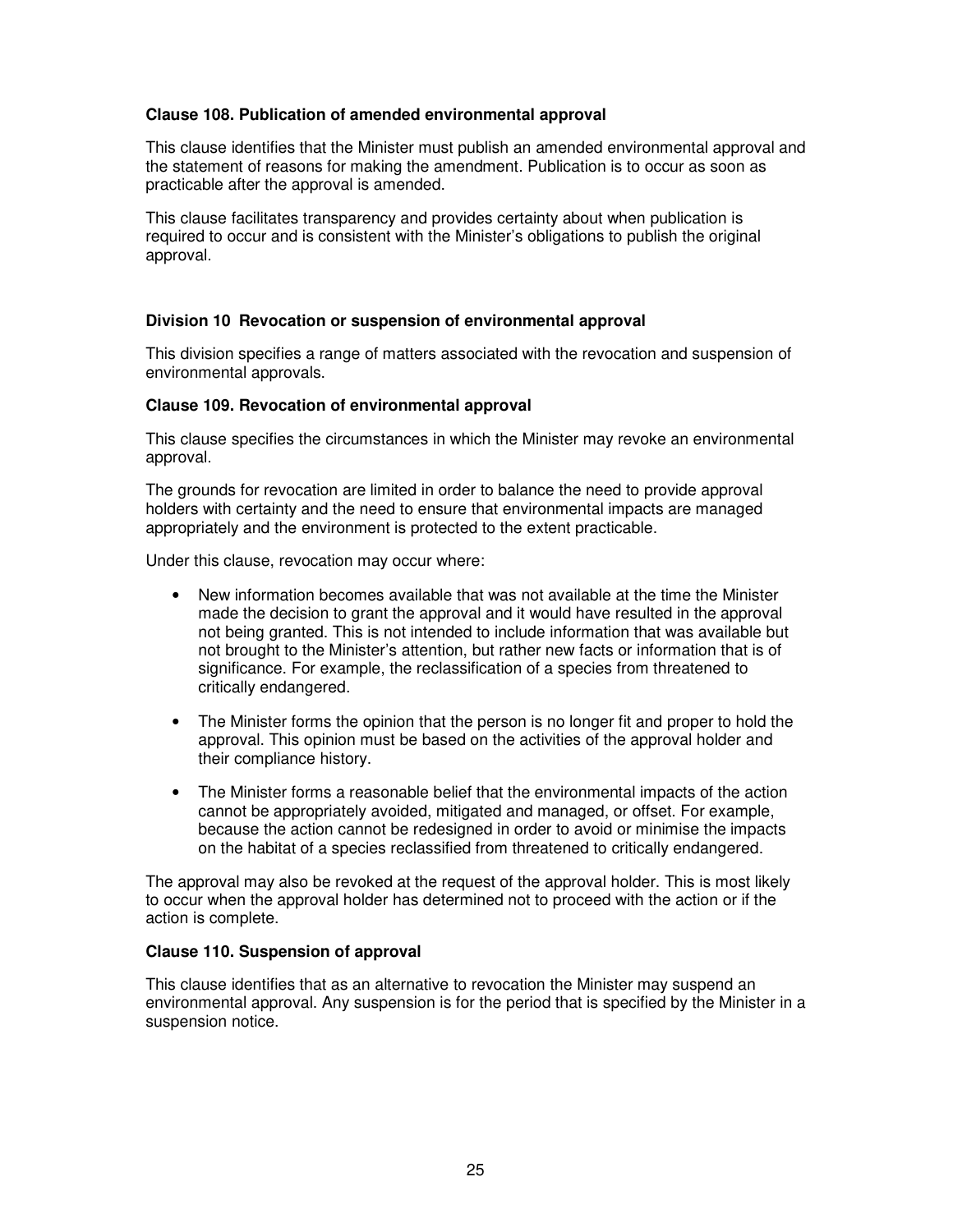### **Clause 111. Show cause process**

This clause establishes a show cause process that must be followed before the Minister revokes or suspends an environmental approval. It is a standard process that ensures the approval holder is provided with procedural fairness in the decision-making process.

### **Clause 112. Notice to statutory decision-makers**

This clause requires the Minister to give statutory decision-makers notice of the Minister's intention to revoke or suspend an approval, and also to give notice if the revocation or suspension occurs.

This is included to ensure that other decision-makers that have an interest in the action are aware of the Minister's proposed actions and for transparency. It is not consultation on the exercise of the Minister's powers.

### **Clause 113. Obligations under approval to continue**

This clause identifies that an approval holder is obliged to continue to perform any obligations under an approval associated with minimising environmental impacts, remediation or rehabilitation even where the approval has been revoked or suspended. This obligation is to prevent additional or further environmental impacts resulting from inaction by the approval holder as a result the revocation or suspension.

The Minister is able to waive the requirement for an approval holder to continue their obligations if the Minister considers that it is appropriate to do so. For example, the Minister may waive a requirement where the Minister considers that any potential environmental impacts are negligible or where the Minister intends to take action themselves to address the environmental impacts.

# **Clause 114. Revocation at request of approval holder**

This clause specifies processes associated with revocation of an approval at the request of the approval holder, including requirements to consult with the NT EPA and other statutory decision-makers.

It identifies the Minister may revoke the approval if satisfied that it is no longer required because of the remediation, rehabilitation and closure requirements of the site have been met. The revocation does not prevent the Minister issuing a closure notice (under Part 9, Division 4) in relation to the site.

# **Clause 115. Strategic assessment - revocation of approval**

This clause has been included to provide certainty to persons that may be operating under an approval notice issued under Part 5, Division 8. It provides that an environmental approval that was issued following the assessment of a strategic assessment cannot be revoked unless all persons operating under that approval, including the original approval holder and approval notice holders, agree to the revocation.

It ensures that the approval holder and approval notice holders are not disadvantaged because of the actions of other persons operating under the approval.

# **Clause 116. Strategic assessment - revocation or suspension of approval**

This clause operates in conjunction with clause 113. It enables the Minister to take action against the approval holder of a strategic proposal or a person that holds an approval notice where appropriate without impacting other persons operating under the approval.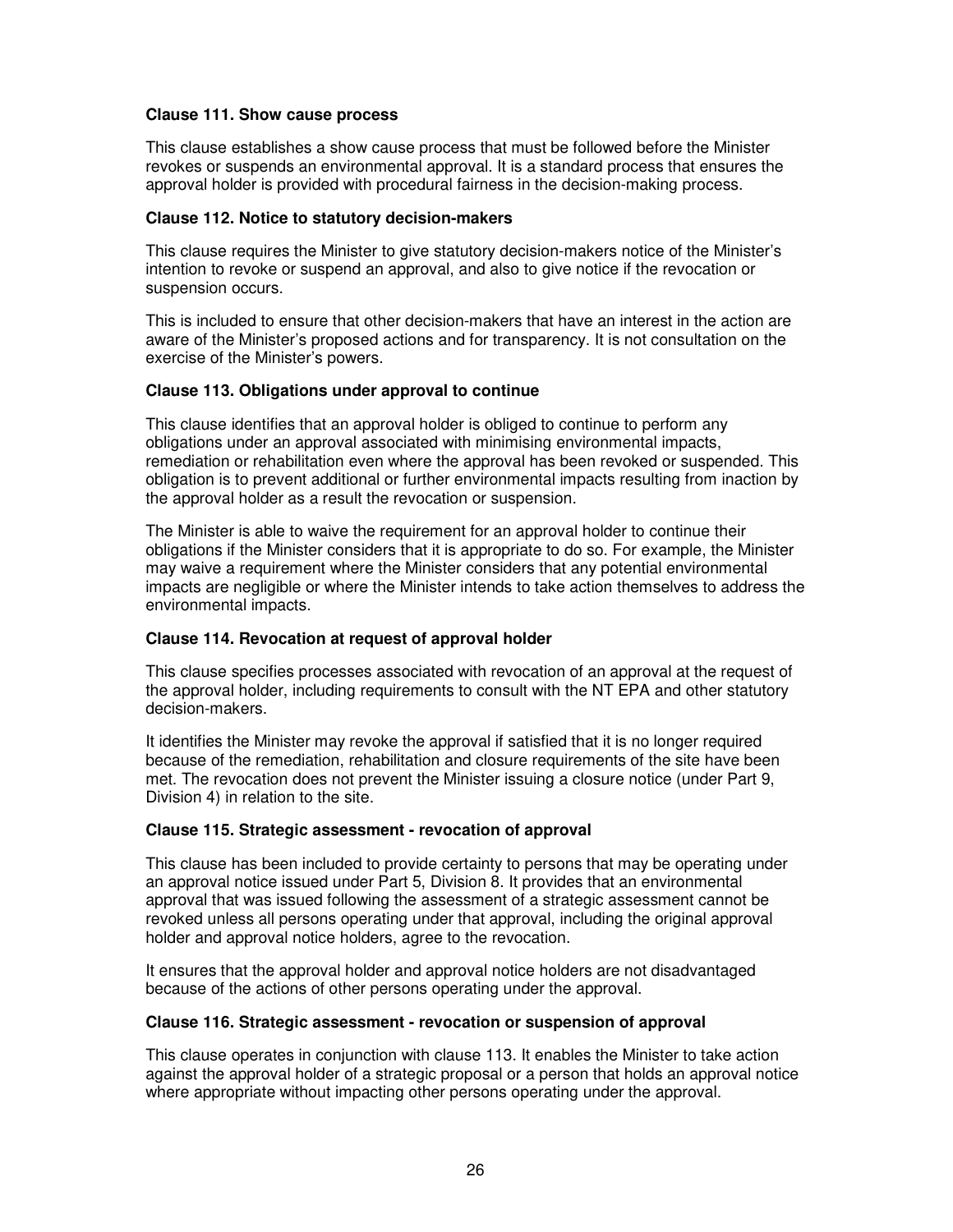# **Clause 117. Contravention of continuing obligations – environmental offences**

This clause establishes four offences associated with failing to comply with their continuing obligations under an environmental approval that has been revoked or suspended. It provides a standard approach to creating tiered offences that reflect differing levels of environmental risk or consequence as a result of the alleged breach and differing levels of culpability of an alleged offender.

Subclause (1) establishes an offence where the person intentionally engages in conduct that contravenes their obligations, the contravention results in significant environmental harm and the person is reckless. This offence contains strict liability elements, and the penalty for this offence is an environmental offence level 1 penalty.

Subclause (2) establishes an offence where the person intentionally engages in conduct that contravenes their obligations, the contravention results in material environmental harm and the person is reckless. This offence contains strict liability elements, and the penalty for this offence is an environmental offence level 2 penalty.

Subclause (3) establishes an offence where the person engages in conduct that contravenes their obligations and the contravention results in significant environmental harm. This is a strict liability offence, and the penalty for this offence is an environmental offence level 2 penalty.

Subclause (4) establishes an offence where the person intentionally engages in conduct that contravenes their obligations. This is a strict liability offence, and the penalty for this offence is an environmental offence level 3 penalty.

The clause contains standard defences for offences of this nature, and requires the defendant to establish the defence.

These offences are designed to promote good environmental outcomes, and to minimise environmental impacts, by ensuring that measures to manage impacts and to remediate and rehabilitate impacts are undertaken.

#### **Division 11 Transfer of environmental approval**

This division specifies a range of matters associated with transferring environmental approvals between original and subsequent approval holders.

#### **Clause 118. Transfer of environmental approval**

This clause establishes a power for the Minister to transfer an environmental approval.

#### **Clause 119. Application for approval to transfer**

This clause identifies the matters that must be included in an application to transfer an environmental approval.

It is a condition of a transfer that the proposed transferee agree to perform any obligation imposed on the approval holder under the approval. This is to ensure that the transfer does not result in reduced environmental outcomes.

#### **Clause 120. Minister may request information**

This clause identifies that the Minister may request additional information to assist in the assessment of the transfer application.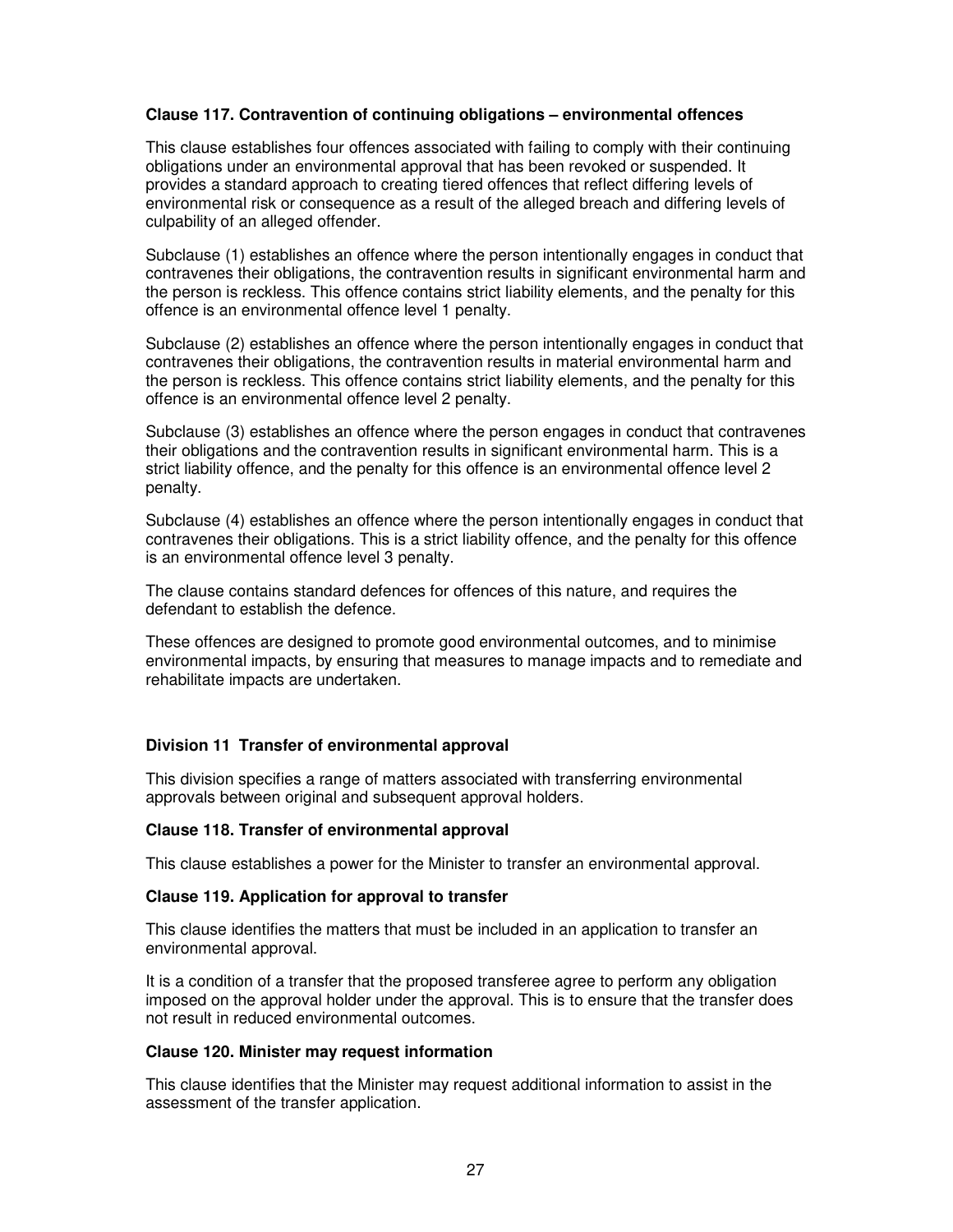# **Clause 121. Minister may have regard to certain matters**

This clause identifies the matters that the Minister must consider when deciding whether to approve or refuse the transfer of the environmental approval. It includes the objects of the Act and whether or not the proposed transferee is a 'fit and proper person' to hold the environmental approval.

### **Clause 122. Consultation on transfer**

This clause identifies that before making a decision on a transfer the Minister is to consult with the NT EPA and other statutory decision-makers.

Under this clause, the Minister is also required to consult with the proposed transferee if the Minister proposes to refuse the approval or amend the approval as part of the transfer process.

### **Clause 123. Decision on transfer**

This clause identifies that the Minister may approve or refuse the proposed transfer. As part of approving a transfer, the Minister may amend the approval and its conditions. For example, an amendment might impose more stringent monitoring and reporting conditions based on a consideration of the environmental compliance history of the transferee.

The Minister is required to make a decision within 30 business days of receiving the transfer application. This provides certainty to the approval holder and proposed transferee about the transfer process.

### **Clause 124. Publication of approval of transfer and reasons**

This clause is provided for transparency and certainty. It requires the Minister to publish a decision and statements for reasons for approving or refusing the transfer of an environmental approval. The documents are to be published as soon as practicable after the decision has been made.

# **PART 6 ENVIRONMENTAL OFFSETS**

#### **Clause 125. Environmental offsets framework and guidelines**

This clause identifies that the Minister may establish an environmental offsets framework. The framework can be applied to actions approved under this Act, and may be extended to apply to actions approved under other Acts (for example, the Planning Act) through the Regulations.

The clause identifies that the Minister's framework can require different types of offsets, and offsets for different classes of person or areas. The clause provides a broad power that will be used to develop a framework which is consistent with the environmental decision-making hierarchy of 'avoid, mitigate, offset'.

#### **Clause 126. Environmental offsets register**

This clause requires the CEO to establish an environmental offset register that identifies all offset measures approved under this Act or another Act identified in the Regulations. The register will be made publicly available.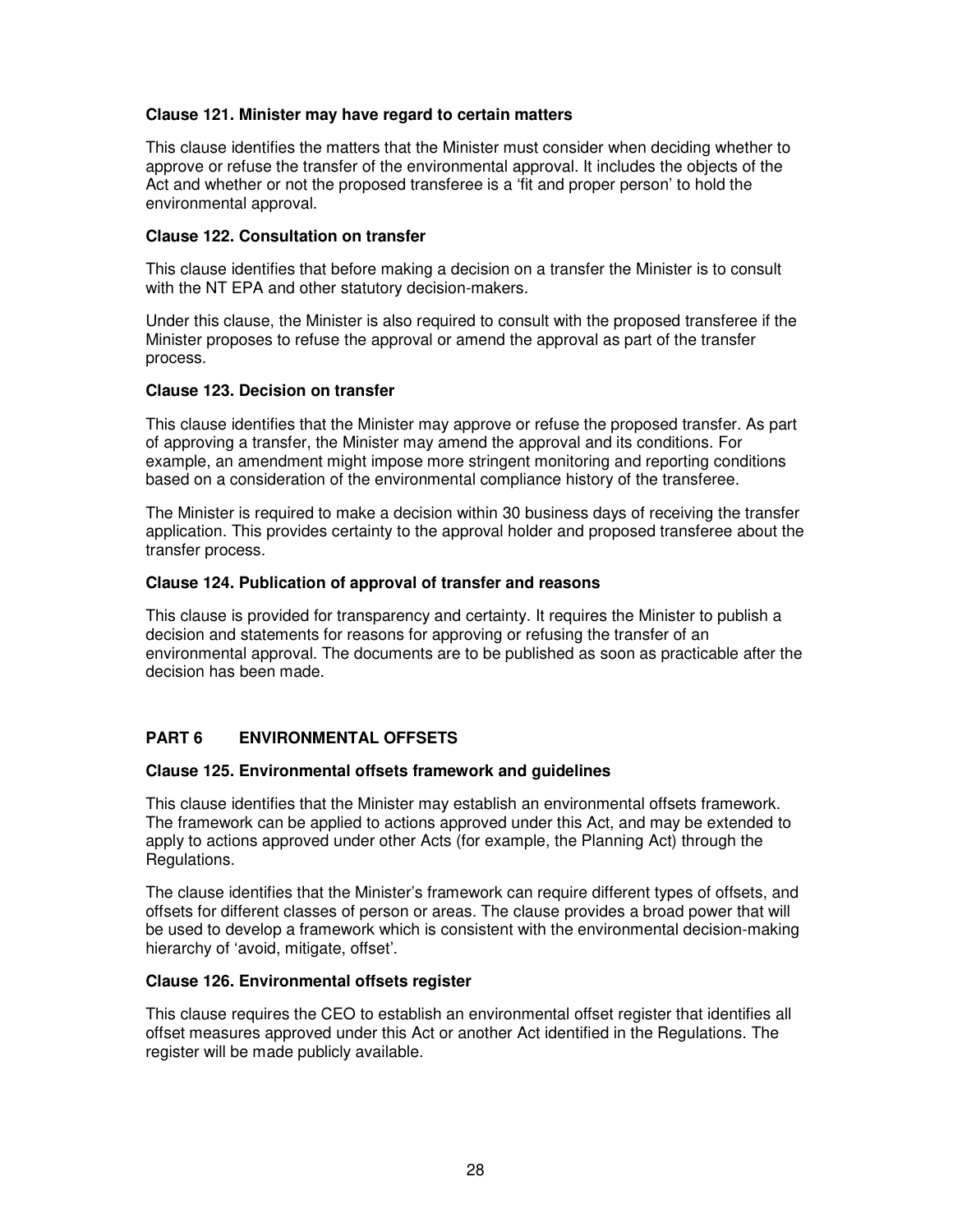# **PART 7 FINANCIAL PROVISIONS**

# **Division 1 Environment protection bonds**

### **Clause 127. Application of Division**

This clause identifies that the Division applies if a condition on an environmental approval (under clause 86) requires a person to provide an environment protection bond.

### **Clause 128. Purpose of environment protection bond**

This clause identifies the purpose of environment protection bonds. These bonds are used to secure compliance with the Act and an environmental approval and to ensure that all appropriate remediation, rehabilitation and monitoring costs can be met. These bonds are designed to ensure that costs of environmental harm and impacts are borne by the approval holder and not Territorians.

### **Clause 129. Amount of bond**

This clause specifies that the Minister must determine the amount of the environment protection bond to be provided. The amount can be specified as a particular sum or as a formula. It can also be recalculated at different times to reflect changes in the implementation of the action, and rehabilitation activities that have occurred.

The clause identifies that a bond may be provided in cash, by bank guarantee or by another form approved by the Minister. This is intended to enable innovative suggestions for how a bond can be provided, for example regular payments into an interest bearing fund established to hold the bond.

This clause identifies that the Minister cannot require a bond where a bond or other form of financial security is required to be provided under another Act for the same or substantially the same environmental impacts. This has been included in recognition of the requirement for the mining industry to pay a mining security under the Mining Management Act 2001. It is intended to protect the industry from paying two bonds for the same environmental impacts arising from mining activities, such as the establishment of tailings facilities. It does not prevent the imposition of two bonds for different environmental impacts, such as those that might be associated with the undertaking of a non-mining activity on the mining site.

### **Clause 130. Environment protection bond account**

This clause establishes that the Minister is to hold any bond that is provided in the form of cash or cheque in a trust account established for that purpose. It limits payments from the trust account to those required to refund the bond or in response to a claim on the bond under clause 131.

#### **Clause 131. Claim on bond**

This clause specifies that the Minister or CEO may make a claim on an environmental bond. The process for making a claim will be specified in the regulations. The claim cannot exceed the reasonable costs and expenses of the Minister or CEO incurred under clause 128, for example, those associated with carrying out action to complete remediation or rehabilitation activities or to undertake post closure rehabilitation monitoring.

#### **Clause 132. Unused bond refundable**

This clause identifies that a bond is to be refunded once all remediation or rehabilitation requirements specified in the environmental approval have been complied with. It provides that money can be withheld from the bond if the approval holder has an outstanding debt to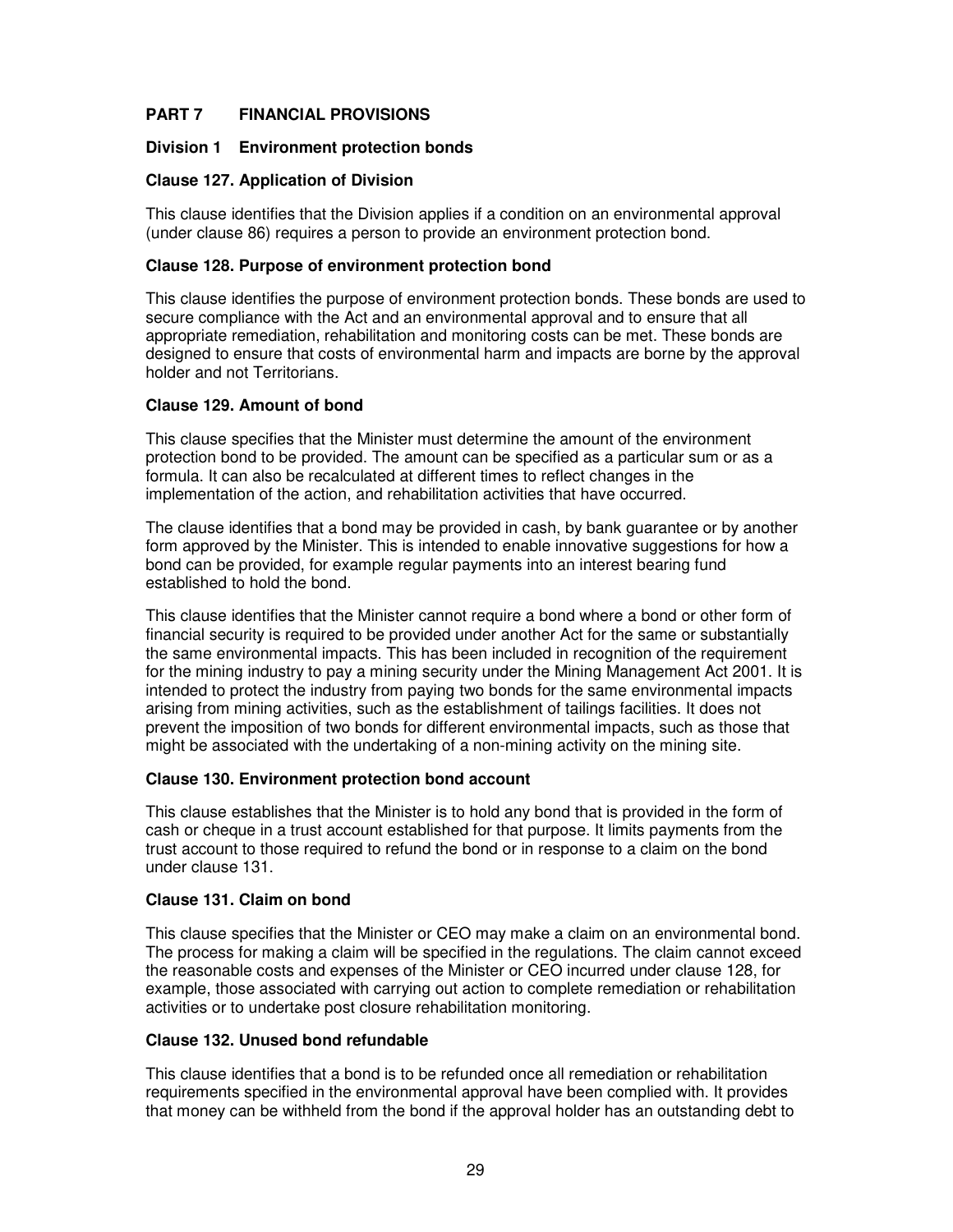the Territory, for example, an outstanding order for reimbursement of costs following proceedings under Parts 10 or 11.

# **Division 2 Environment protection levy**

### **Clause 133. Environment protection levy**

This clause identifies that the Minister may establish environment protection levies. Levies are taxes that are imposed to provide funds for specific purposes.

The clause identifies that a levy can be imposed for a number of purposes associated with remediating and rehabilitating the environment, and limiting the impacts of particular activities on the environment. Most commonly levies are used to raise funds to manage historical environmental impacts or harms caused by particular types of industry or activities, such as those associated with mining, petroleum or waste (e.g. landfill levies).

However, levies can also be used to proactively provide funding to address future potential environmental impacts or to limit potential future impacts. The clause therefore identifies that the levy can be used for research purposes to assist industries to manage environmental impacts where existing methodologies are inappropriate or substantially ineffective.

### **Clause 134. Liability for environment protection levy**

This clause identifies that a person must pay an environment protection levy is they are in the class of persons prescribed by regulations to pay the levy.

It also identifies that a levy cannot be imposed where another levy is charged under another Act for the same or substantially the same environmental impacts. This has been included in recognition of the requirement for the mining industry to pay a mining levy under the Mining Management Act 2001. It is intended to protect the industry from paying two levy amounts for the same environmental impacts arising from mining activities, such as the establishment of tailings facilities. It does not prevent the imposition of a levy associated with non-mining activities that may occur on the mining site.

# **Clause 135. Amount of levy**

This clause identifies that the regulations can specify a number of matters associated with the introduction of levies, including how they are to be calculated and collected. A levy is not refundable.

# **Division 3 Environment protection funds**

#### **Clause 136. Minister may establish environment protection funds**

This clause identifies that the Minister may establish one or more environment protection funds. These funds are intended to hold money that can be used to undertake rehabilitation or remediation work, research and other activities that enhance or protect the environment.

# **Clause 137. Payments into environment protection funds**

This clause identifies the types of payments that can be made into a fund established under clause 136. These include money raised through levies, costs recovered through civil or criminal proceedings under Part 10 or Part 11, fees that may be charged under the Act and other costs that may be paid to the CEO under the Act.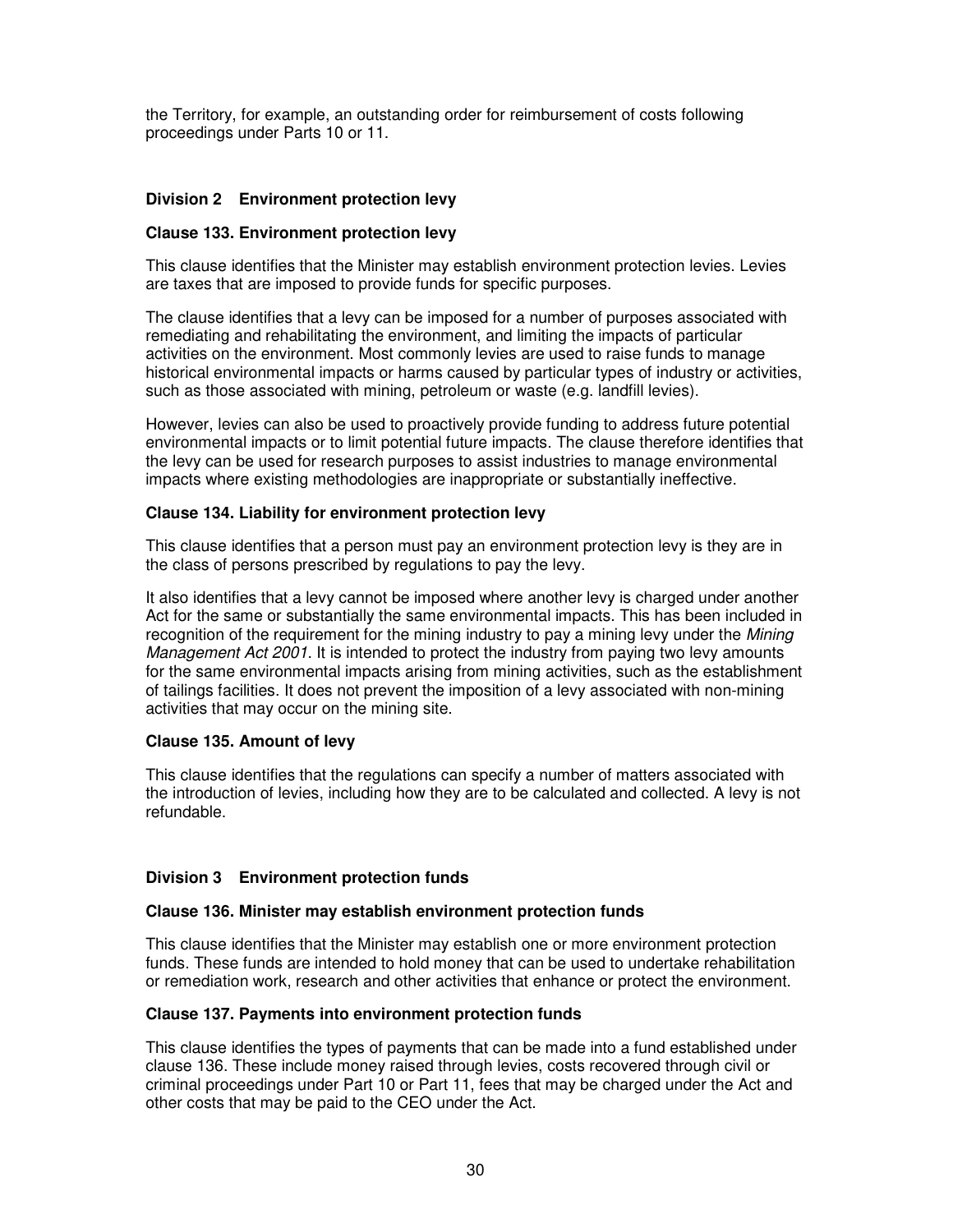The clause identifies that the Treasurer is responsible for approving investment proposals for the fund, and that money from investment is to be paid into the fund. This will enable the funds to grow over time providing further resources to undertake the activities for which the fund was established.

# **Clause 138. Expenditure from an environment protection fund**

This clause identifies that the Minister must, by Gazette notice, identify the purposes for which money can be expended from a particular environment protection fund. The purposes can only include matters specified in clause 136(3), or for the reimbursement of any fee paid into the fund, or the reimbursement of any amount paid into the fund in accordance with an enforceable undertaking. This ensures that the money used in the fund is used only for its intended purpose.

# **Clause 139. Recovery of amounts paid out of fund**

This clause identifies that a person can be required to repay money into the fund if the fund was used to undertake activity to remediate, rehabilitate or protect the environment or in an emergency. This clause is intended to operate where a person has taken specific actions that have resulted in unauthorised environmental impact and action by the CEO is necessary to limit resulting environmental harm. It ensures that money taken from the fund is reimbursed to the extent possible to enable the fund to be used to address historical remediation or rehabilitation requirements. This clause is not intended to provide an opportunity to recover costs for activities for which a levy has also been collected.

Any amount recovered as a debt to the Territory must be repaid into the relevant fund.

### **PART 8 ENVIRONMENTAL AUDITS, ENVIRONMENTAL AUDITORS AND ENVIRONMENTAL PRACTITIONERS**

# **Division 1 Preliminary matters**

# **Clause 140. Relationship of this Part to other provisions**

This clause has been included to clarify that this Part does not affect the operation of any conditions on an environmental approval that may relate to monitoring, testing or reporting.

#### **Clause 141. Environmental audit**

Environmental audits are used to assess impacts on the environment.

This clause identifies the types of audits that may be required under the Act. There are a number of different matters that can be investigated as part of an audit. These include actual environmental impacts of certain activities, through to the accuracy of forecasts in an environmental impact assessment of the potential environmental impacts of the action.

# **Division 2 Environmental audit requirements**

This Division establishes a system of environmental audits. Audits are a mechanism to obtain information to improve the understanding of the environmental impacts of specific actions.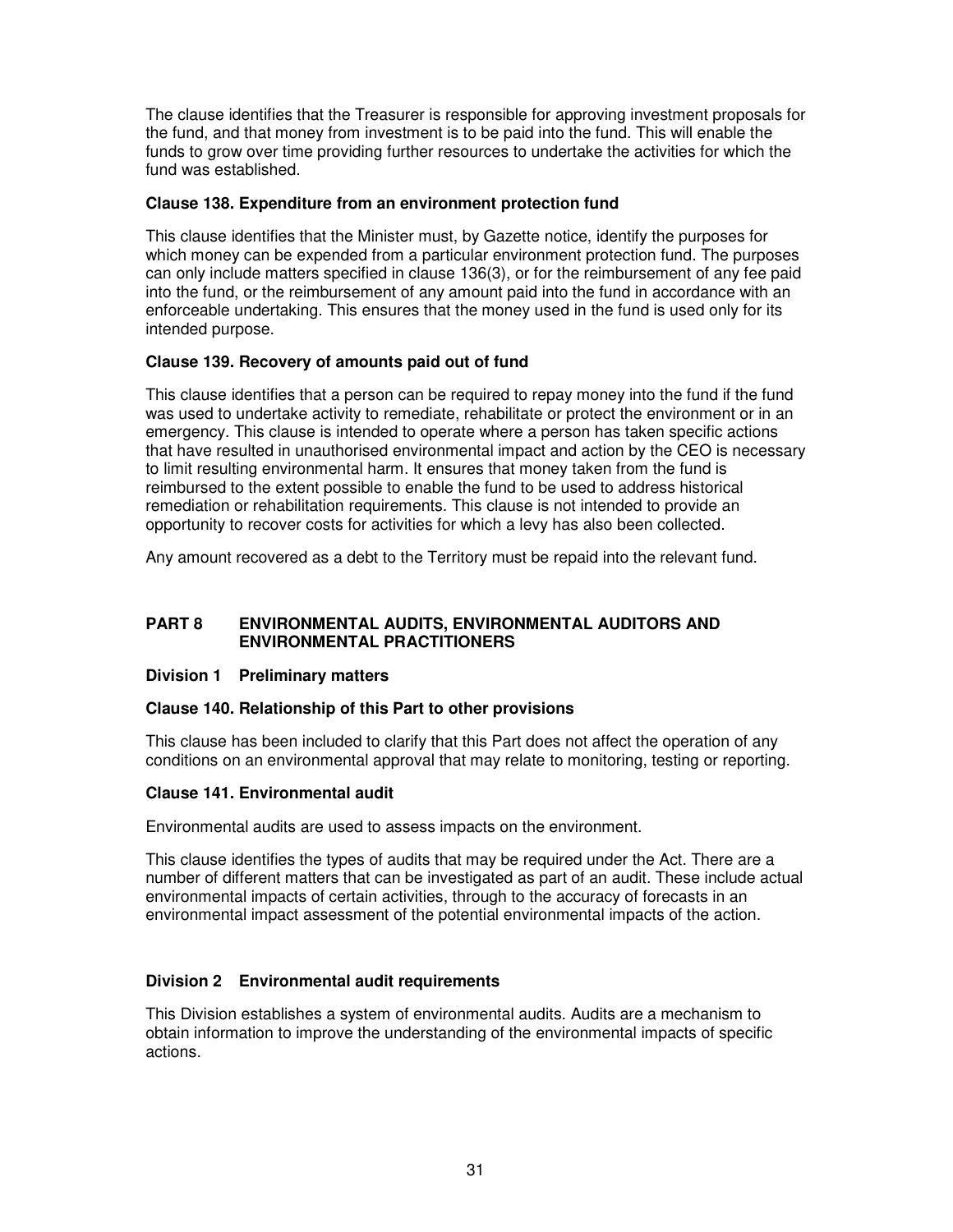# **Clause 142. Direction by CEO to carry out environmental audit**

This clause identifies that circumstances in which the CEO may direct an approval holder to undertake an environmental audit. The CEO's powers to direct an audit are limited to where the CEO reasonably believes or suspects that an approval holder has, or is likely to, contravene the environmental approval. The costs of meeting the audit are the responsibility of the approval holder.

### **Clause 143. CEO may appoint qualified person to carry out environmental audit**

This clause provides a broad power for the CEO to appoint a person to undertake an audit.

The CEO may exercise this power irrespective of whether they have formed a belief about the actions of the approval holder. If the CEO uses this power, then costs associated with an audit would be met by the CEO.

### **Clause 144. Environmental audit and report**

This clause identifies that audits must be completed to the satisfaction of the CEO. This ensures that the CEO obtains the information they were seeking from the audit, even where the audit was arranged by the approval holder at the CEOs direction.

### **Clause 145. Contravention of direction – environmental offence**

This clause creates an offence for failing to comply with a direction to have an environmental audit completed. It is a strict liability offence and attracts an environmental offence level 3 penalty. The clause contains standard defences for this type of offence.

### **Clause 146. Offence relating to conflict of interest**

This clause establishes that is an offence for a qualified person to conduct an audit if they have a conflict of interest. This is important to ensure confidence in the auditing process.

The offence attracts a penalty of 100 penalty units or 12 months imprisonment.

The offence does not apply if the person was authorised to conduct the audit despite the conflict of interest.

# **Clause 147. Authorisation of audit despite conflict**

This clause enables the CEO to authorise a qualified person to conduct an audit despite a conflict of interest. It recognises the close relationships in the Territory and the difficulties that can be experienced in accessing persons with specialist skill sets.

#### **Clause 148. Nature of conflict of interest**

This clause identifies when a conflict of interest is considered to arise for the purposes of conducting environmental audits. It includes direct interests, whether monetary or professional, as well as associated interests, such as relationships between corporate entities.

#### **Clause 149. Qualified person may direct information to be provided**

This clause provides the person undertaking the audit with powers to require information from the person being audited. It is necessary to ensure that audits are informed by appropriate and relevant information. It applies whether the approval holder has arranged the audit or the CEO has appointed the person to conduct the audit.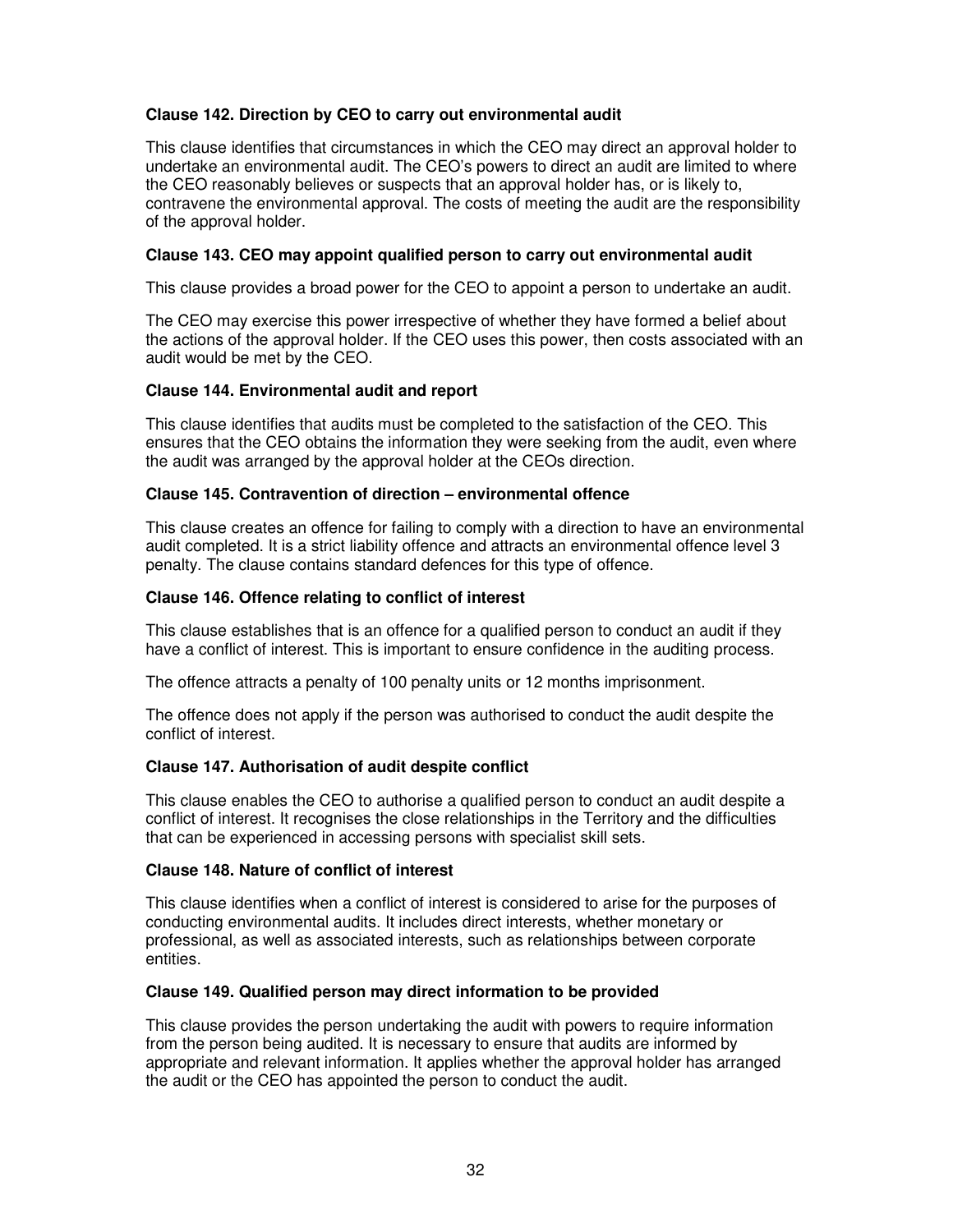# **Clause 150. Declarations in relation to environmental audit reports**

This clause requires audit reports to be accompanied by declarations by the approval holder and person who conducted the audit as to the accuracy of the information contained in the report. It provides an accountability measure regarding the statements contained in the report. It is a standard clause of this nature in environmental legislation.

### **Clause 151. Contravention of direction to provide relevant information – environmental offences**

This clause establishes two offences for failing to comply with a direction to provide information required for an audit under clause 149. It provides a standard approach to creating tiered offences that reflect differing levels of culpability of an alleged offender.

Subclause (1) establishes an offence where the person is reckless in their failure to comply with the direction. This offence contains strict liability elements, and the penalty for this offence is an environmental offence level 2 penalty.

Subclause (2) establishes an offence where the person fails to comply with a direction. It is a strict liability offence, and attracts an environmental offence level 3 penalty.

The clause contains standard defences for offences of this nature, and requires the defendant to establish the defence.

These offences support the environmental auditing provisions by creating an incentive for a person to comply with a direction to provide information.

#### **Clause 152. Offence if false or misleading information in audit report or missing information**

This clause establishes an offence associated with a qualified person providing false or misleading information in an audit report. The offence does not apply if the qualified person brought any false or misleading aspects of the report to the CEOs attention when submitting the report.

Due to the potentially serious environmental consequences associated with providing false or misleading reports, the offence attracts a penalty of 500 penalty units or 2 years imprisonment.

#### **Clause 153. Retention and production of audit documentation**

This clause requires an approval holder to retain audit documents for specified periods. This ensures that information relating to the audit is kept by the approval holder and is available if required by the CEO.

#### **Clause 154. Contravention of direction – environmental offences**

This clause establishes two offences for failing to comply with a direction to provide audit information that was to be retained under clause 153. It provides a standard approach to creating tiered offences that reflect differing levels of culpability of an alleged offender.

Subclause (1) establishes an offence where the person is reckless in their failure to comply with the direction. This offence contains strict liability elements, and the penalty for this offence is an environmental offence level 2 penalty.

Subclause (2) establishes an offence where the person fails to comply with the direction. It is a strict liability offence, and attracts an environmental offence level 3 penalty.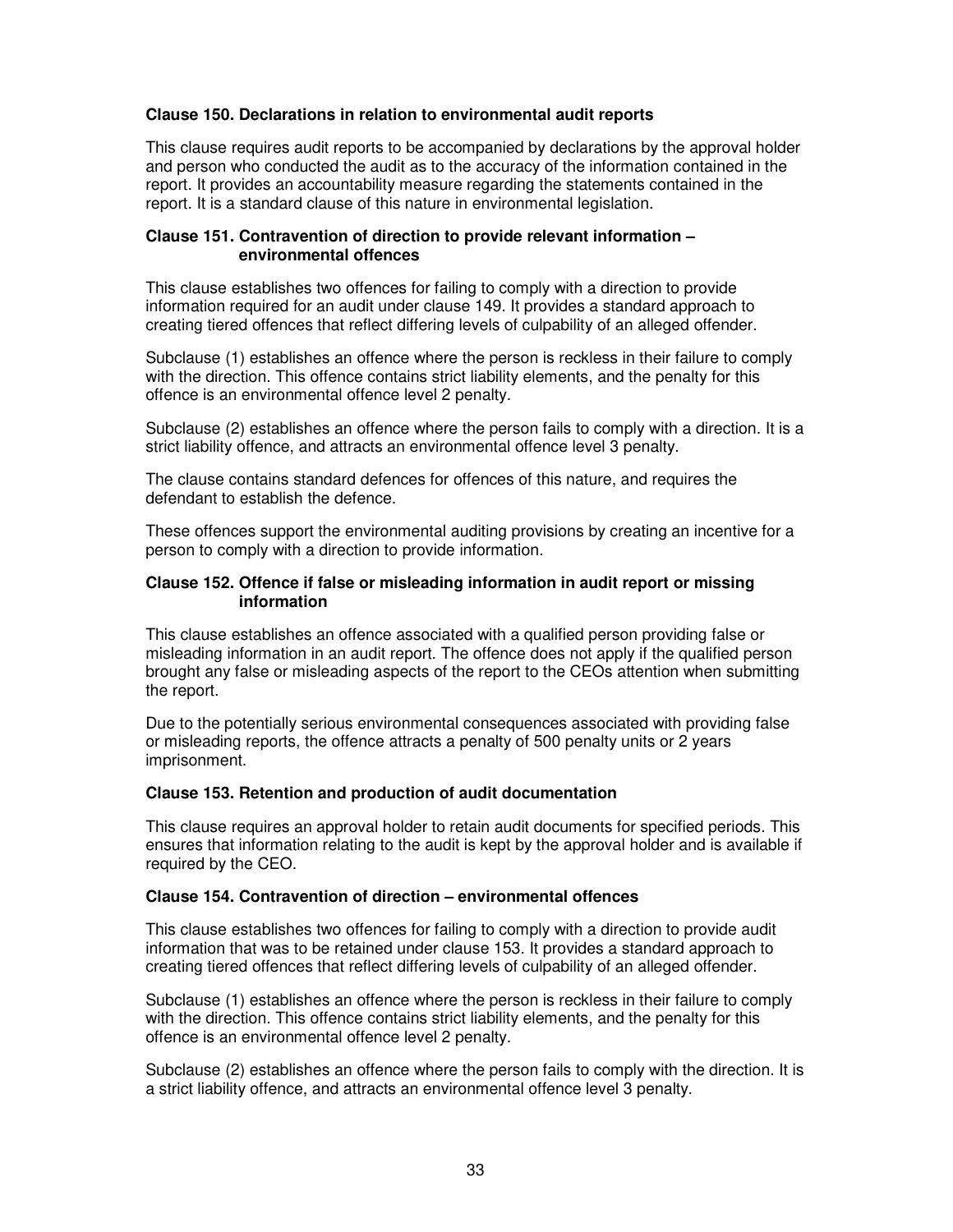The clause contains standard defences for offences of this nature, and requires the defendant to establish the defence.

These offences support the environmental auditing provisions by creating an incentive for a person to comply with a direction to retain audit documentation and provide that documentation when directed to do so.

# **Division 3 Registration of environmental auditors**

This Division establishes matters associated with the registration of environmental auditors. Auditors are persons with appropriate qualifications to assess environmental impacts and environmental harm. Auditors work within a particular sphere of expertise; for example, assessment of contaminated land, or identification of the impacts of pollutants being emitted to air.

### **Clause 155. Offence to represent that registered as auditor**

This clause specifies that it is an offence for a person to represent that they are a registered environmental auditor. It imposes a penalty of 100 penalty units or 12 months imprisonment.

# **Clause 156. Registration of environmental auditors**

This clause establishes a power for the Regulations to create a registration scheme for environmental auditors. As part of this scheme, it enables the adoption of a register or other form of record of environmental auditors approved by another jurisdiction.

# **Division 4 Registration of environmental practitioners**

This Division establishes matters associated with the registration of environmental practitioners. Practitioners are persons with appropriate qualifications to collect information and data and assess particular aspects of the environment. Practitioners are required to be certified to work within their areas of expertise; for example, certain activities to identify and classify soils can only be undertaken by certified soil scientists.

#### **Clause 157. Offence to represent that registered as environmental practitioner**

This clause specifies that it is an offence for a person to represent that they are a registered environmental practitioner. It imposes a penalty of 100 penalty units or 12 months imprisonment.

#### **Clause 158. Registration of environmental practitioners**

This clause establishes a power for the Regulations to create a registration scheme for environmental practitioners. As part of this scheme, it enables the adoption of a register or record of environmental practitioners approved or certified by another jurisdiction or entity.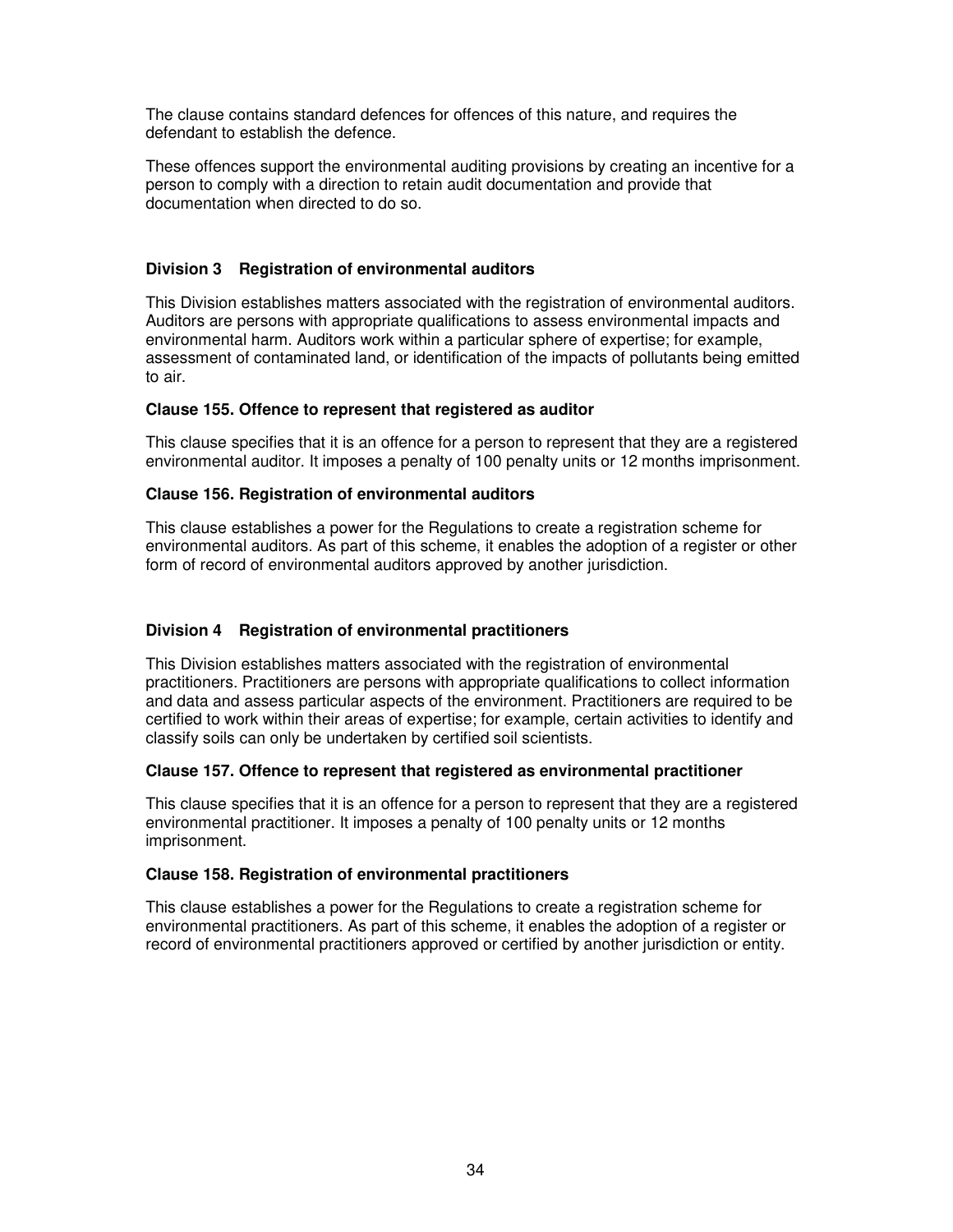# **PART 9 ENFORCEMENT**

### **Division 1 Environmental officers**

### **Clause 159. Appointment or authorisation of environmental officers**

This clause allows the CEO to appoint a person to be an environmental officer. Environmental officers are provided with a number of powers that enable them to investigate and enforce potential breaches of the Act.

The clause identifies that police officers are automatically identified as environmental officers for the purposes of the Act.

### **Clause 160. Identity cards**

This clause requires the CEO to issue appointed environmental officers (which do not include police officers) with an identity card.

The card provides evidence of the persons appointment, providing members of the community and approval holders with certainty about whether a person has the authority to be investigating an alleged breach of the Act. The clause specifies that a card must include a photograph of the officer, the card's date of issue and be signed by the officer.

An environmental officer is required to show the identity card if requested to do so by a person who is affected by the officers exercise of a power and performance of a function.

### **Clause 161. Offence not to return identity card**

Environmental officers are required to surrender their identity cards within 15 business days of ceasing to be an officer. This is a strict liability offence which has a penalty of 20 penalty units.

#### **Clause 162. Powers of environmental officers: purposes**

This clause identifies that environmental officers may do anything, or cause anything to be done, or take any action the officer reasonably believes is necessary for the purpose of exercising a power or function under the Act. This includes monitoring compliance with the Act and investigating suspected breaches of the Act.

#### **Clause 163. General powers of environmental officers**

This clause identifies a number of specific powers held by environmental officers in order to enable them to monitor compliance with the Act and investigate suspected breaches.

In addition to activities that officers may do themselves, such as taking photographs or samples, the clause allows an officer to authorise another person to assist them in exercising their powers and functions. For example, an officer may engage a person to operate equipment or machinery in order to investigate and sample an illegal waste dump.

The clause also allows the officer to require a person, such as an approval holder, to provide assistance, for example by entering passwords in order to access material stored on a computer or in 'the cloud'.

#### **Clause 164. Entry of residential premises**

This clause identifies that an environmental officer must seek the consent of an occupier before entering residential premises. This limitation ensures that a persons' private place of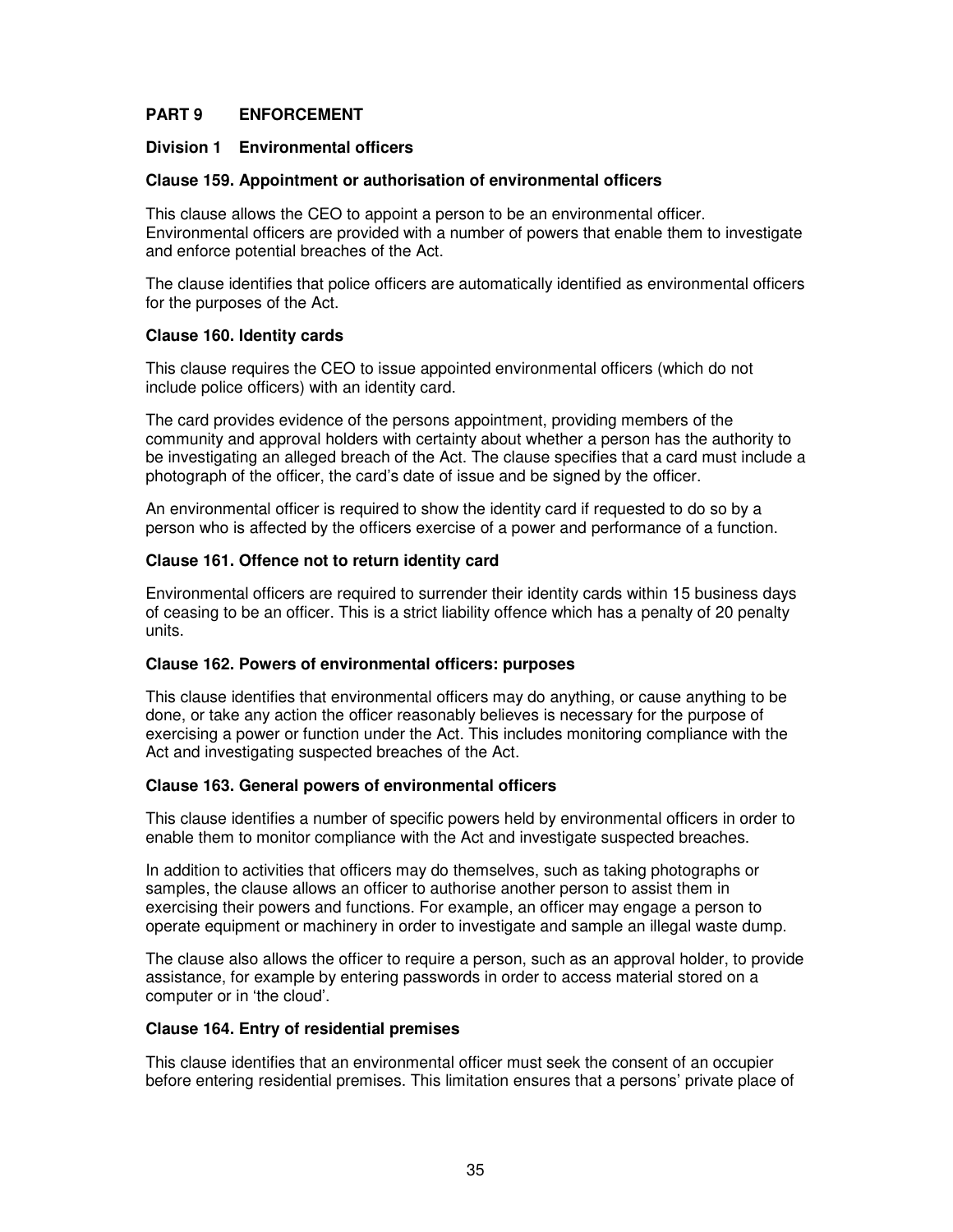residence is not subject to unreasonable interference. It operates in conjunction with clause 170.

Residential premises is defined in clause 4 of the Act. This definition identifies that where premises are used for both residential and non-residential purposes, only that part of the premises which is used for residential purposes is to be considered as 'residential premises'. This provides clarity that an officer may enter and remain on property and enter parts of buildings or other structures that may be associated with residential premises in order to complete investigation and monitoring activities.

# **Clause 165. Entry on Aboriginal land**

This clause allows environmental officers to enter Aboriginal land in order to exercise their powers and functions without a requirement to hold a permit issued under the Aboriginal Land Act 1978.

# **Clause 166. Duties of environmental officer on land or premises**

This clause identifies that environmental officers must take reasonable steps to minimise any disruption that may be caused from entering land or premises for the purposes of exercising powers and functions, and also to only remain on the land or premises for the period required to fulfil powers and functions.

It recognises that while environmental officers require access to land and premises in order to fulfil their duties, they should be doing their best to minimise interference caused to the owner or occupier of the land.

### **Clause 167. Duty of environmental officer in relation to seized thing**

Under clause 163, an environmental officer may seize items, such as computers, that are necessary in order to investigate suspected breaches of the Act.

This clause imposes requirements on the officer in dealing with those seized items, including that the person is issued with a receipt in relation to the seizure.

Seized items must be returned after 3 years (which is the period in which enforcement action for an alleged breach of the Act can be commenced), or if enforcement action is commenced, 12 months after the completion of all legal processes associated with that action. Items must be returned if the officer no longer considers retention of the item is necessary for evidentiary reasons.

An officer may only permanently retain a seized item if they believe, on reasonable grounds, that it is necessary to prevent the items use in committing an offence.

This clause ensures that seized items are returned to their owners as soon as reasonably practicable.

# **Clause 168. Forfeiture of seized thing**

This clause provides the Court with powers to order that seized items are forfeited to the Territory. It also allows the CEO to destroy or otherwise dispose of the item that has been forfeited. The clause is in addition to any other powers the court may have under this Act and other laws relating to forfeiture of items.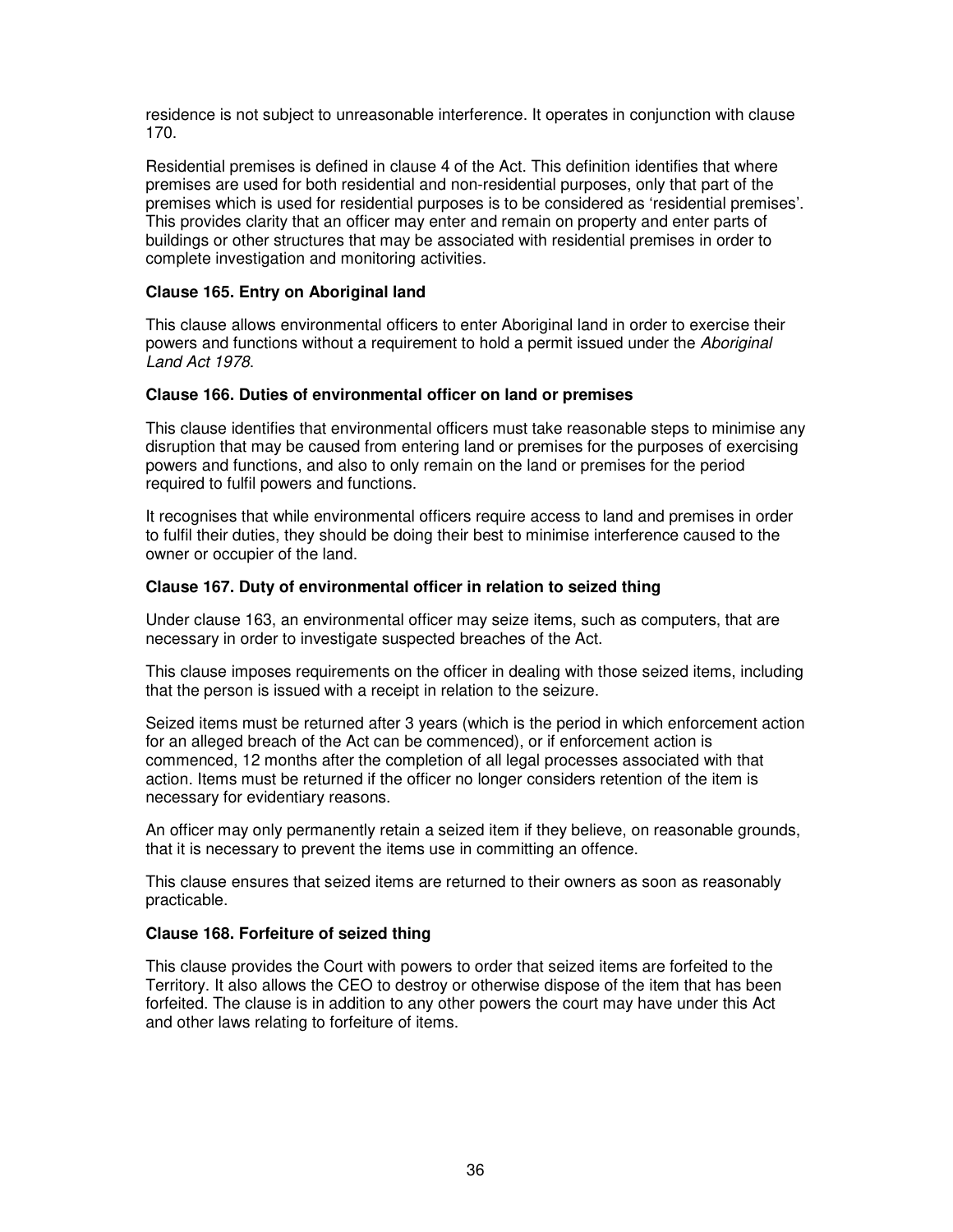### **Clause 169. Offence to contravene requirement**

This clause establishes an offence for failing to comply with a requirement of an environmental officer under clause 163. This is a strict liability offence, with a maximum penalty of 100 penalty units.

The clause contains standard defences for offences of this nature, and requires the defendant to establish the defence.

### **Clause 170. Application for and issue of search warrant**

This clause operates in conjunction with clause 164. It allows an environmental officer to apply to a justice of the peace for a search warrant to enter land or premises, and is specifically included for the purposes of authorising entry into residential premises.

This clause acknowledges that interference with a persons' premises, including their residential premises, should be limited but is necessary in some circumstances.

### **Clause 171. Effect and term of search warrant**

This clause identifies that a search warrant remains in force for 30 business days from its date of issue and confirms that the effect of the warrant is to allow the environmental officer to enter the land or premises specified in the warrant and to exercise their powers in relation to that land or premises.

### **Clause 172. Directions by environmental officer**

This clause gives an environmental officer the power to issue directions to another person. Directions can be used as an alternative to, or in addition to, the officer exercising powers under clause 163.

Directions can require the person to take, or not take, specified actions in order to limit environmental harm and impacts on the environment. Directions must not be inconsistent with an environmental approval or the requirements of the Act.

#### **Clause 173. Offence to contravene direction**

This clause establishes an offence for failing to comply with a direction given by an environmental officer. This is a strict liability offence, with a maximum penalty of 100 penalty units.

The clause contains standard defences for offences of this nature, and requires the defendant to establish the defence.

#### **Clause 174. Offence to obstruct environmental officer**

This clause establishes an offence for intentionally obstructing another person from complying with a direction given by an authorised officer. The offence contains strict liability elements and attracts a maximum penalty of 200 penalty units or 2 years imprisonment.

#### **Clause 175. Compliance with requirement to provide information**

This clause identifies that a person is required to comply with a requirement to provide information under clause 163 or 172(1) even if providing the information may incriminate the person. It is an abrogation of the right against self-incrimination which is necessary in order to effectively investigate potential breaches of the Act and minimise environmental impact or harm that can result from unauthorised activities.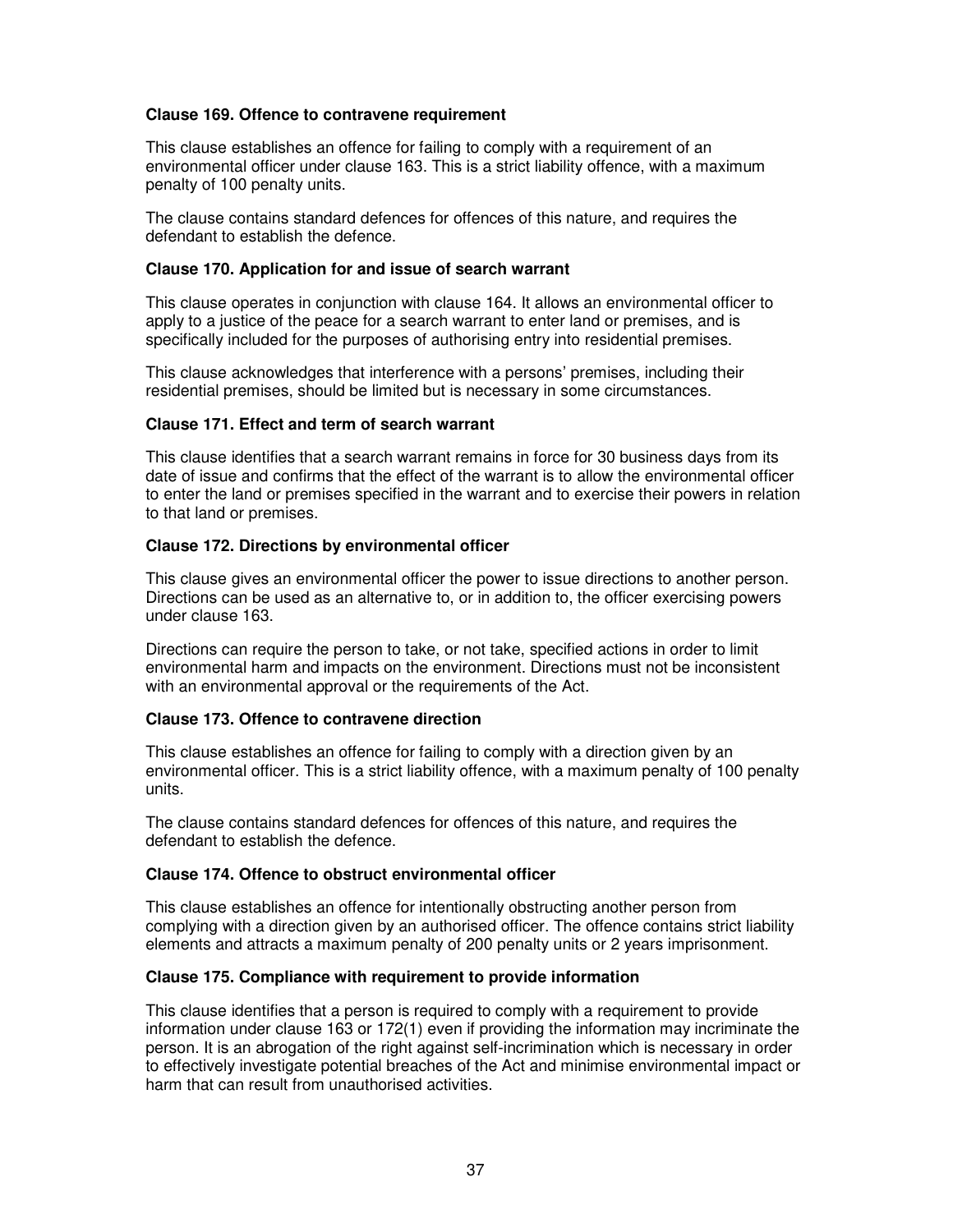The clause provides a protection for individuals who are required to provide the information by identifying that any information that is provided in response to the requirement cannot be used as evidence against the individual for an offence or civil penalty.

This does not prevent the use of material that may be identified as a consequence of the information that was provided from being used as evidence in criminal or civil proceedings. It also does not prevent the use of the information that is provided by a body corporate against that body corporate.

The clause does not apply to any proceedings relating to false or misleading information as the information supplied may form the basis of those proceedings.

# **Division 2 Environment protection notices**

This division establishes a system of environment protection notices that can be issued by the CEO or an environmental officer to ensure compliance with the Act or an environmental approval in order to minimise unauthorised environmental impacts.

### **Clause 176. Environment protection notice – purpose and issue**

This clause establishes the purpose of environment protection notices which is to secure compliance with an environmental approval or another requirement which may be prescribed in the Regulations.

# **Clause 177. Content of environment protection notice**

This clause identifies the matters that must be included in an environment protection notice, including the purpose of the notice and the matters or conditions that must be complied with. The notice must also advise the person issued with the notice that they can request the Northern Territory Civil and Administrative Tribunal (NTCAT) review the decision to issue the notice.

# **Clause 178. Requirements of environment protection notices**

This clause identifies the types of requirements that can be imposed under an environment protection notice. It includes a requirement for a person to cease particular activities, or place controls on those activities, or prepare plans to minimise and respond to environmental impacts. The notice can also require specific monitoring and reporting be undertaken.

#### **Clause 179. Environment protection notice may permit certain acts or omissions**

This clause clarifies that an environment protection notice may include a requirement that a person do something, or not do something, that would otherwise be a contravention of the Act.

This power would be used where the environmental or human health impacts that may result from the action or inaction are preferable to those that would occur if the person complied with the Act.

A person is not liable for a penalty if they comply with the environment protection notice.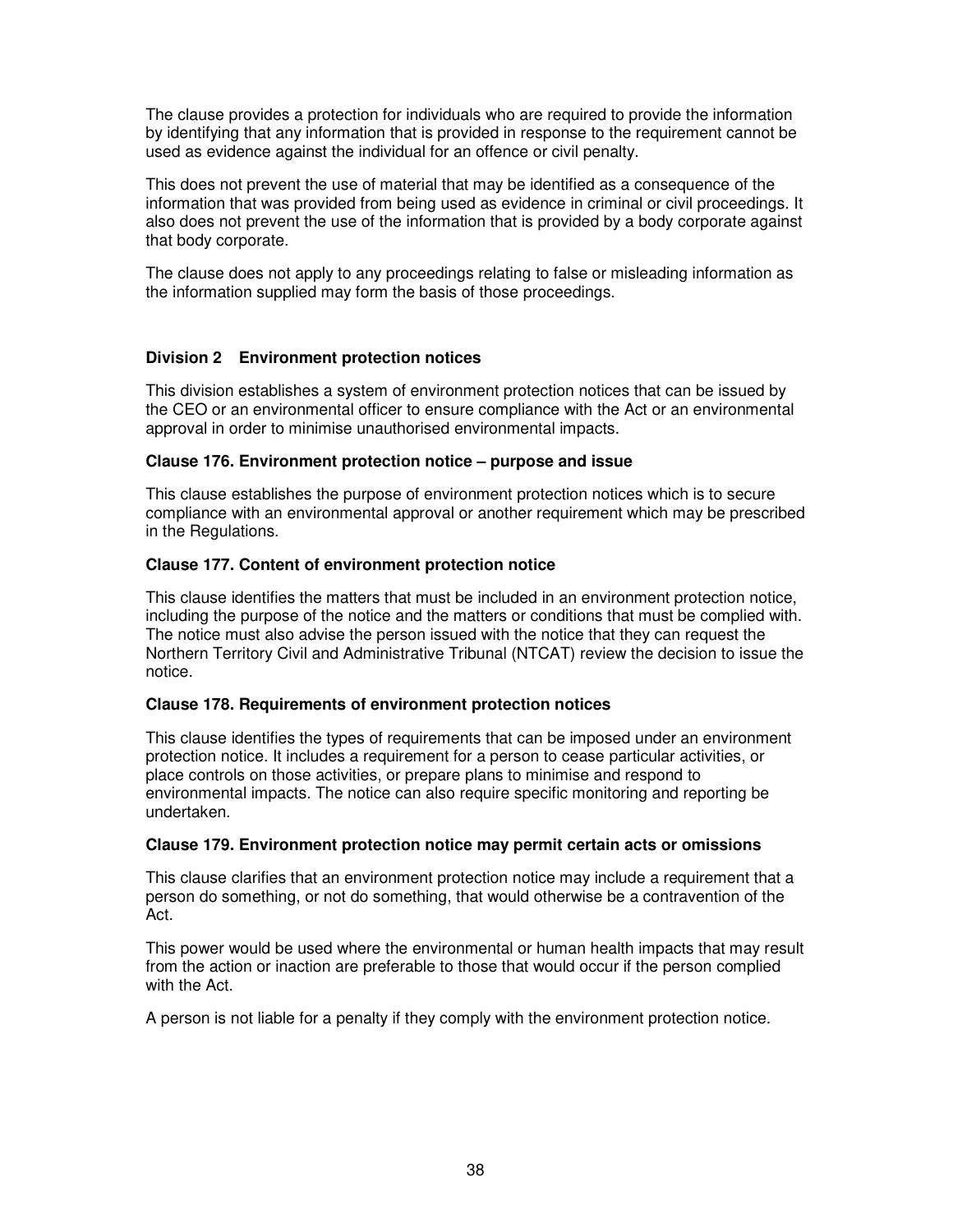### **Clause 180. Effect of environment protection notice on need for statutory authorisation**

This clause clarifies that a person is not required to seek a separate statutory authorisation if they have been issued with an environment protection notice requiring them to take certain action. This ensures that environment protection notices can operate to minimise unauthorised environmental impacts without delay.

A person is not liable for a penalty if they comply with the environment protection notice.

### **Clause 181. Notice to prescribed statutory decision-maker of proposed notice**

This clause operates in conjunction with clauses 179 and 180. It requires the CEO to advise a statutory decision-maker that the CEO intends to issue an environment protection notice for an action that would otherwise require approval from the statutory decision-maker. This ensures that statutory decision-makers are aware of the environment protection notice and the potential for actions to be taken to protect the environment.

The clause requires the CEO to give the statutory decision-maker 14 business days' notice of the intention to issue the environment protection notice, except where an emergency environment protection notice has been issued.

The CEO is not required to provide notice in advance of issuing an emergency environment protection notice, however must give the statutory decision-maker 24 hours notice if the CEO intends to confirm an emergency notice.

### **Clause 182. Emergency environment protection notice issued by CEO**

This clause allows the CEO to issue emergency environment protection notices in certain circumstances. Before issuing an emergency notice, the CEO must reasonably believe that urgent action is required to protect the environment from significant environmental harm and that there are grounds for revocation of the environmental approval.

The clause identifies that the notice can include the requirements set out in clause 178. The notice must also advise the person issued with the notice that they can request the Northern Territory Civil and Administrative Tribunal (NTCAT) review the decision to issue the notice.

Emergency environment protection notices are time limited to a period of 10 business days, after which time they cease unless action has commenced to revoke the environmental approval. If action is taken to revoke the approval, the notice remains in force until processes associated with the revocation are complete or the CEO determines to revoke the notice.

These notices recognise that urgent action may be required in some circumstances, but that the exercise of powers to prevent the exercise of authorised activities should be strictly controlled.

#### **Clause 183. Emergency environment protection notice issued by environmental officer**

This clause allows an environmental officer to issue an emergency environment protection notice where the officer reasonably believes that urgent action is required to protect the environment.

The clause identifies that the notice can include the requirements set out in clause 178. The notice must also advise the person issued with the notice that they can request the Northern Territory Civil and Administrative Tribunal (NTCAT) review the decision to issue the notice. Emergency notices can be issued verbally but must be confirmed in writing.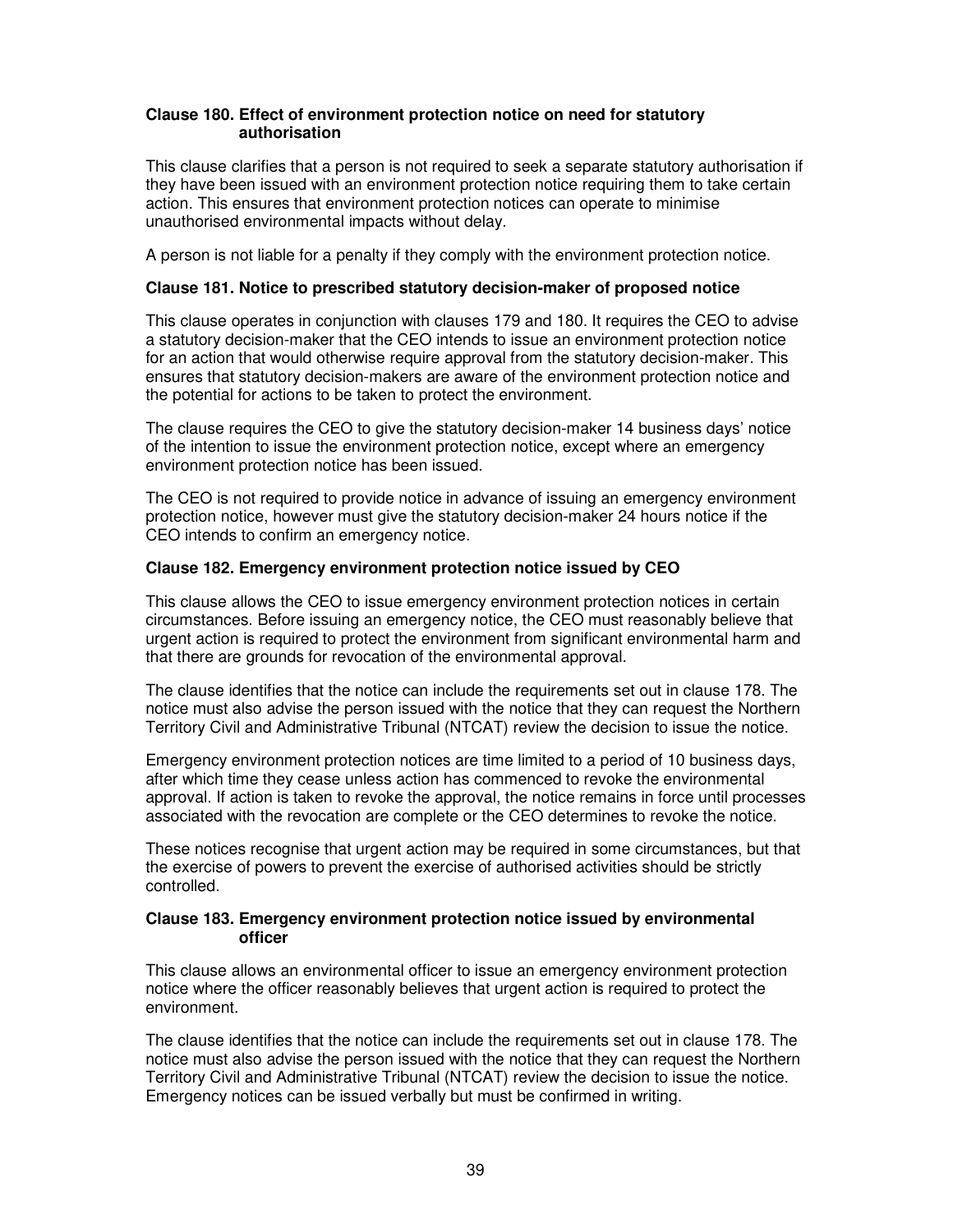Emergency environment protection notices issued by environmental officers are time limited to a period of 72 hours, after which time they cease unless the CEO has confirmed the notice in writing.

These notices recognise that urgent action may be required in some circumstances, but that the exercise of powers to prevent the exercise of authorised activities should be strictly controlled.

### **Clause 184. Variation or revocation of environment protection notice**

This clause clarifies that the CEO may vary or revoke an environment protection notice. The CEO must advise each person that is bound by the notice about any variation or its revocation.

This allows notices to be amended to ensure that they are practical and capable of ensuring the desired environmental protection outcomes.

### **Clause 185. Copy of environment protection notice may be lodged with Registrar-General**

This clause allows the CEO to lodge a copy of an environment protection notice with the Registrar-General and to have the notice held against land title. This provides certainty for the land owner and future land buyers about activities that have occurred on the land and any ongoing obligations associated with those activities.

### **Clause 186. Recorded notice applies to owners and occupiers of land**

This clause clarifies that an environment protection notice that is recorded on the land title applies to the owners and occupiers of the land.

#### **Clause 187. Notice to owners and occupiers of land**

This clause requires the CEO to advise land owners and occupiers about any environment protection notices that may be recorded on the land title. The CEO is to give this advice as soon as practicable after the notice is recorded.

This ensures that land owners and occupiers are aware of the notice, and also of their obligations under the notice.

The clause also identifies that an owner or occupier may request the Northern Territory Civil and Administrative Tribunal (NTCAT) review the decision to record the notice against the land title.

#### **Clause 188. Notice by owner or occupier to CEO**

This clause requires an owner or occupier to advise the CEO if they sell or otherwise dispose of the land. This enables the CEO to take steps to ensure that the new owner or occupier is aware of the environment protection notice and their obligations in respect of the notice.

#### **Clause 189. Offence to contravene notice requirement**

This clause establishes an offence if the owner or occupier of land fails to give notice to the CEO about the sale or otherwise disposal of the land. It is a strict liability offence and attracts a penalty of 100 penalty units. This provides an additional incentive for the owner or occupier to comply with their notification obligations.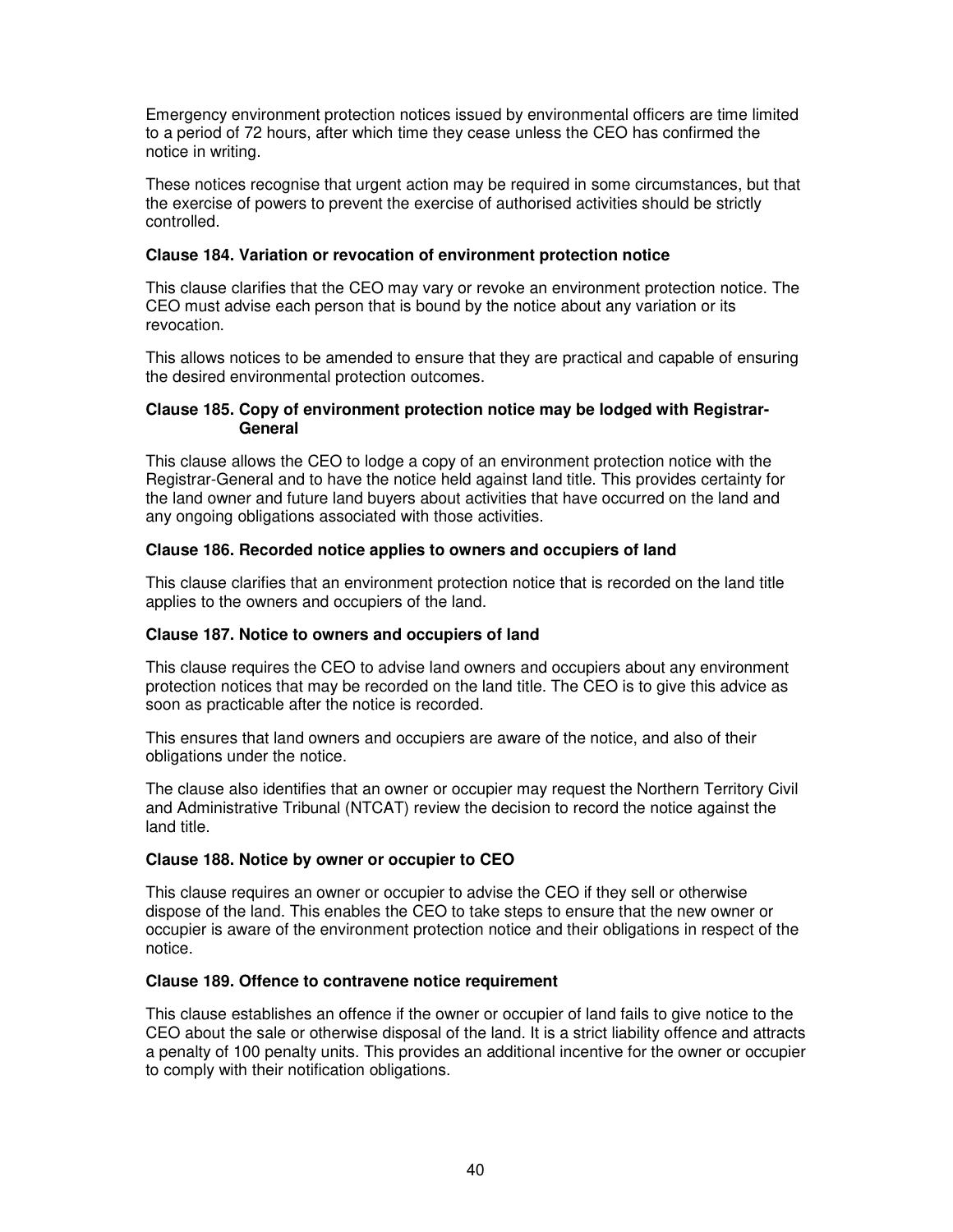The clause contains standard defences for offences of this nature, and requires the defendant to establish the defence.

### **Clause 190. Cancellation of recording of environment protection notice**

This clause enables the CEO to apply to the Registrar-General to cancel a recording of an environment protection notice, and obliges the Registrar-General to effect the cancellation if an application is received.

The clause also identifies the CEO must apply to cancel a recording when the notice has been revoked, or fully complied with, or in accordance with a direction from the NTCAT.

# **Clause 191. Contravention of environment protection notice – environmental offences**

This clause establishes four offences for failing to comply with an environment protection notice. It provides a standard approach to creating tiered offences that reflect differing levels of environmental risk or consequence as a result of the alleged breach and differing levels of culpability of an alleged offender.

Subclause (1) establishes an offence where a person has been issued with an environment protection notice, the person is reckless in their failure to comply with the notice, and the contravention results in significant environmental harm. This offence contains strict liability elements, and the penalty for this offence is an environmental offence level 1 penalty.

Subclause (2) establishes an offence where a person has been issued with an environment protection notice, the person is reckless in their failure to comply with the notice, and the contravention results in material environmental harm. This offence contains strict liability elements, and the penalty for this offence is an environmental offence level 2 penalty.

Subclause (3) establishes an offence where a person has been issued with an environment protection notice, the person fails to comply with the notice, and the contravention results in significant environmental harm. This is a strict liability offence, and the penalty is an environmental offence level 2 penalty.

Subclause (4) establishes an offence where a person has been issued with an environment protection notice and fails to comply with the notice. This is a strict liability offence, and the penalty is an environmental offence level 3 penalty.

The clause contains standard defences for offences of this nature, and requires the defendant to establish the defence.

These offences are designed to promote good environmental outcomes, to minimise environmental impacts and to minimise the financial benefit of proponents by taking unauthorised actions.

#### **Clause 192. Obstruct compliance with notice – environmental offence**

This clause establishes an offence for intentionally obstructing another person from complying with an environment protection notice. The penalty is an environmental offence level 2 penalty.

The clause contains standard defences for an offence of this nature, and requires the defendant to establish the defence.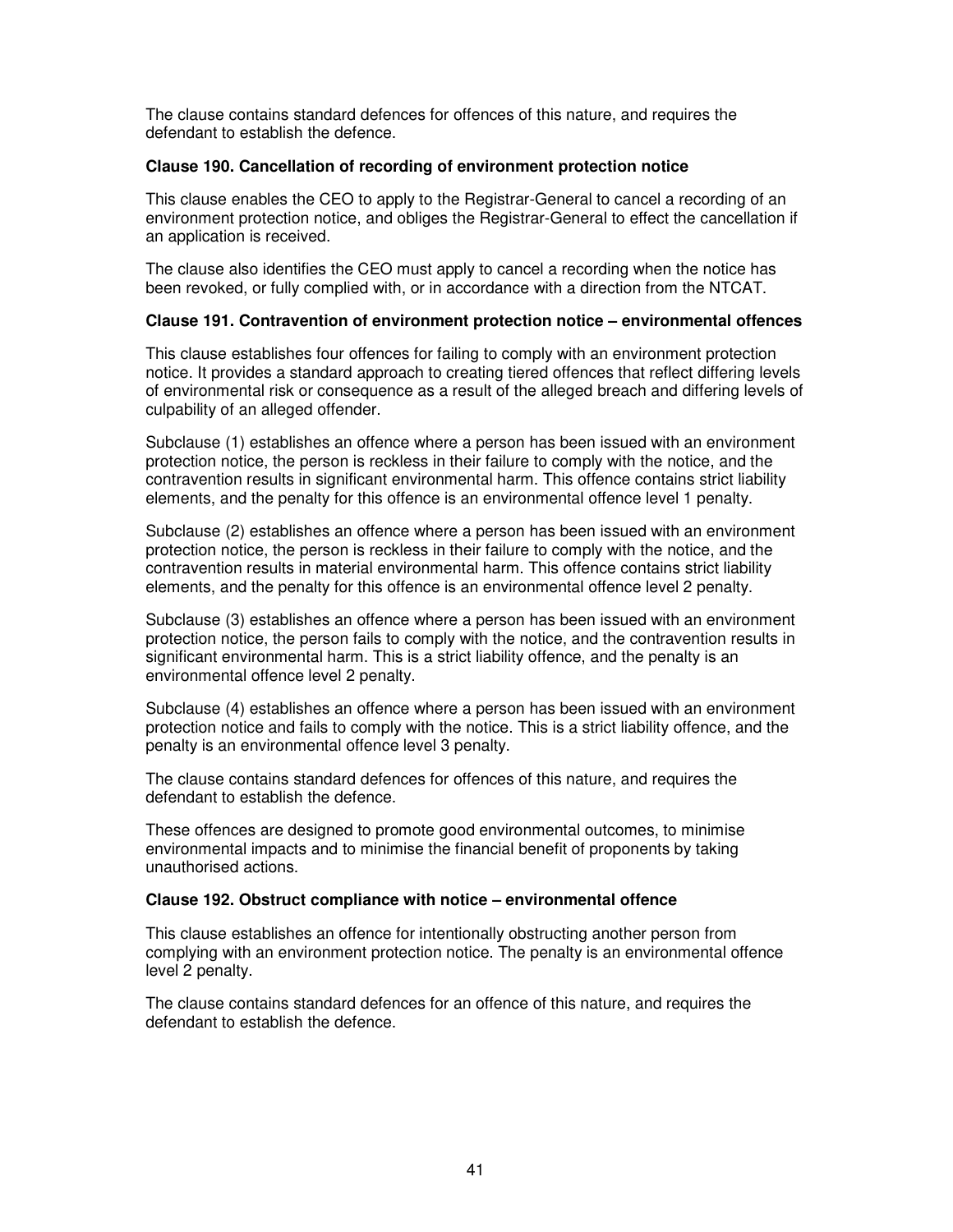# **Division 3 Stop work notices**

This Division establishes a system of stop work notices issued by the NT EPA. These notices are used to restrain a proponent from undertaking work during the impact assessment and approval process. They are a compliance measure to support the impact assessment and approval system.

### **Clause 193. Purpose of stop work notice**

This clause establishes the purpose of stop work notices which is to:

- prevent or minimise environmental impacts and
- minimise financial benefits that a proponent may obtain by undertaking action prior to completing assessment and approval processes.

### **Clause 194. NT EPA may issue stop work notice**

This clause identifies that the NT EPA may issue a stop work notice. The notice can be issued to a proponent or approval holder that has referred an action or significant variation of an action, and also to a proponent or approval holder that has been issued with a call-in notice.

The notice can be issued at any stage of the assessment and approval process if the NT EPA considers that it is appropriate to issue the notice because of the actions of the proponent.

### **Clause 195. Requirements of stop work notice**

This clause identifies that the NT EPA can impose conditions on the notice to:

- prevent or minimise environmental impacts
- remediate environmental harm or rehabilitate the site
- minimise financial benefits that a proponent may obtain by undertaking action prior to completing assessment and approval processes.

### **Clause 196. Stop work notice where proponent contravenes call-in notice**

This clause clarifies the term of a stop work notice where it has been issued in conjunction with a call-in notice.

The clause identifies that the notice remains in force until the proponent or approval holder complies with the call-in notice, a decision on the requirement for impact assessment has been made, or an environmental approval is granted, whichever is the later.

This provides an additional incentive for a proponent or approval holder to comply with a call-in notice.

#### **Clause 197. Stop work notice may be issued even if other statutory authorisation issued**

This clause identifies that a stop work notice may be issued even if another statutory approval has been granted. This addresses those situations where, in good faith, a statutory decision-maker has issued an approval, but the NT EPA considers that the potential for significant impact from the action is such that further investigation, and possibly impact assessment and approval, is required.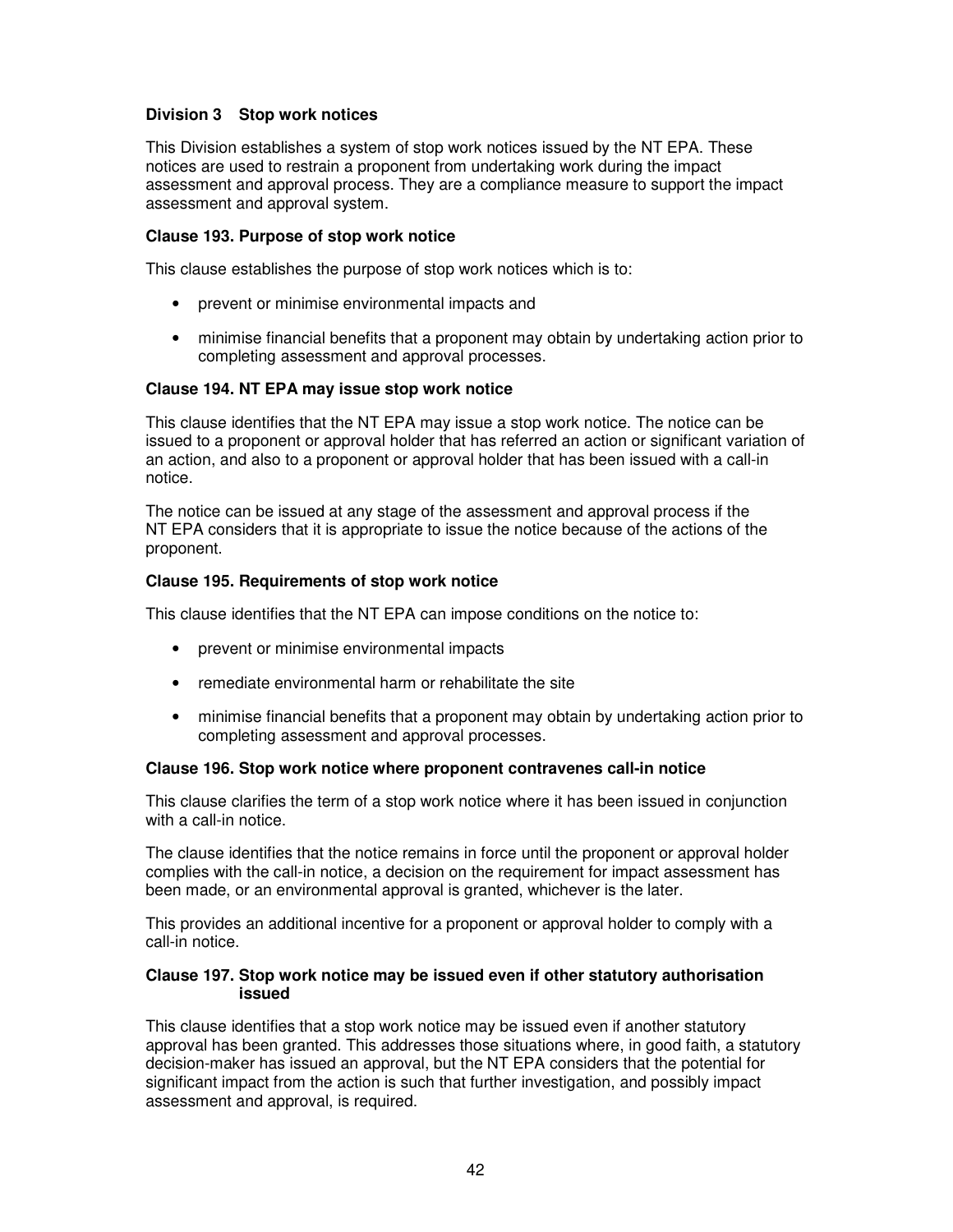# **Clause 198. Contravention of stop work notice – environmental offences**

This clause establishes four offences for failing to comply with a stop work notice. It provides a standard approach to creating tiered offences that reflect differing levels of environmental risk or consequence as a result of the alleged breach and differing levels of culpability of an alleged offender.

Subclause (1) establishes an offence where a person has been issued with a stop work notice, the person is reckless in their failure to comply with the notice, and the contravention results in significant environmental harm. This offence contains strict liability elements, and the penalty for this offence is an environmental offence level 1 penalty.

Subclause (2) establishes an offence where a person has been issued with a stop work notice, the person is reckless in their failure to comply with the notice, and the contravention results in material environmental harm. This offence contains strict liability elements, and the penalty for this offence is an environmental offence level 2 penalty.

Subclause (3) establishes an offence where a person has been issued with a stop work notice, the person fails to comply with the notice, and the contravention results in significant environmental harm. This is a strict liability offence, and the penalty is an environmental offence level 2 penalty.

Subclause (4) establishes an offence where a person has been issued with a stop work notice and fails to comply with the notice. This is a strict liability offence, and the penalty is an environmental offence level 3 penalty.

The clause contains standard defences for offences of this nature, and requires the defendant to establish the defence.

These offences are designed to promote good environmental outcomes, to minimise environmental impacts and to minimise the financial benefit of proponents by taking unauthorised actions.

# **Division 4 Closure notices**

This division establishes a system of closure notices that can be issued by the Minister for those sites that may require ongoing monitoring or management after the expiration of an environmental approval. This could apply, for example, to landfills which are full and are seeking to be closed.

### **Clause 199. Closure notice**

This clause establishes that the Minister may issue a closure notice. Notices may be issued before an environmental approval expires or after the expiration or revocation of an approval.

To issue a notice, the Minister must consider on reasonable grounds that ongoing monitoring or management is or will be required following site closure due to the nature of the activities that had occurred at the site.

The clause requires a notice be given to the underlying land owner or occupier if they did not receive a copy of the notice as the approval holder. This ensures that land owners and occupiers are aware of continuing environmental obligations at the site.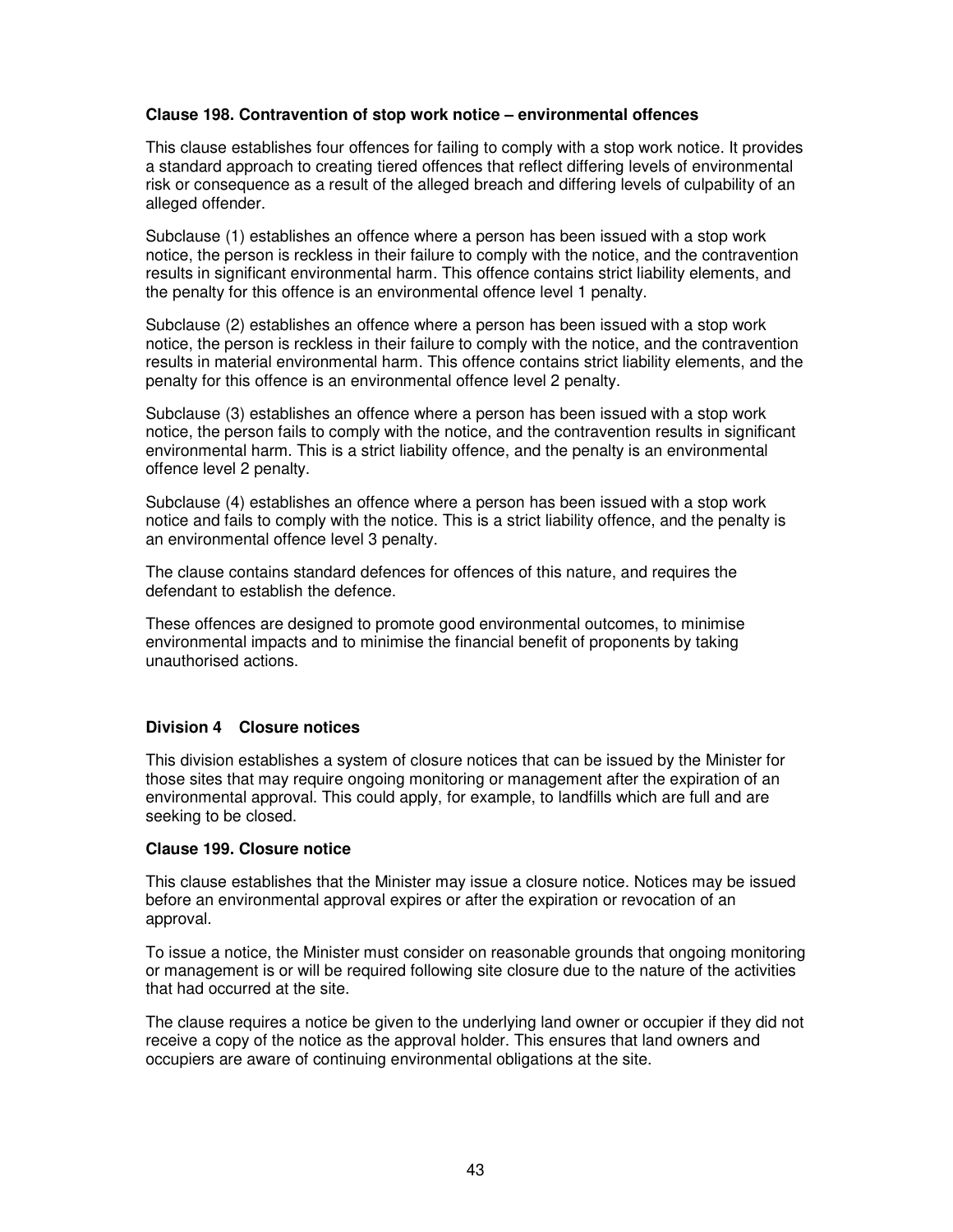### **Clause 200. Contents of closure notice**

This clause identifies the types of actions that the Minister may require the person issued with the closure notice to undertake. This includes: monitoring and management actions, reporting of outcomes, and the undertaking of environmental audits.

It also identifies the matters that must be included in a closure notice, such as the types of actions to be taken, the timeframe for taking actions, site details and the reasons for issuing the notice.

### **Clause 201. Effect of closure notice**

This is a technical clause clarifying that each person issued with a notice is required to comply with the notice.

### **Clause 202. Copy of closure notice may be lodged with Registrar-General**

This clause allows the Minister to lodge a copy of the closure notice with the Registrar-General and to have the notice held against land title. This provides certainty for the land owner and future land buyers about previous activities that have occurred on the land and any ongoing obligations associated with those previous activities.

### **Clause 203. Recorded notice applies to owners and occupiers of land**

This clause clarifies that a closure notice that is recorded on the land title applies to the owners and occupiers of the land.

### **Clause 204. Notice to owners and occupiers of land**

This clause requires the CEO to advise land owners and occupiers about any closure notices that may be recorded on the land title. The CEO is to give this advice as soon as practicable after the notice is recorded.

This ensures that land owners and occupiers are aware of the notice, and also of their obligations under the notice.

The clause also identifies that an owner or occupier may request the Northern Territory Civil and Administrative Tribunal (NTCAT) review the decision to record the notice against the land title.

#### **Clause 205. Notice by owner or occupier to CEO**

This clause requires an owner or occupier to advise the CEO if they sell or otherwise dispose of the land. This enables the CEO to take steps to ensure that the new owner or occupier is aware of the closure notice and their obligations in respect of the notice.

#### **Clause 206. Offence to contravene notice requirement**

This clause establishes an offence if the owner or occupier of land failing to give notice to the CEO about the sale or otherwise disposal of the land. It is a strict liability offence and attracts a penalty of 100 penalty units. This provides an additional incentive for the owner or occupier to comply with their notification obligations.

The clause contains standard defences for offences of this nature, and requires the defendant to establish the defence.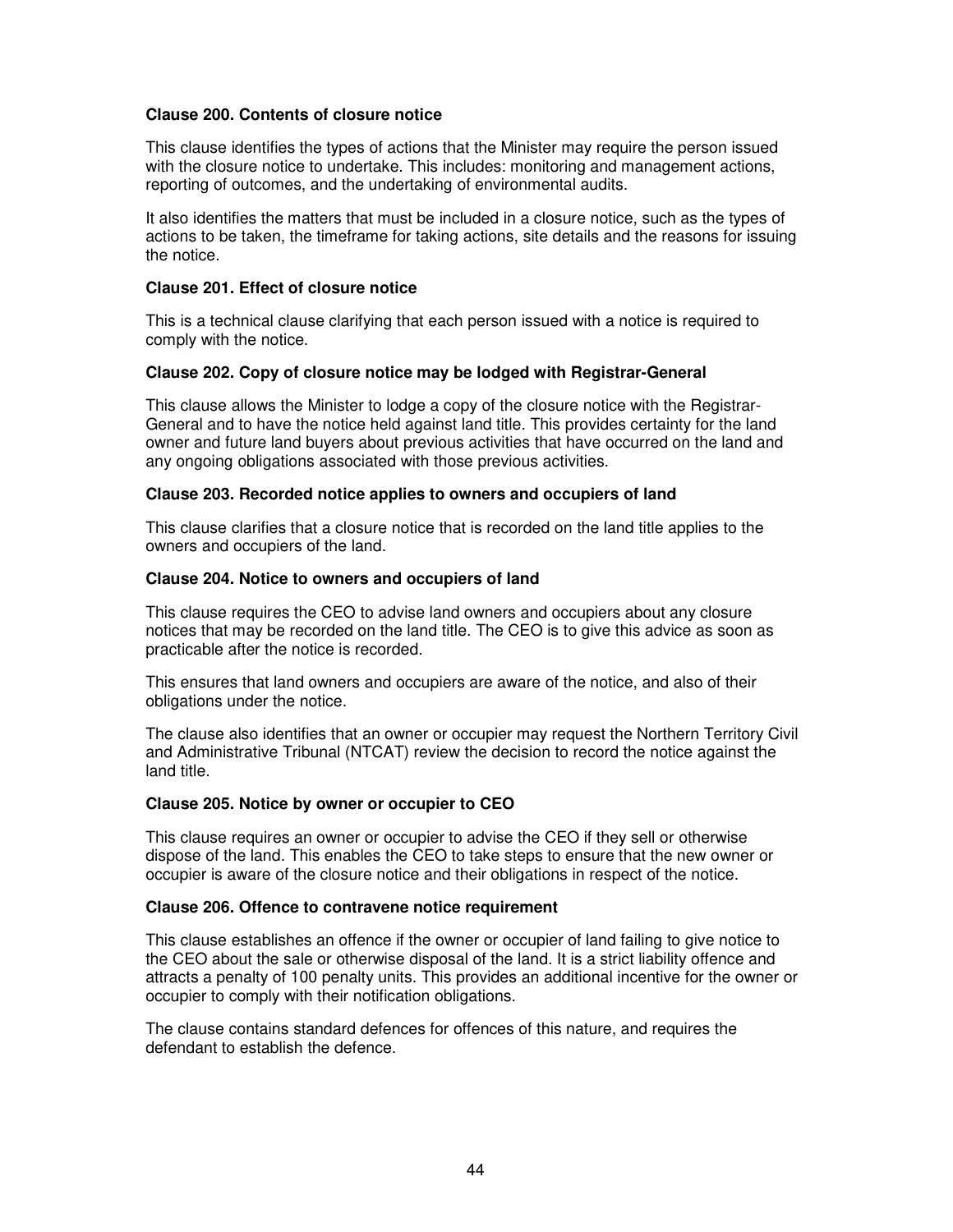# **Clause 207. Cancellation of recording of closure notice**

This clause enables the CEO to apply to the Registrar-General to cancel a recording of a closure notice, and obliges the Registrar-General to effect the cancellation if an application is received.

The clause also identifies the CEO must apply to cancel a recording when the notice has been revoked, or fully complied with, or in accordance with a direction from the NTCAT.

### **Clause 208. Contravention of closure notice – environmental offence**

This clause establishes an offence for failing to comply with a closure notice. This is a strict liability offence, and the penalty is an environmental offence level 3 penalty.

The clause contains standard defences for an offence of this nature, and requires the defendant to establish the defence.

#### **Clause 209. Obstruct compliance with closure notice – environmental offence**

This clause establishes an offence for intentionally obstructing another person from complying with a closure notice. The penalty is an environmental offence level 4 penalty.

The clause contains standard defences for an offence of this nature, and requires the defendant to establish the defence.

### **Clause 210. Closure notice not complied with**

This clause allows the CEO to take the actions specified in a closure notice where the person issued with the notice has not complied with the notice. It also allows the CEO to take action to recover the costs associated with taking the action.

This ensures that any environmental impacts that may result from the person failure to comply with the notice are minimised, while ensuring that the cost of the action is not placed on Territorians.

# **Division 5 Closure certificates**

This division establishes a system of closure certificates that can be issued by the Minister to an approval holder once all development, remediation and rehabilitation activities at a site are complete. These certificates are a mechanism to acknowledge that the approval holder has completed all of their environmental obligations associated with the site and should no longer be liable for the site, even if there may be some residual risks associated with the former use of the site, including structures on the site. For example, these certificates could be issued to the operator of a fully closed, remediated and rehabilitated landfill site.

### **Clause 211. Criteria for closure certificate**

This clause enables the Minister to identify criteria that must be met before a closure certificate can be issued. The Minister may identify different closure criteria for different classes of action; for example, the criteria for a landfill would be significantly different to the criteria for a mine site. Empowering the Minister to specify criteria by Gazette notice provides flexibility and allows the Minister to be responsive to changing technologies and community expectations.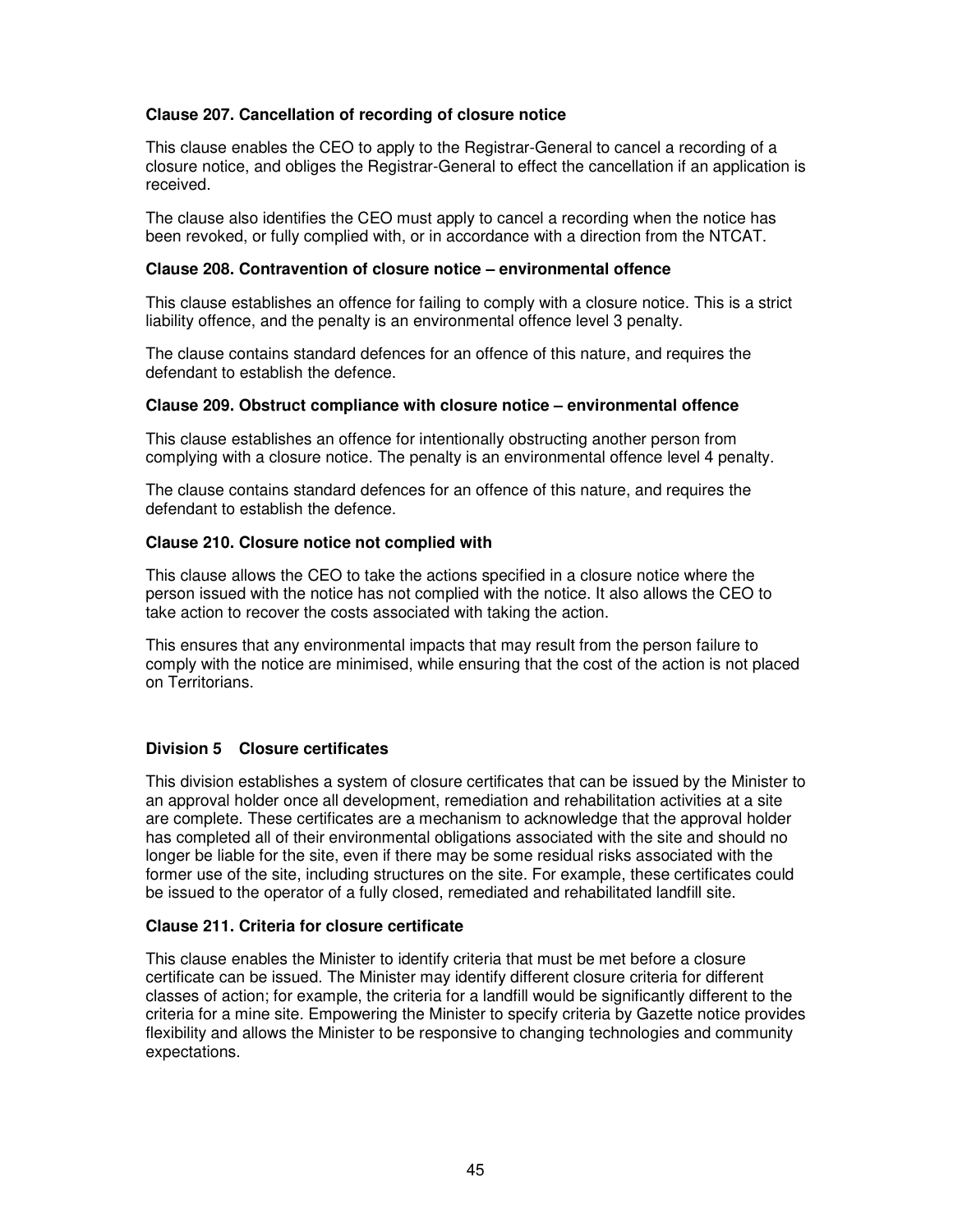The establishment of specific criteria for a class of action does not prevent the Minister from imposing specific criteria at a particular site. This ensures that closure criteria are risk based and responsive to the specific needs of individual sites.

# **Clause 212. Application for closure certificate**

This clause identifies those matters that must be included in an application for a closure certificate.

A closure certificate can only be issued where the approval holder intends to dispose of the land where the action occurred. The approval holder may sell or transfer the land to another person, or may be intending to give up a right to access the land, such as handing back a mineral title, or may use another mechanism to transfer the land to the Territory or a local government body.

# **Clause 213. Issue of closure certificate**

This clause allows the Minister to issue a closure certificate. Before issuing a certificate, the Minister must be satisfied that all necessary remediation, rehabilitation and closure activities, which would likely include monitoring for a defined period, have been completed in accordance with the requirements of the approval, that the approval holder has complied with any closure requirements specified under clause 212. The Minister must also be satisfied that the approval holder intends to dispose of the land.

It is not intended that closure certificates would be issued immediately after activities at a site had been completed. Rather, they would be issued some period, nominally a number of years, after the site had been closed and in circumstances where regular and ongoing monitoring had identified no environmental impacts or issues of concern that can be attributed to the former use of the site. For example, a former landfill site may require a number of years of monitoring to demonstrate that there has been no deterioration of lining, that the capping and bunding of the landfill is operating as expected, and that there is no evidence of leachate runoff into ground or surface water.

# **Clause 214. Effect of closure certificate**

This clause identifies that the effect of the closure certificate is to remove any liability from the approval holder for any future environmental impacts that may be associated with the former use of the land. It transfers this liability to the Territory.

For example, the issue of a closure certificate to the approval holder of a former landfill site would transfer any liability for environmental impacts associated with the landfill such as a lining failure that resulted in the release of leachates to groundwater from the approval holder to the Territory.

# **Division 6 Enforceable undertakings**

This Division establishes a process for the CEO entering into enforceable undertakings with a person who is alleged to have contravened the Act. The purpose of these undertakings is to facilitate better environmental outcomes than can be achieved simply by taking criminal or civil enforcement action.

# **Clause 215. CEO may accept enforceable undertaking**

This clause identifies that the CEO may accept an enforceable undertaking from a proponent or approval holder to carry out remediation or rehabilitation works to rectify environmental harms, or to undertake other activities approved by the CEO. For example, if it would be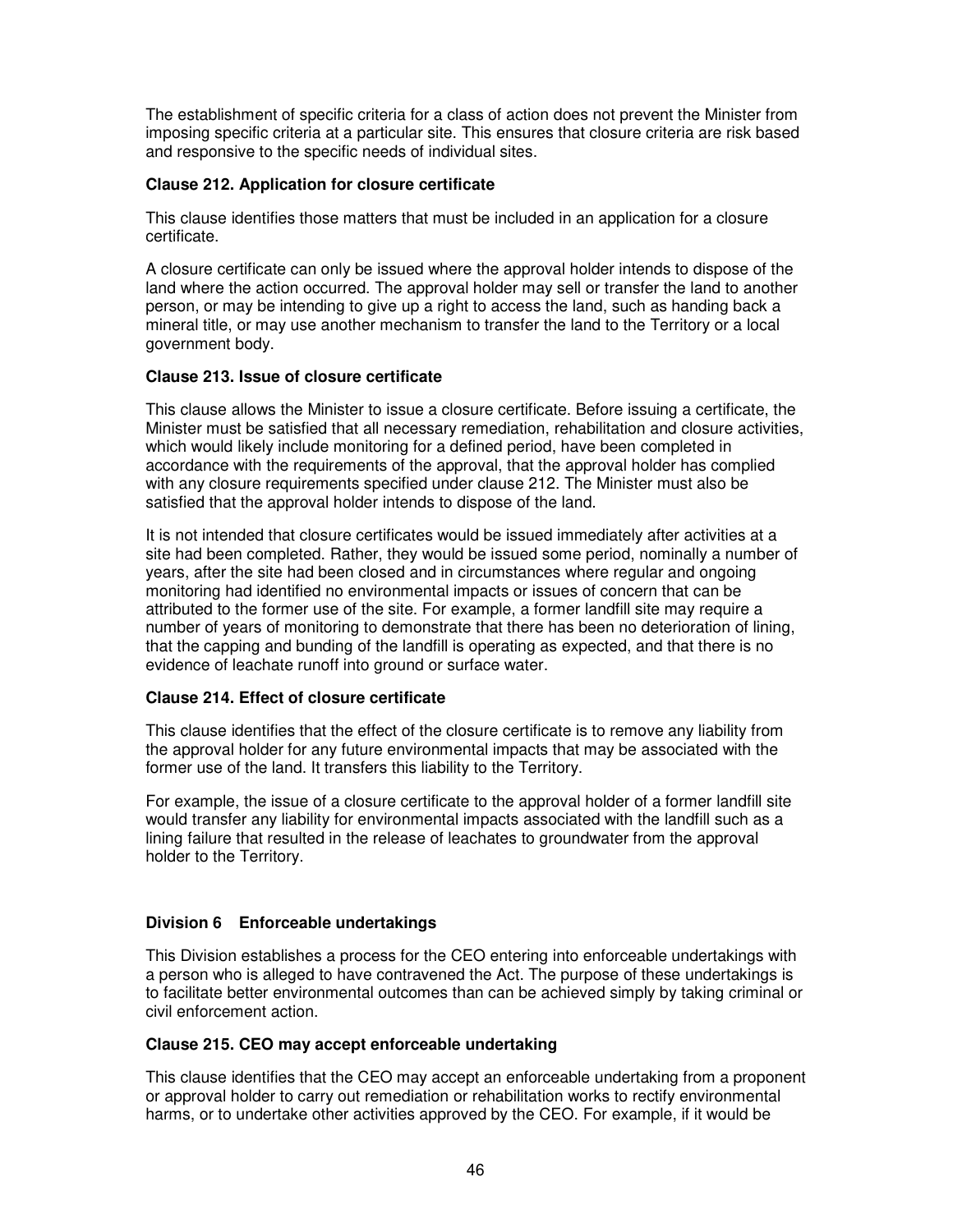inappropriate to require a person to rehabilitate an area that has been cleared because it would require clearing in the future, the CEO may instead agree for the person to rehabilitate a different area of land.

The clause provides that undertakings must be in writing, and they can require the proponent or approval holder to publish the alleged contravention. An enforceable undertaking may be entered into before or after criminal or civil proceedings have been commenced.

# **Clause 216. Enforcement orders**

This is a technical clause that enables the CEO to apply to the court to enforce the undertaking if the person is not complying with it.

The clause identifies that the court may make a range of orders associated with the undertaking, including payment of costs incurred by the CEO in taking action to minimise environmental harm resulting from the contravention and compensation to a person who has suffered loss or damage as a consequence of the contravention.

The court may also revoke the undertaking.

# **Clause 217. CEO may do specified acts or things**

This clause allows the CEO to take any action that a person has been ordered to take under clause 216 if the person does not take the action.

The CEO may only take actions after giving written notice to the proponent or approval holder and providing them with an opportunity to rectify their failure to comply with the order.

The CEO would take these actions where the person failed to comply with the court order within a reasonable period of time and where it was necessary to limit environmental impacts. The clause also gives the CEO the power to recover the costs of taking the action through the court.

The CEO may also authorise another person to take an action on the CEO's behalf.

# **Clause 218. Withdrawal or variation of enforceable undertaking by proponent or approval holder**

This clause clarifies that enforceable undertakings may be withdrawn or varied by a proponent or approval holder with the approval of the CEO.

# **Clause 219. Withdrawal of acceptance by CEO of enforceable undertaking**

This clause identifies that the CEO may withdraw from an enforceable undertaking if the CEO considers the undertaking is no longer in the interests of the Territory. It identifies processes that the CEO must follow in withdrawing from the undertaking, which includes providing written notice to the proponent or approval holder and an opportunity for them to make representations in relation to the proposed withdrawal.

#### **Clause 220. No criminal proceedings while enforceable undertaking is in force**

This clause specifies that criminal proceedings cannot be commenced against a proponent or approval holder while an enforceable undertaking is in place. This provides an incentive for a person to enter into an undertaking and to comply with its requirements.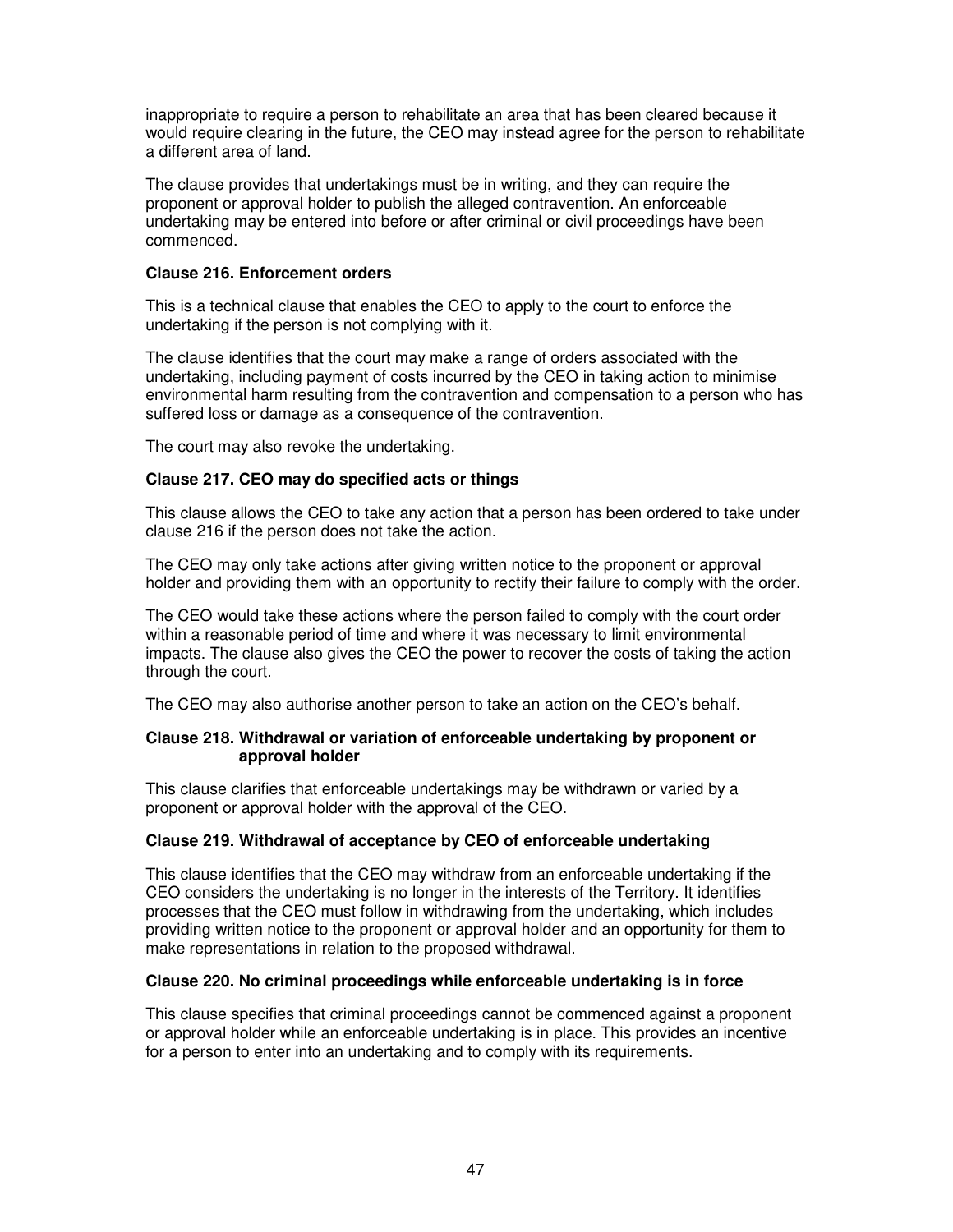# **Clause 221. Proceedings following revocation of enforceable undertaking**

This clause clarifies that criminal proceedings may be commenced if an enforceable undertaking is withdrawn before the CEO is satisfied that the requirements of the undertaking have been complied with.

### **Clause 222. No further proceedings if enforceable undertaking complied with**

This clause identifies that criminal proceedings may not be commenced for an alleged breach of the Act that was the subject of an enforceable undertaking if all the requirements of that undertaking have been complied with.

# **Division 7 Emergency authorisations**

### **Clause 223. Emergency authorisations**

This clause enables the CEO to authorise a person to take actions during an emergency where those actions might otherwise breach the Act. Before issuing an authorisation, the CEO needs to be satisfied that urgent circumstances exist and that the action is justified by the need to protect the environment or critical public infrastructure or otherwise in the circumstances.

The clause is designed to be responsive to truly emergency events, and not to provide for situations that arise because an approval holder has not appropriately managed their site. For example, an authorisation may be given to a dam operator to release water if there has been excessive rainfall and the operator needs to release the water in a staged way to prevent uncontrolled releases, thereby minimising the potential impacts on nearby roads and bridges. In contrast, a request by a mining operator to release contaminated water to protect buildings on the mining site where the build up of water has resulted from a failure to appropriately manage water storage capacity is unlikely to be authorised.

# **Division 8 Duty to notify incidents**

This Division establishes requirements for a person to notify the CEO of certain incidents that may occur in relation to an action which is regulated by an environmental approval or for an action which is undergoing environmental impact assessment.

The purpose of the Division is to ensure that appropriate incidents are reported in a timely way in order that appropriate actions can be taken to minimise subsequent environmental impacts.

# **Clause 224. Application of Division**

This clause identifies when the Division applies. It applies when an incident, which may cause material or serious environmental harm, occurs at a site which is the subject of an environmental approval or which is undergoing environmental impact assessment.

# **Clause 225. Duty to notify CEO of incidents**

This clause identifies who is required to notify the CEO of an incident referred to in clause 224.

It includes: the approval holder, a person who is undertaking an environmental audit, and owners and occupiers.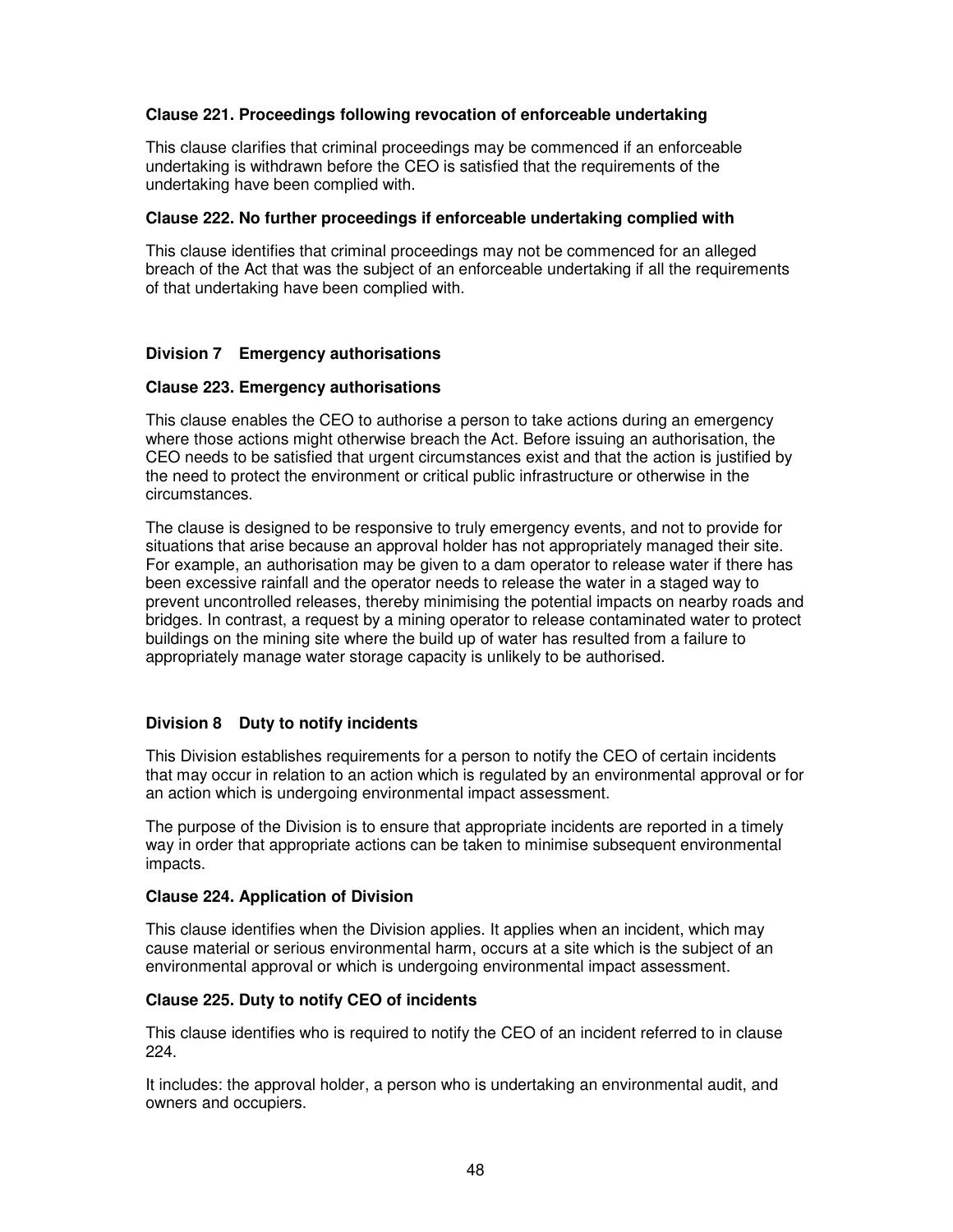### **Clause 226. Manner and form of notice**

This clause identifies that the reporting of an incident must comply with the regulations. The regulations will specify the minimum information requirements to be included in a notice given under this section.

#### **Clause 227. Incidents not required to be reported**

This clause clarifies that a person referred to in clause 225 is not required to report an incident if they are aware the incident has already come to the CEO's attention.

In effect it creates a hierarchy of reporting by recognising that some persons, such as the approval holder, have a higher moral obligation to report than other persons, such as a land owner, who is not involved in the operation of the action that resulted in the incident that requires reporting.

The clause also acknowledges that some material or serious environmental harms may result from ordinary, or day to day operations, depending on the nature of the action that is being undertaken. These types of incidents do not need to be reported if they are authorised by an environmental approval.

### **Clause 228. Failure to notify incident – environmental offences**

This clause establishes four offences for failing to report an incident as required under clause 225. It provides a standard approach to creating tiered offences that reflect differing levels of environmental risk or consequence as a result of the alleged breach and differing levels of culpability of an alleged offender.

Subclause (1) establishes an offence where an incident results in significant environmental harm and the person is reckless in their failure to report the incident. This offence contains strict liability elements, and the penalty for this offence is an environmental offence level 2 penalty.

Subclause (2) establishes an offence where an incident results in material environmental harm and the person is reckless in their failure to report the incident. This offence contains strict liability elements, and the penalty for this offence is an environmental offence level 3 penalty.

Subclause (3) establishes an offence where an incident results in significant environmental harm and the person fails to report the incident. This offence is an offence of strict liability, and the penalty for this offence is an environmental offence level 3 penalty.

Subclause (4) establishes an offence where an incident results in material environmental harm and the person fails to report the incident. This offence is a offence of strict liability, and the penalty for this offence is an environmental offence level 4 penalty.

Each offence applies to each person that has the duty to provide a notification in accordance with clause 225. The clause contains standard defences for offences of this nature, and requires the defendant to establish the defence.

These offences are designed to promote good environmental outcomes, and to minimise environmental impacts, by ensuring that incidents are reported in a timely way.

#### **Clause 229. Incriminating information**

This clause identifies that a person is required to make a notification under this Division even if the notification may incriminate the person. It is an abrogation of the right against self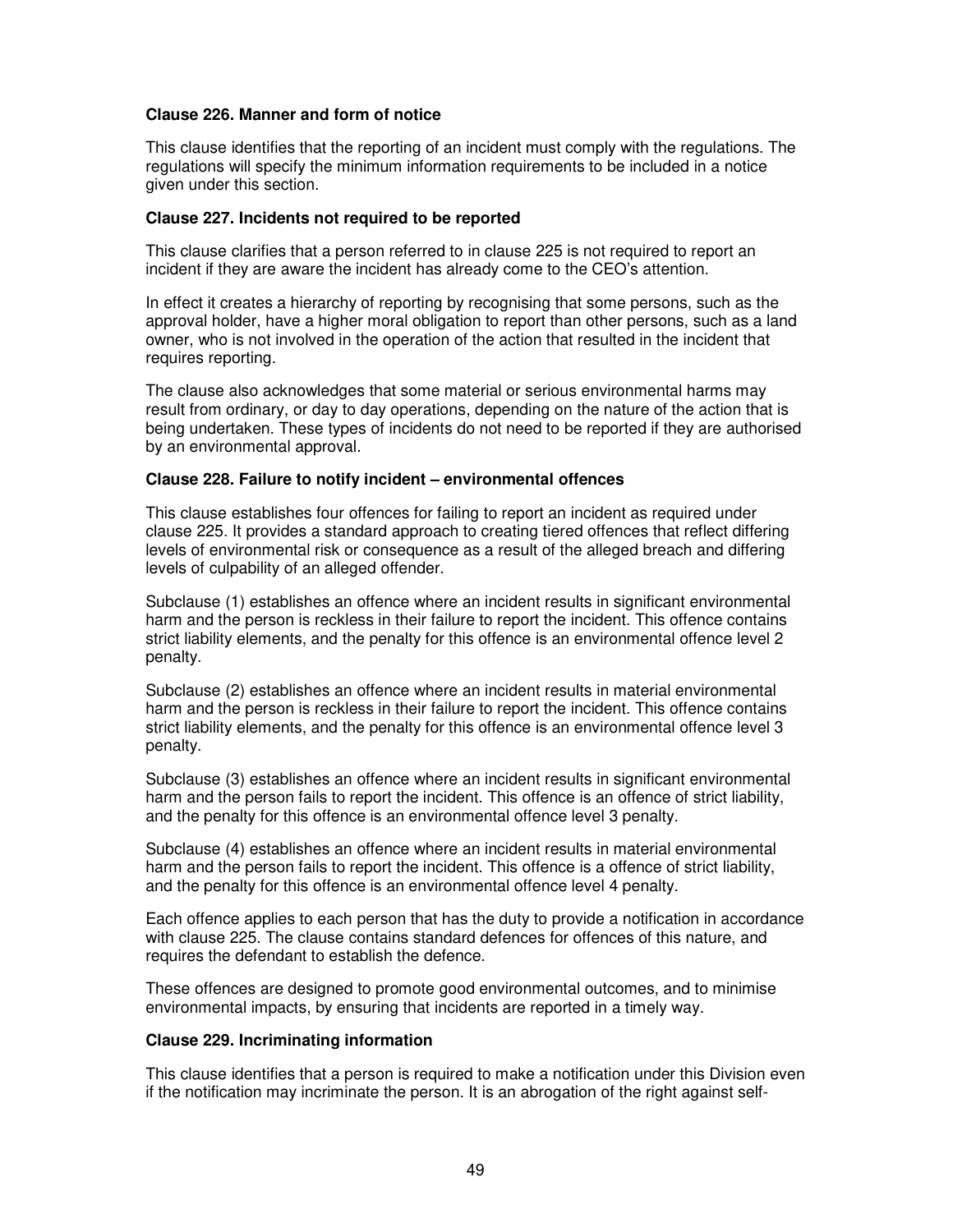incrimination which is necessary in order to minimise environmental impact or harm that can result from unauthorised incidents occurring.

The clause provides a protection for the person who is required to provide the notification by identifying that any information that is provided as part of a notification in accordance with the minimum requirements specified in the regulations cannot be used as evidence against the person for an offence or civil penalty.

This does not prevent the use of material that may be identified as a consequence of the information provided as part of the notification from being used as evidence in criminal or civil proceedings.

The clause does not apply to any proceedings relating to false or misleading information or documents as the information supplied as part of the notification may form the basis of those proceedings. It also does not prevent the bringing of proceedings against a person for failing to comply with their obligation to report an incident.

# **PART 10 CIVIL PROCEEDINGS**

### **Division 1 Injunctions and other orders**

### **Clause 230. Who may bring proceeding**

This clause clarifies who may apply for an injunction or other civil proceedings order. It has been included for certainty and identifies that a person who is affected by the alleged act or omission that may comprise a breach of the Act may bring proceedings.

#### **Clause 231. Prohibitory injunctions**

This is a technical clause that states that a court may grant an injunction restraining a person from undertaking certain activities that would be in breach of the Act. The court may also require the person to undertake certain activities.

#### **Clause 232. Mandatory injunctions**

This is a technical clause that states that a court may grant an injunction requiring a person to undertake certain activities, if the failure to do those activities would constitute a breach of the Act.

#### **Clause 233. Interim injunctions**

This is a technical clause that states that the court may grant interim injunctions prior to granting a prohibitory or mandatory injunction. Interim injunctions may require a person to undertake an activity, or preventing them from undertaking an activity.

# **Clause 234. Certain considerations for granting injunctions not relevant**

This is a technical clause that provides that in deciding whether or not to grant an injunction, the court is not required to consider a person's previous conduct and history, or the imminence of any potential environmental harm. This is included to clarify that these types of matters are not necessary for the court to issue an injunction if the court considers the circumstances are appropriate.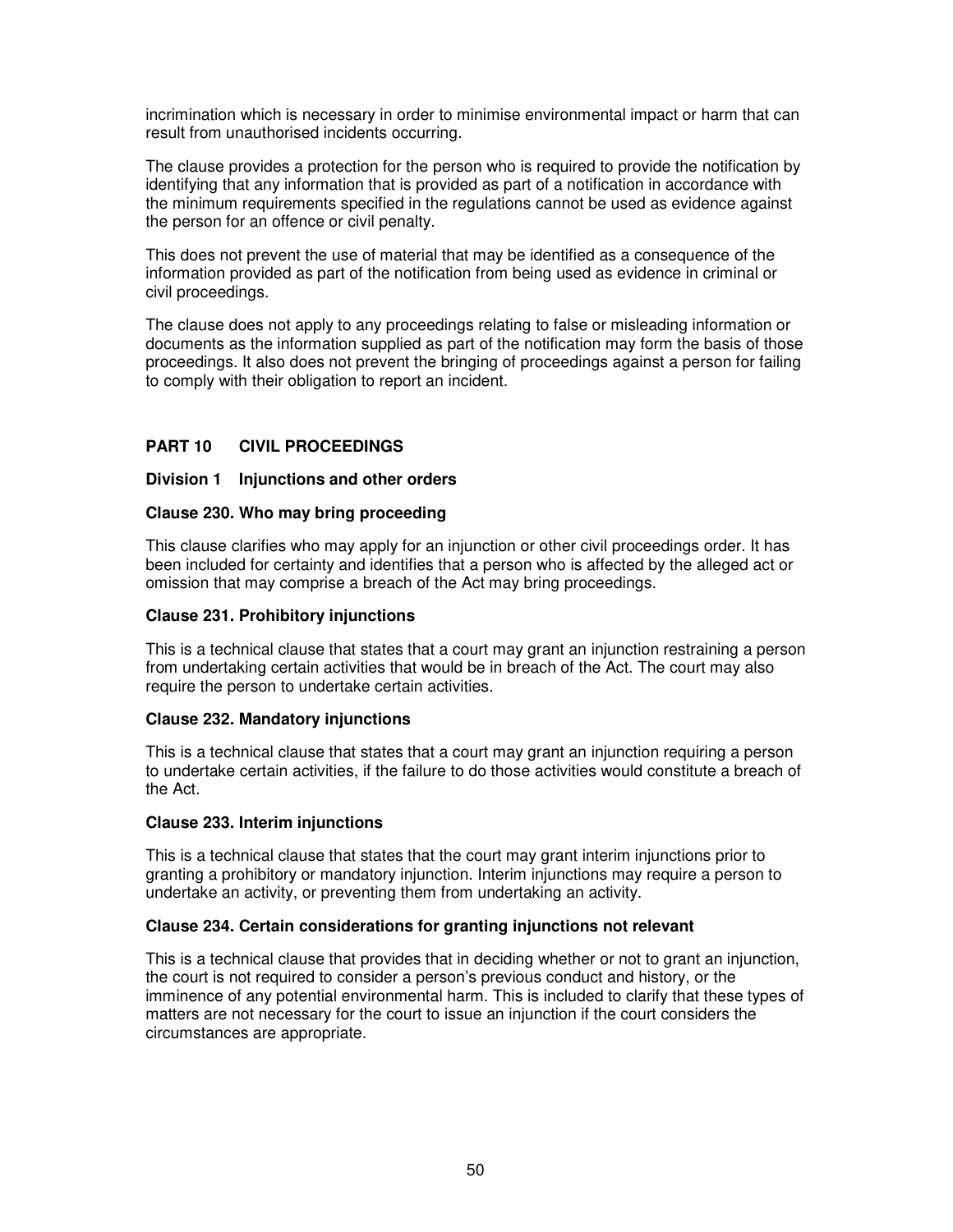# **Clause 235. Discharge of injunctions**

This is a technical clause identifying that the court may discharge any injunction that has been granted.

### **Clause 236. Other orders**

This is a technical clause that allows the court to make a range of orders to address harms or impacts caused by a person breaching the Act. These include orders to remediate or rehabilitate the environment, repay costs incurred by the Minister or CEO in preventing or mitigating environmental harm, and compensatory costs for a person who has suffered loss or damage to property.

### **Clause 237. Court may vary or revoke order**

This is a technical clause identifying that the court may revoke any order that it has previously made under clause 236.

### **Clause 238. Security and undertakings**

This is a technical clause that states that the court may require a person seeking an injunction or other order to pay a security for costs and to give undertakings as to damages.

It also states that the court may determine not to require a security or other undertaking for injunctions and orders that are sought in the public interest. Public interest is not defined and would be determined by the court on the basis of the particular circumstances and with regard to previous case law.

### **Clause 239. Orders as to costs**

This is a technical clause that states that the court may make any cost orders that it considers reasonable and appropriate.

It also states that the court may determine not to make a costs order for proceedings that are taken in the public interest. Public interest is not defined and would be determined by the court on the basis of the particular circumstances and with regard to previous case law.

# **Clause 240. Orders as to damages on application of respondent**

This is a technical clause that states that the court may require a person to pay compensation to a respondent (the person who is alleged to have breached the Act) if the court determines that the respondent did not breach the Act, has suffered loss or damage as a result of the civil proceedings, and in the circumstances compensation is warranted. Compensation is in addition to any costs orders that may be made in favour of the respondent.

# **Clause 241. Time for commencing proceedings under this Division**

This clause provides that a person may commence proceedings within 90 business days after the date of the alleged contravention of the Act.

The clause allows the court to extend the 90 day period where it considers that an extension is appropriate. It provides certain matters that should be considered by the court in making this decision.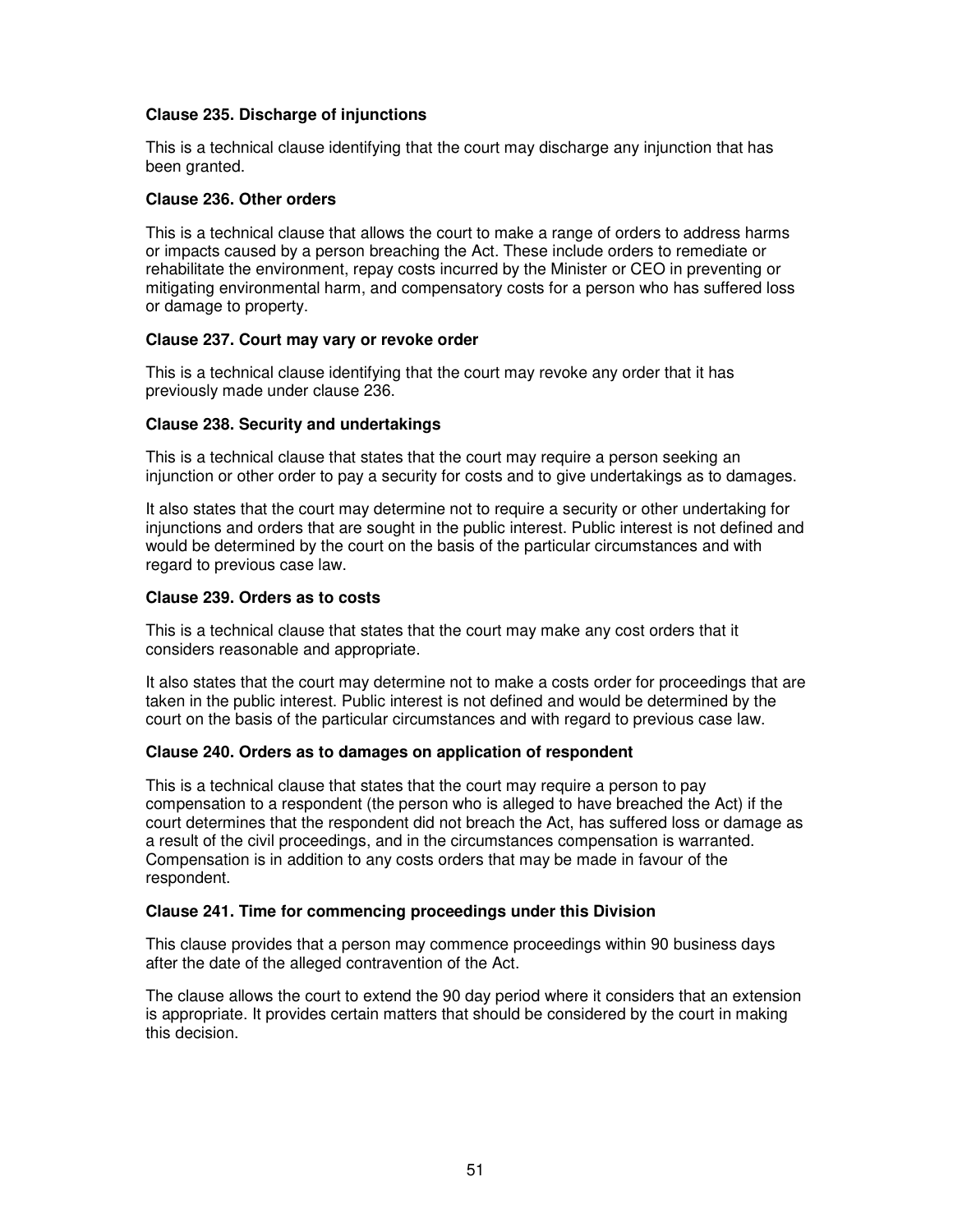# **Clause 242. Powers conferred are in addition to other powers of court**

This is a technical clause that confirms that the powers given to the court under this Division are in addition to, and do not limit, the powers that the court has under any other legislation or the common law that may enable a person to bring civil proceedings.

### **Division 2 Civil penalty orders, other civil orders and directions**

#### **Clause 243. Purpose of Division**

This Division establishes a civil penalty regime. It enables the CEO to seek civil penalties and orders as an alternative to criminal proceedings.

### **Clause 244. CEO may give certain directions**

This clause allows the CEO to make certain directions to a person that the CEO is satisfied has committed a strict liability offence as an alternative to taking criminal proceedings. The CEO may direct the person to remediate environmental harm, or rehabilitate the environment and to publicise the offence and the resulting environmental impact.

These types of orders are designed to facilitate better environmental outcomes than can be achieved simply by prosecuting offenders.

### **Clause 245. Application for civil orders**

This clause establishes that the CEO may apply to the court for particular civil orders, including civil penalty orders and orders under clause 248.

The clause uses the term "court of competent jurisdiction" which allows the CEO to apply to either the Local Court or the Supreme Court depending on the amount of penalty that is sought by the CEO. If the penalty falls within the civil jurisdiction of the Local Court (currently between \$25 000 and \$250 000) then the CEO can apply to the Local Court, reducing costs for both the CEO and the alleged offender. If the penalty sought by the CEO is higher than the Local Court's jurisdiction, then the CEO may apply to the Supreme Court.

The CEO may only bring civil proceedings for an alleged offence of strict liability. These are generally lower tier offences, with penalties of environmental offence level 3 or 4. Offences that contain strict liability elements,

#### **Clause 246. CEO to have regard to certain matters**

This clause establishes the matters that the CEO must have regard to when deciding whether to seek commence civil proceedings or give a direction under this Division. This includes the seriousness of the alleged contravention and the alleged offender's history of compliance with the Act.

#### **Clause 247. Notice of proposed application to court**

This clause establishes processes associated with the CEO seeking orders under the Division. It identifies that the CEO must give a notice to the alleged offender about the CEO's intention to apply for a civil order, including the amount of any proposed penalty. The CEO must give at least 21 business days' notice of their intention to seek the order.

As an alternative to the CEO taking civil proceedings, the alleged offender may elect to be prosecuted for the alleged offence.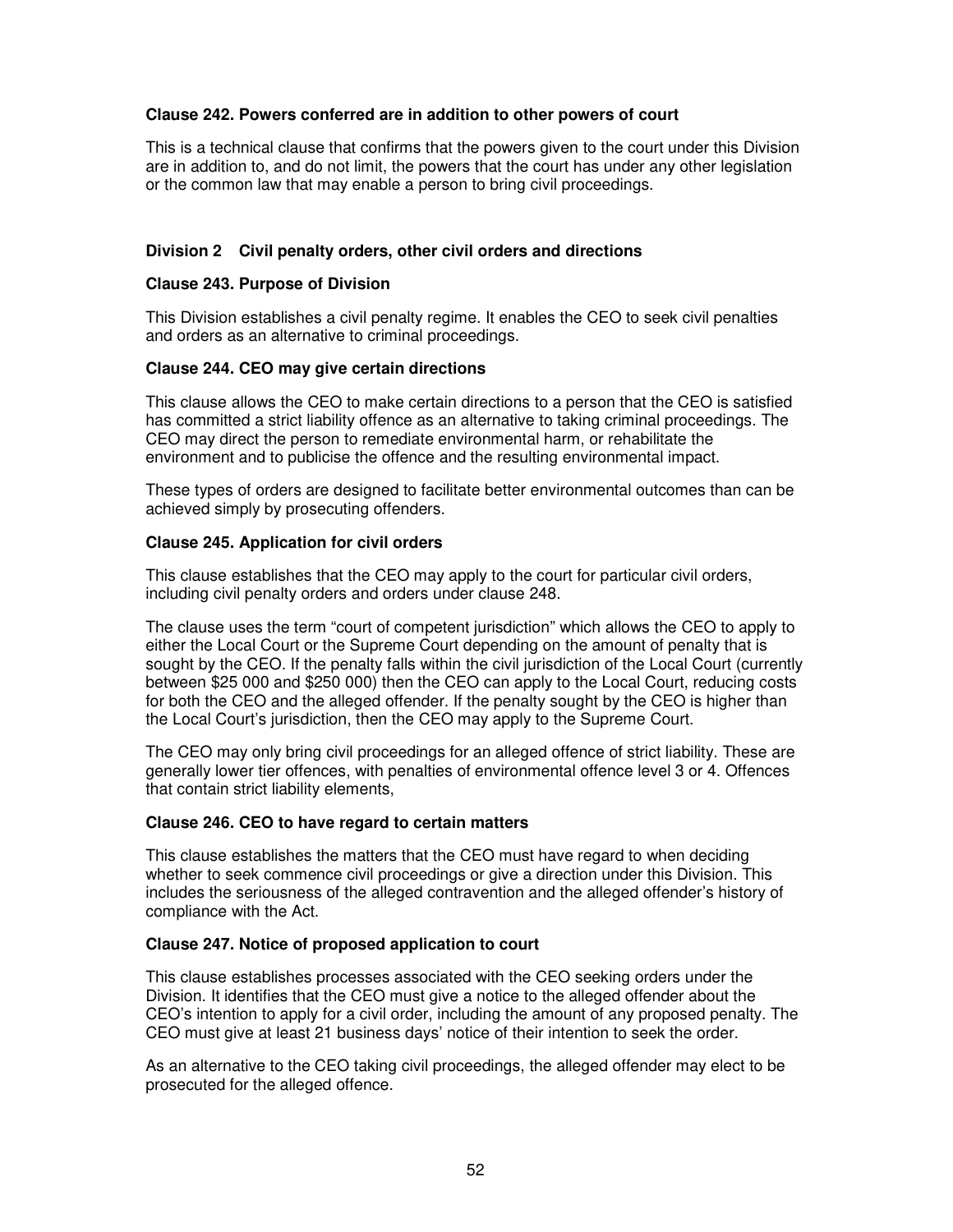# **Clause 248. Civil orders**

This is a technical clause that identifies the types of civil orders that the court may make. These include civil penalty orders, and orders under clause 250. The court may also make any other order that it considers appropriate.

The clause further provides that the amount of a civil penalty order cannot exceed the maximum amount that is payable as a criminal penalty for the offence. \

# **Clause 249. Court to have regard to certain matters**

This is a technical clause that identifies the matters the court must consider when setting a civil penalty. It includes the nature and extent of the contravention, the environmental harm that resulted from the contravention, the person's previous environmental history, and the amount of any financial benefit or saving that was (or could be) obtained by committing the contravention.

# **Clause 250. Civil orders under section 248(1)(b)**

This is a technical clause that allows the court to make a range of orders to address harms or impacts caused by a person breaching the Act. These include orders to ensure the contravention does not happen again, to remediate or rehabilitate the environment, repay costs incurred by the Minister or CEO in preventing or mitigating environmental harm, and compensatory costs for a person who has suffered loss or damage to property. The court may also require the person to publicise the offence and the resulting environmental impact.

### **Clause 251. CEO may take measures if order not complied with**

This clause allows the CEO to take any action that a person has been ordered to take under clause 250 if the person does not take the action. The CEO would take these actions where the person failed to comply with the court order within a reasonable period of time and where it was necessary to limit environmental impacts. The clause also gives the CEO the power to recover the costs of taking the action through the court or by registration on land title.

The CEO may also authorise another person to take an action on the CEO's behalf.

# **Clause 252. Jurisdiction is civil jurisdiction**

This is a technical clause that clarifies that the court, when making orders under this Division, is using its civil jurisdiction.

#### **Clause 253. Contravention of 2 or more provisions**

This is a technical clause that clarifies that a person may be required to pay civil penalties for alleged breaches of multiple sections of the Act, but cannot be required to pay more than one civil penalty in relation to the same type of conduct.

#### **Clause 254. Proceeding to be stayed if criminal proceedings commenced**

This is a technical clause that provides that any civil proceedings taken under the Division are stayed if criminal proceedings are commenced for substantially the same conduct. Civil proceedings may only be resumed if the criminal proceedings do not result in a finding of guilt against the person.

#### **Clause 255. Evidence not admissible in criminal proceedings**

This clause specifies that evidence that was provided for the purpose of civil proceedings cannot be used as evidence in criminal proceedings for a substantially similar offence. It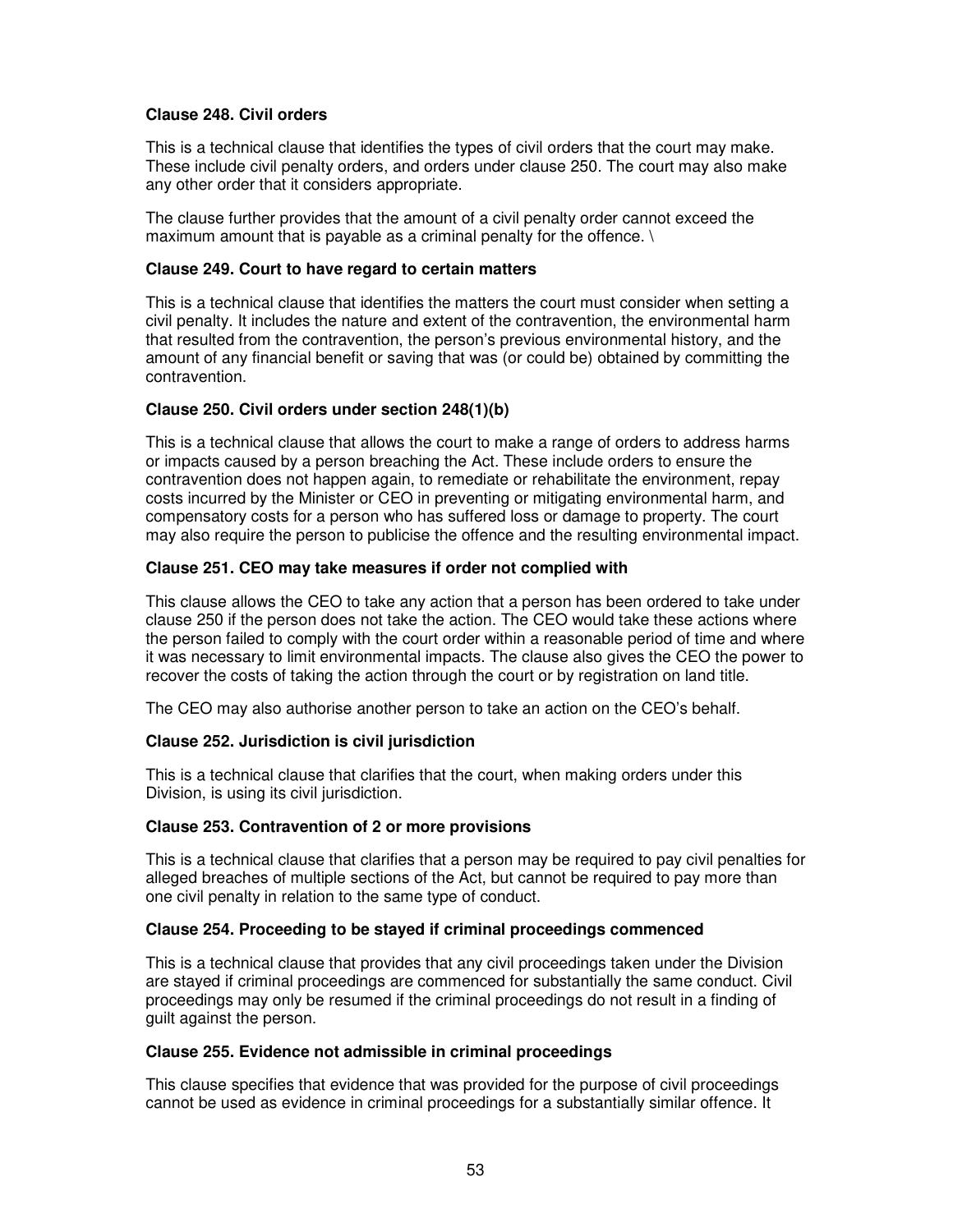does not prevent the use of material that may be identified as a consequence of the material provided for the civil proceedings.

The clause does not apply to any proceedings relating to false or misleading information or documents as the supplied material may form the basis of those proceedings.

### **Clause 256. Orders as to costs**

This is a technical clause that states that the court may make any cost orders that it considers reasonable and appropriate. This includes costs incurred by the CEO in investigating the alleged offence.

# **Clause 257. Recovery of amounts ordered to be paid to Territory**

This is a technical clause that states that any amount to be paid to the Territory as part of an order under this Division (including a civil penalty order, costs order, or order in compensation or reimbursement etc.) can be recovered by the Territory as a judgement debt.

### **Clause 258. Time for bringing proceedings under this Division**

This is a technical clause that provides that a person may commence proceedings within 3 years after the date of the alleged contravention of the Act.

This period aligns with the period for bringing criminal proceedings for alleged offences against the Act.

### **Clause 259. Civil proceedings not to affect environment protection notices**

This is a technical clause to clarify that the bringing of civil proceedings does not have any effect on an environment protection notice that may have been issued in relation to the alleged contravention, either before, during or after the civil proceedings commenced. This ensures that environmental impacts are appropriately managed during any civil proceedings.

# **PART 11 OFFENCES, PENALTIES AND CRIMINAL PROCEEDINGS**

# **Division 1 Offences**

# **Clause 260. Offence to provide false or misleading information**

This clause contains two offence associated with providing false or misleading information.

Subclause (1) identifies that it is an offence to provide false or misleading information while subclause (2) identifies that it is an offence to provide a document that contains false or misleading information. Offences are not committed if in giving the information or document, that person points out any misleading aspect and, as far as reasonably possible, assists in remedying the misleading aspect or aspects

These offences are standard offences of this nature and both offences contain penalties of 200 penalty units or 2 years imprisonment (for an individual). The offences also contain standard defences for offences of this nature.

These offences are designed to promote good environmental decision-making by ensuring the accuracy of the information on which decisions are based.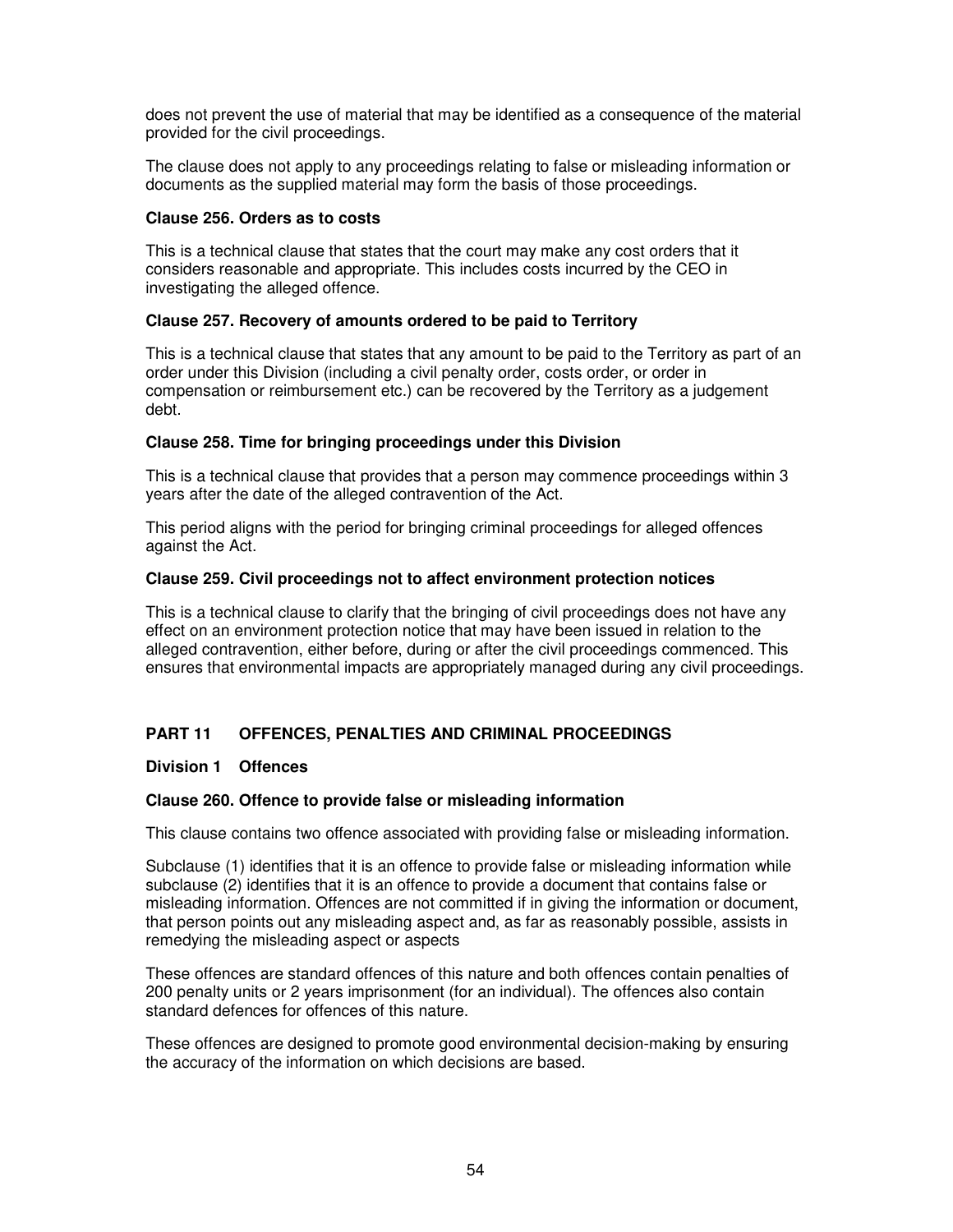### **Clause 261. Contravention of court order under section 216 or 236 – environmental offence**

This clause provides for two offences associated with failing to comply with court orders.

The offences are strict liability offences and the defendant has the onus of proof to establish a defence to a prosecution of the offence.

These offences are necessary to ensure the effectiveness of the compliance and enforcement provisions of the Act. They ensure that defendants cannot fail to comply with a court order without penalty.

# **Clause 262. Continuing offences**

This clause establishes 'continuing offences'. Continuing offences are offences that are considered to be ongoing until the defendant takes the necessary action to take, or stop taking, certain activities that constitute the offence.

This clause allows the Court to impose additional penalties for each day that the offence continued after the person was charged, and for each day it continued after the offender was first found guilty.

These are standard clauses in environmental legislation that recognise the potential environmental impacts that can, and continue to occur, if a person fails to take the required action.

# **Clause 263. Liability of occupier**

This clause establishes that occupiers of land must take reasonable steps and exercise due diligence to prevent offences occurring on their land.

It establishes that an occupier that has not taken reasonable steps or exercised due diligence can be taken to be guilty of an environmental offence.

The defendant has the onus of proof to establish a defence to a prosecution of the offence.

# **Clause 264. Liability of owner**

This clause identifies when the owner of land is not considered to be the occupier of land for the purposes of the offence in clause 263. The defendant has the onus of proof to establish that they were not the occupier of the land.

# **Clause 265. Criminal liability of executive officer of body corporate**

This clause identifies when the executive officer of a body corporate that is considered to have committed an offence under the Act may also be considered to have committed that offence. An executive officer is a director or other person that is concerned with or takes part in the management of the body corporate.

The clause specifies the matters that should be considered by the Court in determining whether or not to impose liability on the executive officer. These include the actions of the executive officer to ensure that an offence did not occur and the actions taken once the executive officer became aware of the commissioning of the offence.

The clause also identifies that a body corporate does not have to be charged with an offence for the provision to apply, and identifies that any defence available to the body corporate is also available to the executive officer. Proceedings under this clause do not affect proceedings against the body corporate.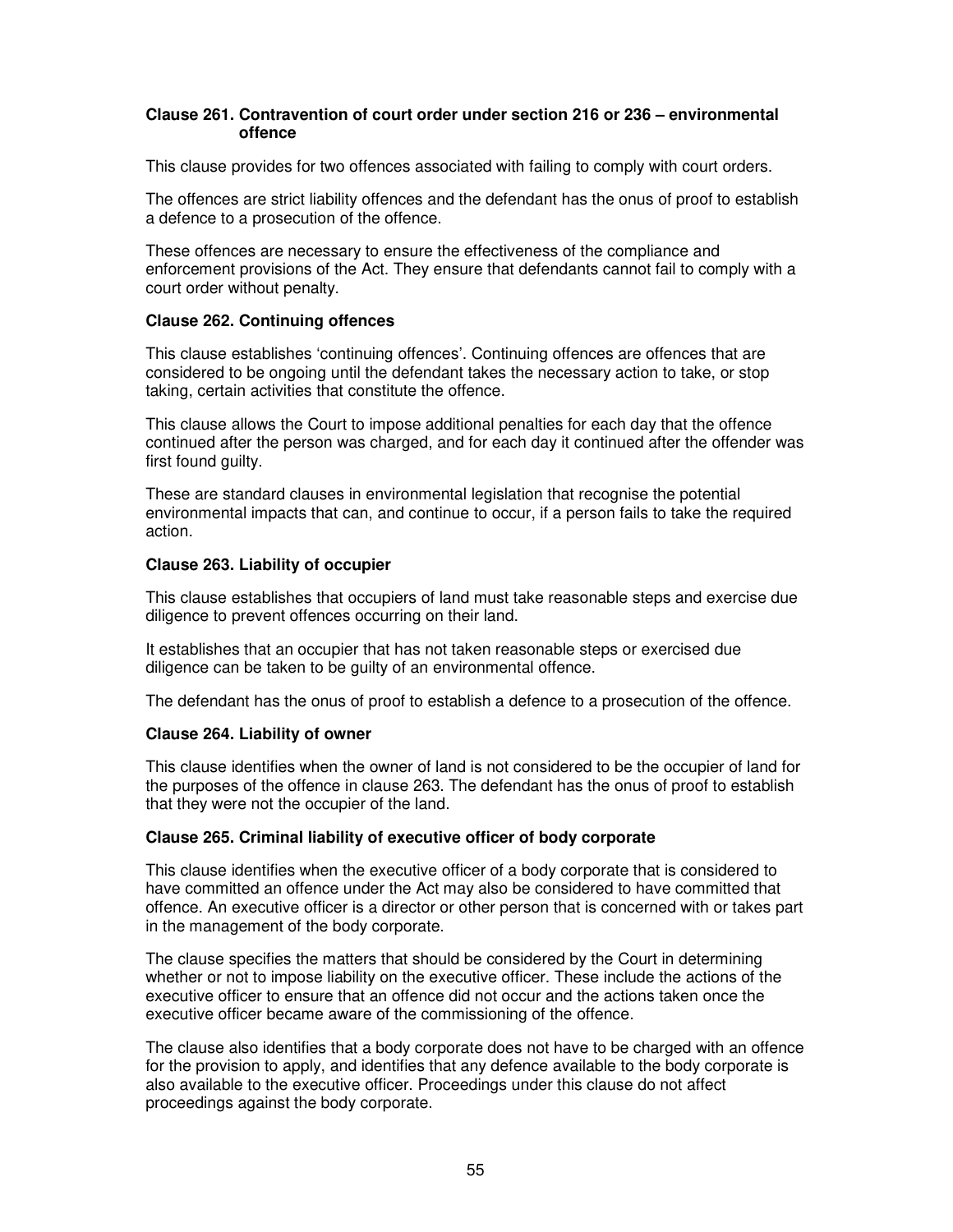The maximum penalty that may be imposed is the maximum penalty that could be imposed for an offence of that nature on an individual.

The clause is included as a deterrent to executive officers failing to comply with their duties to prevent and minimise environmental harms or impacts.

### **Clause 266. Liability of partners and unincorporated associations**

This clause identifies when a partner in a partnership arrangement, or the officers of an unincorporated association, that is considered to have committed an offence under the Act may also be considered to have committed that offence.

The clause specifies defences to these charges. These include that the partner or officer did not authorise, permit or consent to the offence; the extent to which the partner or officer could have known the offence was likely to occur and the steps they took to prevent the occurrence of the offence; and the extent to which the partner or officer could have prevented the commission of the offence.

The clause also identifies that the other partner or other officer do not have to be charged with an offence for the provision to apply, and identifies that any defence available to the other partner or other officer is also available to the partner or officer that is charged under this provision

The maximum penalty that may be imposed is the maximum penalty that could be imposed for an offence of that nature on an individual, however a period of imprisonment cannot be imposed.

The clause is included as a deterrent to partners and officers of unincorporated associations from failing to comply with their duties to prevent and minimise environmental harms or impacts from activities that they are involved in.

#### **Clause 267. Liability for employees and agents**

This clause identifies when employees and agents may be considered to have committed an offence.

The clause specifies defences to these charges. These include that the employee or agent did not authorise, permit or consent to the offence; the extent to which the employee or agent could have known the offence was likely to occur and the steps they took to prevent the occurrence of the offence; and the extent to which the employee or agent could have prevented the commission of the offence.

The clause also identifies that the employer does not have to be charged with an offence for the provision to apply, and identifies that any defence available to the employer is also available to the employee or agent that is charged under this provision

The maximum penalty that may be imposed is the maximum penalty that could be imposed for an offence of that nature on an individual, however a period of imprisonment cannot be imposed.

The clause is included as a deterrent to employees and agents from failing to comply with their duties to prevent and minimise environmental harms or impacts from activities that they are involved in.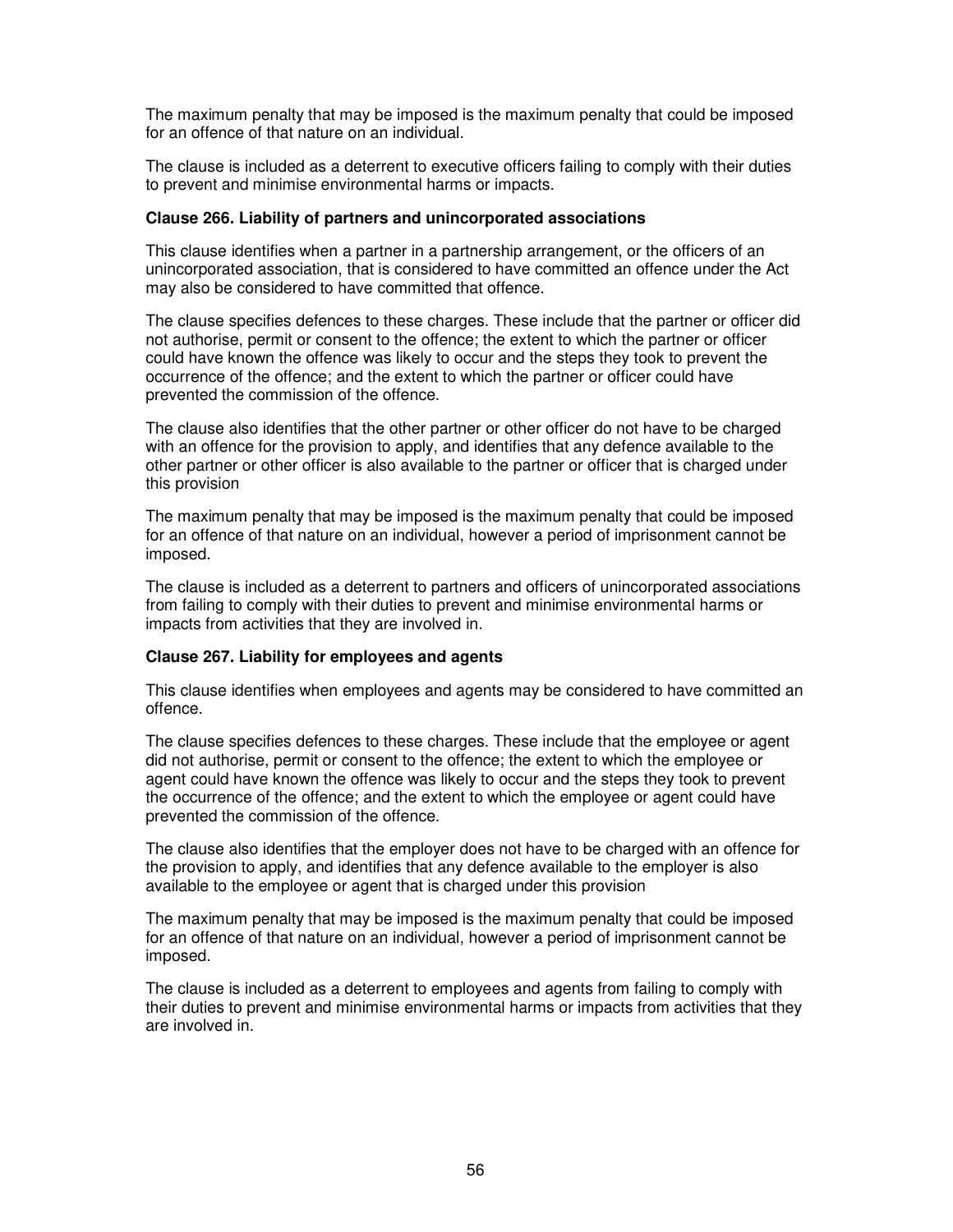# **Clause 268. Court may order reimbursement of investigation costs**

This clause identifies that the court may, in addition to any other order it may make under the Act or under the Sentencing Act 1995, make orders requiring a person found guilty of an offence under the Act to pay the investigation costs and expenses incurred by the CEO.

### **Clause 269. Alternative verdicts**

This clause identifies that the Court may find a person guilty of different offence to the offence that was charged. The alternative offences that are available are those which have a lower penalty and have resulted in less severe environmental harm. This is a standard approach in legislation that contains tiered offences such as those contained in this Act.

# **Division 2 Specified environmental offences**

### **Clause 270. Principles to be applied in imposing a penalty for specified environmental offences**

This clause specifies the matters the court should consider when imposing a penalty for specified environmental offences. Specified environmental offences are identified in clause 4 and are generally those offences where there is, or is likely to be, an environmental harm resulting from the offence.

The matters to be considered include:

- the benefit or likely benefit obtained from committing the offence and the desirability of fixing a penalty that outweighs that benefit
- the extent and nature of the environmental harm caused by the offence
- the need to deter cumulative impacts of conduct of the nature of the offender
- the offender's efforts to minimise or remediate environmental harm
- the offender's efforts to comply with the environmental approval
- the offender's compliance history
- whether the offender deliberately concealed the conduct or the illegal nature of the conduct.

# **Clause 271. Additional court orders where specified environmental offence proved**

This clause identifies a range of court orders that the court may impose on a person found guilty of a specified environmental offence.

These include orders to:

- take action to prevent the offence from reoccurring and remediate harm caused by the offence
- undertake activities to enhance the environment in an area for public benefit. This type of order is likely to be sought where it would be inappropriate to seek to have the area remediated or rehabilitated; e.g. an area which has been cleared but for which clearing would have been authorised had the offender sought the appropriate approval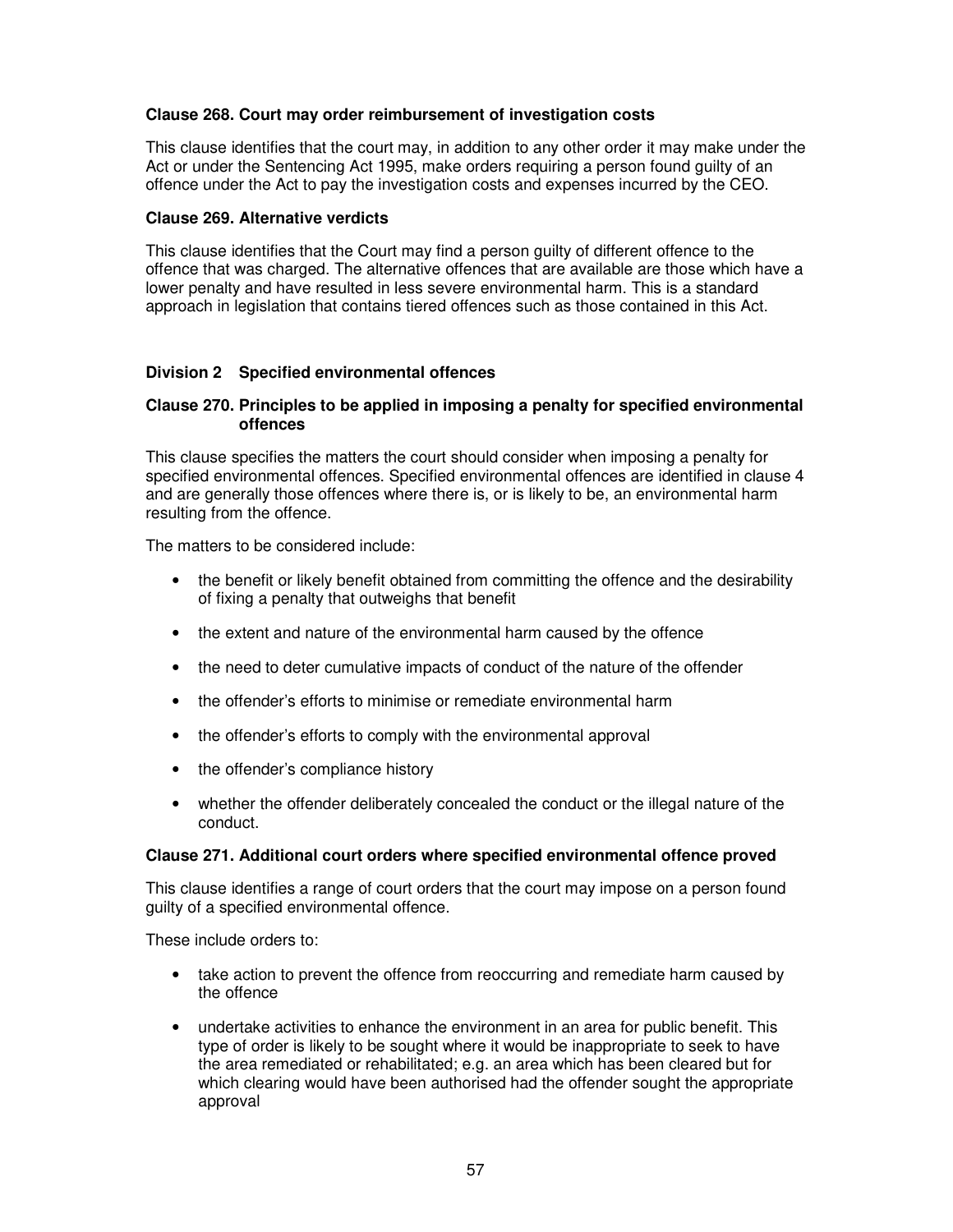- compensate the CEO for costs associated with taking remedial and preventative action to address environmental harm
- pay to the CEO an amount that is estimated to not exceed the amount of benefit, financial, monetary or economic, the person received from failing to comply with their obligations
- pay compensation costs
- publicise the offence and its environmental consequences.

### **Clause 272. CEO may take measures if order not complied with**

This clause allows the CEO to take any action that a person who has been found guilty of an offence has been ordered to take by the court. The CEO would take these actions where the person failed to comply with the court order. The clause also gives the CEO the power to recover the costs of taking the action through the court or by registration on land title.

The CEO may also authorise another person to take an action on the CEO's behalf.

### **Division 3 Criminal proceedings**

#### **Clause 273. Who can commence proceedings**

This clause specifies that the CEO, an environmental officer, or another person authorised by the CEO can bring commence proceedings for an alleged offence against the Act.

It further identifies that the CEO or NT EPA (as relevant) must give their consent before an environmental officer, other than a police officer, brings proceedings under the Act. This is to ensure that the person with authority for the relevant provisions of the Act (either the CEO or NT EPA) has considered the alleged offence and approved the enforcement action.

# **Clause 274. Time for commencing prosecution**

This clause provides that proceedings for an offence against the Act can be brought three years from the date the offence was committed, or the date the offence came to the attention of the CEO or NT EPA (as relevant), whichever is the later.

# **Clause 275. Enforcement agency for Fines and Penalties (Recovery) Act 2001**

This clause identifies the CEO and the NT EPA as enforcement agencies for the purposes of the Fines and Penalties (Recovery) Act 2001. This will enable those bodies to use the powers under the Act in the enforcement of infringement notices issued under the Act.

# **PART 12 REVIEW OF DECISIONS**

#### **Clause 276. Standing for judicial review**

This clause identifies that decisions made by the Minister, NT EPA and CEO are subject to judicial review.

It alters the common law position on standing for judicial review by limiting standing to defined persons being:

• A proponent of an action to which the decision relates.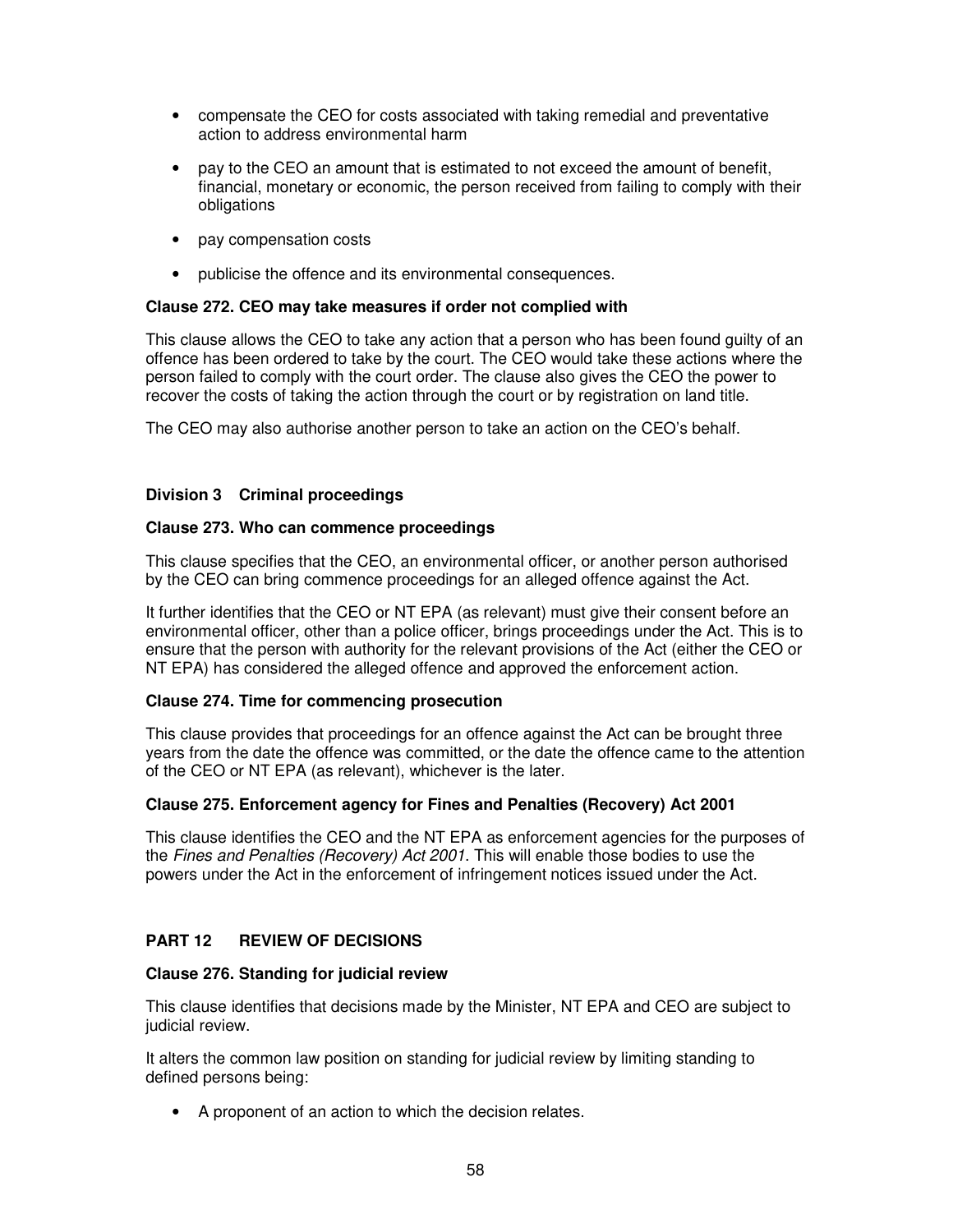- An applicant for the decision, for example, an applicant for a transfer of an environmental approval.
- A person directly affected by the decision, such as Traditional Owners of land where an action is occurring or a neighbouring land owner.
- A person who made a genuine and valid submission during the assessment and approval process. This clause explicitly excludes persons who submit form letters or sign petitions. While form letters and petitions provide good information about community interest and sentiment about a particular issue, participation at this level is not considered to be sufficient to create right of review.

A person who makes a submission after the closing period specified by the decision-maker for receiving submissions are also excluded from seeking a review, unless the Court determines otherwise. This gives the court the necessary flexibility to consider why the submission was made after the period and the potential detriment if the person was not provided with the opportunity to seek the review.

# **Clause 277. Review by NTCAT**

This clause provides that certain decisions made by the CEO can be reviewed by the Northern Territory Civil and Administrative Tribunal (NTCAT). The Schedule identifies the reviewable decisions and who may seek the review. In general terms, reviews are limited to the person who is directly affected by the decision.

# **PART 13 GENERAL MATTERS**

### **Division 1 Delegation**

# **Clause 278. Delegation by Minister**

Clause (1) allows the Minister to delegate any of their powers and functions to the CEO or another person. This will enable administrative efficiencies and streamline decision-making.

Clause (2) allows a delegation of the Minister's powers to vary environmental approvals and their conditions to the NT EPA or a member of the NT EPA. This limited delegation will facilitate administrative efficiencies in the consideration of requests to amend environmental approvals where these amendments will not result in any additional or different environmental risks.

#### **Clause 279. Delegation by CEO**

This clause allows the CEO to delegate any of their powers and functions to another person. This will enable administrative efficiencies and streamline decision-making.

#### **Division 2 Service**

### **Clause 280. Service**

This clause identifies that any document that needs to be given to another person under the Act, such as an environment protection notice, can be given electronically by email.

This clause provides certainty and is required because the *Electronic Transactions (Northern*) Territory) Act 2000 only allows electronic service where the person receiving the electronic notice consents to receiving it electronically.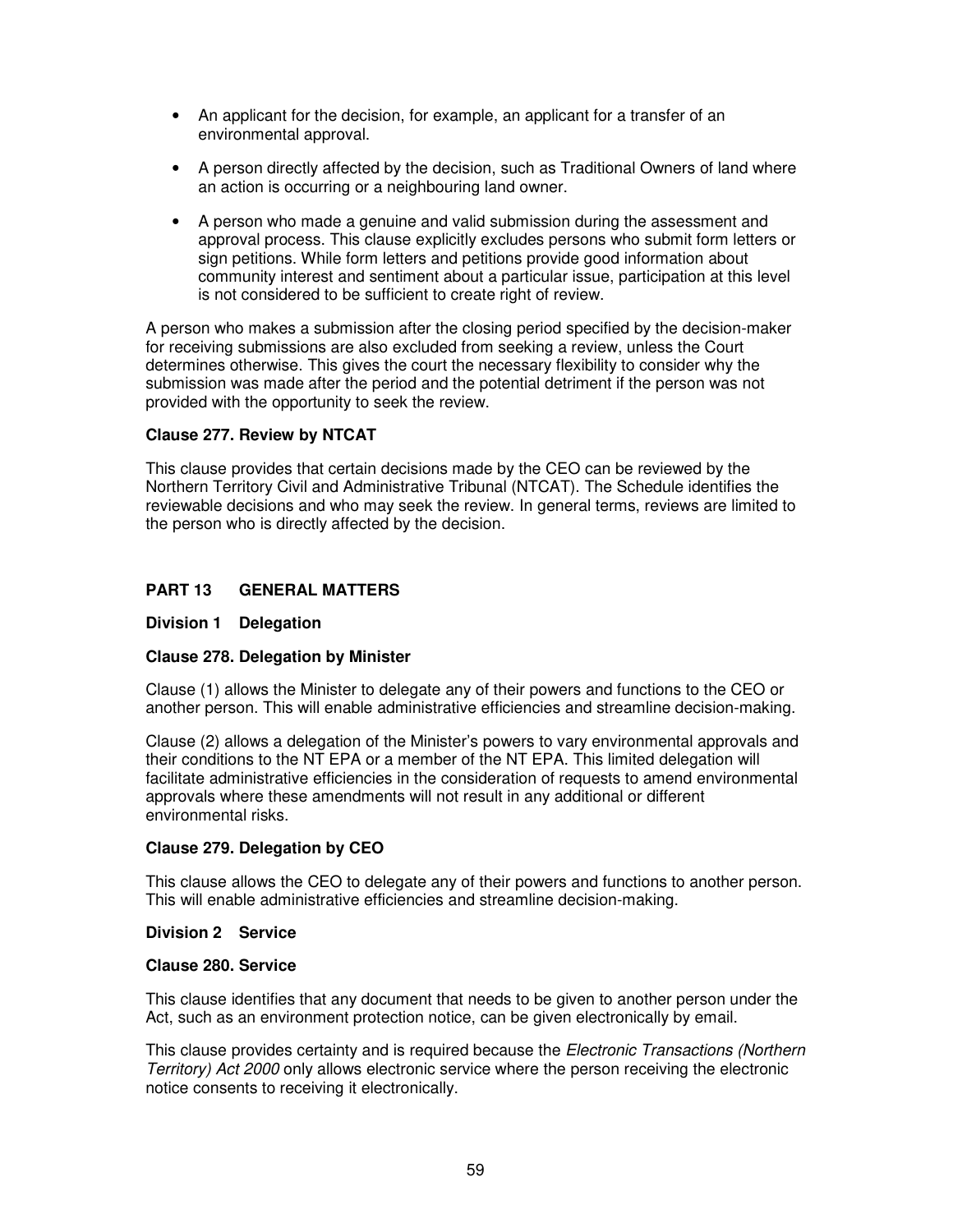The inclusion of the clause will provide administrative efficiencies under the Act and reflects a modern approach to correspondence.

# **Division 3 Confidentiality of information**

### **Clause 281. Confidential information**

This clause recognises that some information that is required to inform environmental decision-making may be confidential.

It allows the person submitting the information to request that the confidential information is not released to the public. As part of the request, the person will be required to identify why the information should be confidential and not released consistent with the generally transparent approach to decision-making under the Act.

# **Clause 282. Decision of Minister or NT EPA**

This clause provides the power for the Minister or NT EPA to withhold confidential information in accordance with the applicant's request.

It places a limitation on when the Minister and NT EPA can withhold commercially confidential information to limit broad claims that material is commercially confidential.

### **Clause 283. Effect of decision**

This clause provides that if the Minister or NT EPA decide that confidential information can be withheld from publication, the information is still required to be provided – so that decision-making is informed to the greatest extent possible – and allows the information to be provided to other relevant decision-makers.

It also places a prohibition on the publication of information if the Minister or NT EPA have determined that it is confidential.

# **Division 4 Public register**

#### **Clause 284. Public register**

This clause establishes that the CEO must maintain a public register of certain documents and decisions made under the Act. This provision is included for transparency and to improve confidence in the environmental management system.

# **Division 5 Directions to provide information**

This Division provides an improved mechanism for the Minister to collect and manage information about the Territory's environment, in order to improve environmental decisionmaking.

### **Clause 285. Direction notice**

Under this clause, the Minister may, by Gazette notice, direct proponents and approval holders to provide certain information, including data.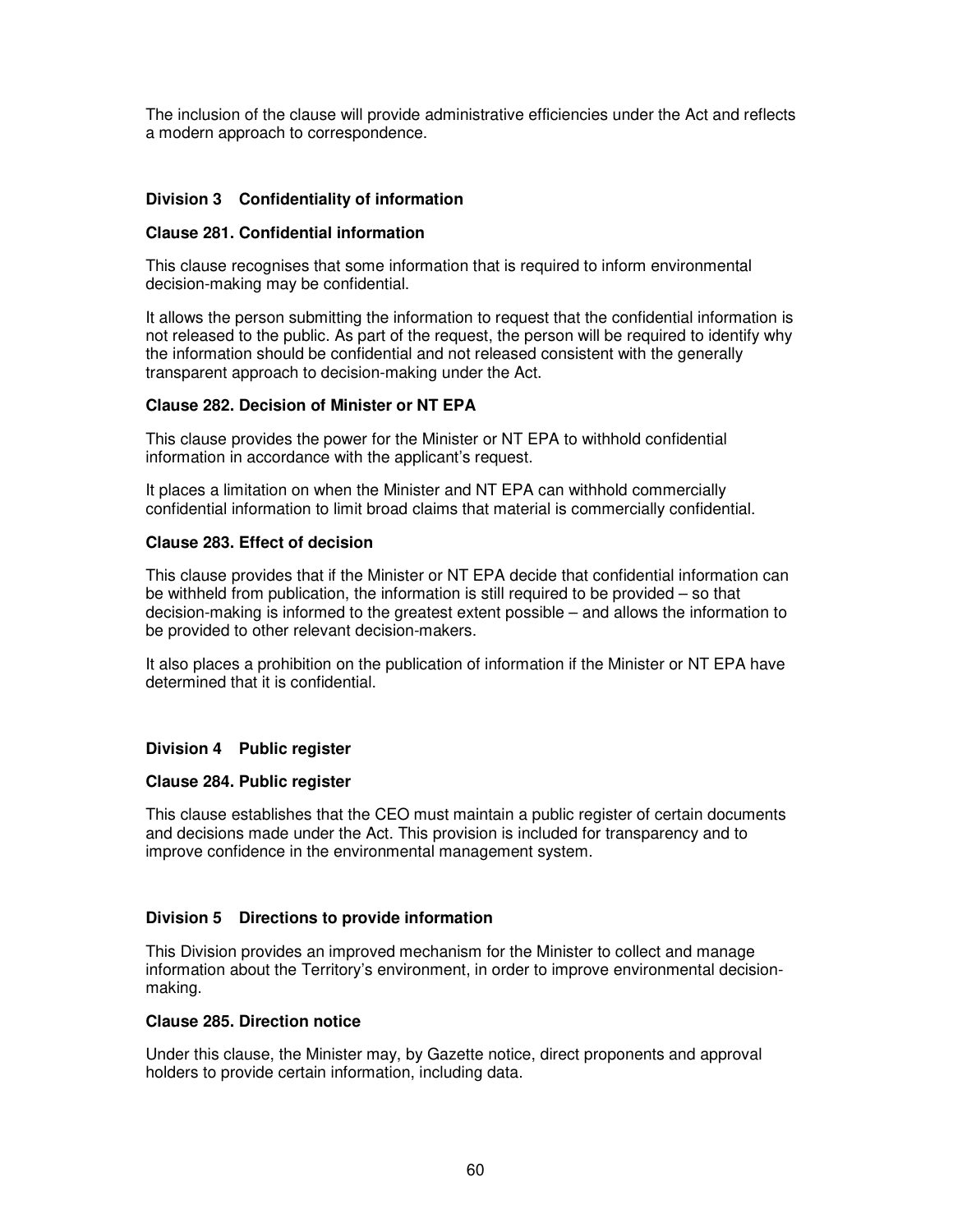The clause specifies the circumstances in which a direction notice can be issued and the matters that must be included in the notice.

It also provides that different directions can be made in relation to different classes of proponents or approval holders, types of actions or parts of the Territory. This provides flexibility in the application of these provisions.

### **Clause 286. Methodologies**

This clause specifies that the Minister, NT EPA or CEO can determine the methodologies for information to be provided in accordance with the direction notice. This will improve consistency in the collection and aggregation of data which in turn will improve the nature of the data on which environmental decisions are based.

### **Clause 287. Proponent or approval holder to provide information**

This clause provides an offence for a proponent or approval holder to fail to comply with a direction notice.

### **Clause 288. Proponent or approval holder may seek exemption**

This clause identifies that a proponent or approval holder may seek an exemption from the requirement to comply with the direction notice. It acknowledges that some information or data may be sensitive or confidential, or that there may be other practical reasons that the notice cannot be complied with.

### **Clause 289. Publication of information**

This clause provides a power for the Minister or CEO to publish information that is provided by a proponent or approval holder under the Division. This is intended to avoid conflicts between the person providing the information and the Minister about whether the Government has the right to publish the information.

# **Division 6 Report by CEO**

# **Clause 290. CEO to report on enforcement and compliance**

This clause requires the CEO to provide a report, at least annually, on the enforcement and compliance measures taken under the Act. This provision is included for transparency and to improve confidence in the environmental management system.

# **Division 7 Guidance and procedural documents**

#### **Clause 291. Guidance documents**

This is a clarification clause that provides certainty that the Minister, NT EPA and CEO have powers to publish guidance material for the purposes of the Act.

#### **Clause 292. Approved forms**

This clause allows the CEO to prepare and approve forms that may be required for the efficient operation of the Act.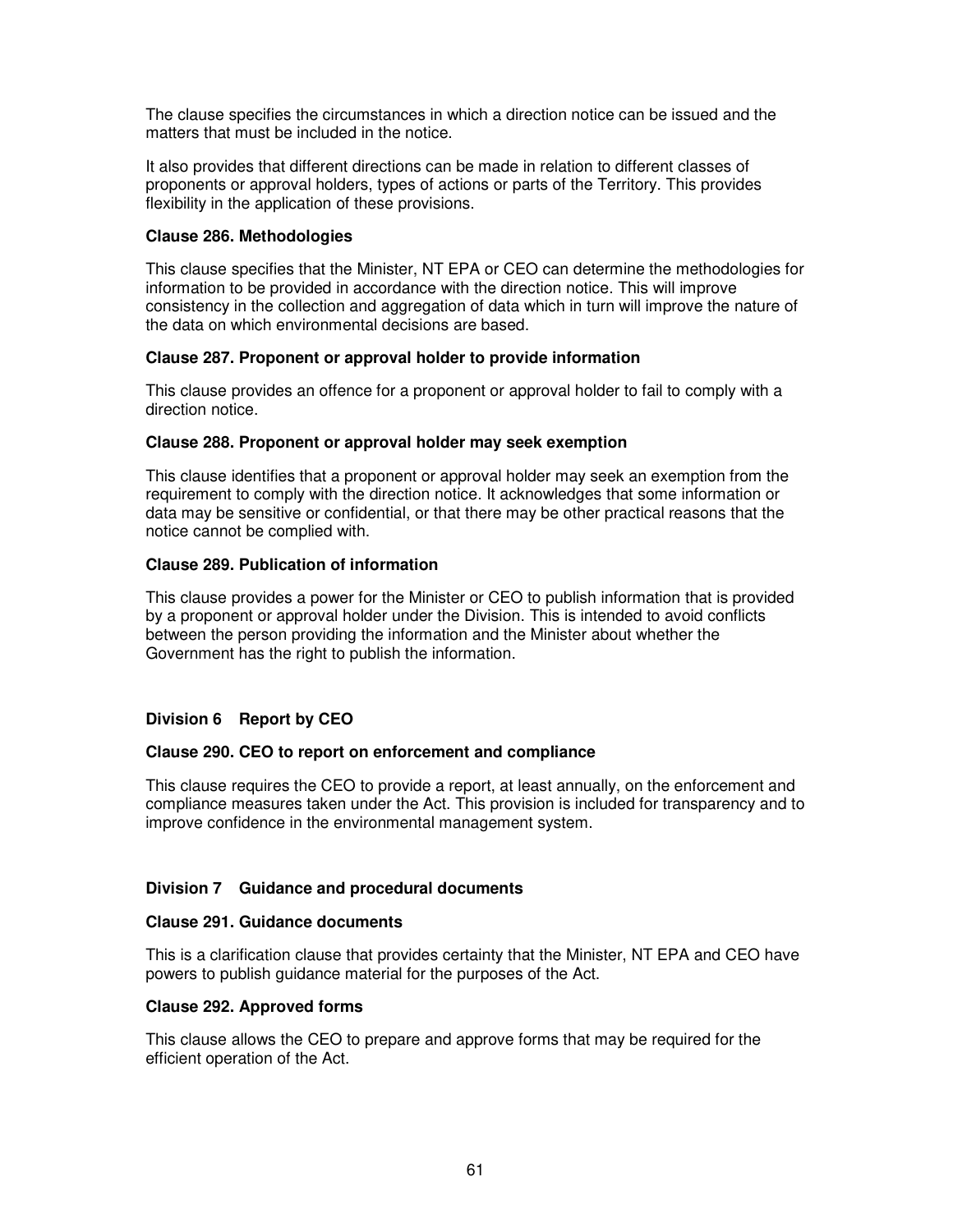# **Division 8 Regulations**

### **Clause 293. Regulations**

This is a standard clause that identifies that the Administrator may make Regulations for the purposes of the Act. It provides a number of examples of the types of matters that may be the subject of Regulations.

# **PART 14 REPEALS AND TRANSITIONAL MATTERS**

# **Division 1 Acts repealed**

### **Clause 294. Acts repealed**

This clause identifies that the *Environmental Assessment Act 1982* and the *Environmental* Assessment Amendment Act 1994 are formally repealed by this new Act.

### **Division 2 Transitional matters**

This Division provides for a number of transitional matters that are required as a consequence of repealing the Environmental Assessment Act 1982 and the commencement of this Act.

#### **Clause 295. Definitions**

This clause provides a number of definitions to assist in the interpretation of the transitional provisions.

In particular, it identifies that for the purposes of the Division, a prescribed Act is the:

- Mining Management Act 2001, or
- Planning Act 1999, or
- Petroleum Act 1984, or
- Waste Management and Pollution Control Act 1998.

#### **Clause 296. Saving of existing assessments commenced but not completed**

This clause identifies that any assessment process commenced under the *Environmental* Assessment Act 1982 but not completed at the commencement of this Act continues to be subject to the *Environmental Assessment Administrative Procedures 1984* (Administrative Procedures) as if this Act had not commenced.

It then provides for a number of changes to the Administrative Procedures to increase transparency in the impact assessment process and to provide better alignment with the proposed processes for environmental impact assessment that will be established through Regulations under this Act.

### **Clause 297. Termination of assessment under former Act**

This clause provides a mechanism for the NT EPA to terminate assessment processes that were commenced under the Environmental Assessment Act 1982 in certain circumstances. The clause will generally apply where a proponent has not taken action in relation to the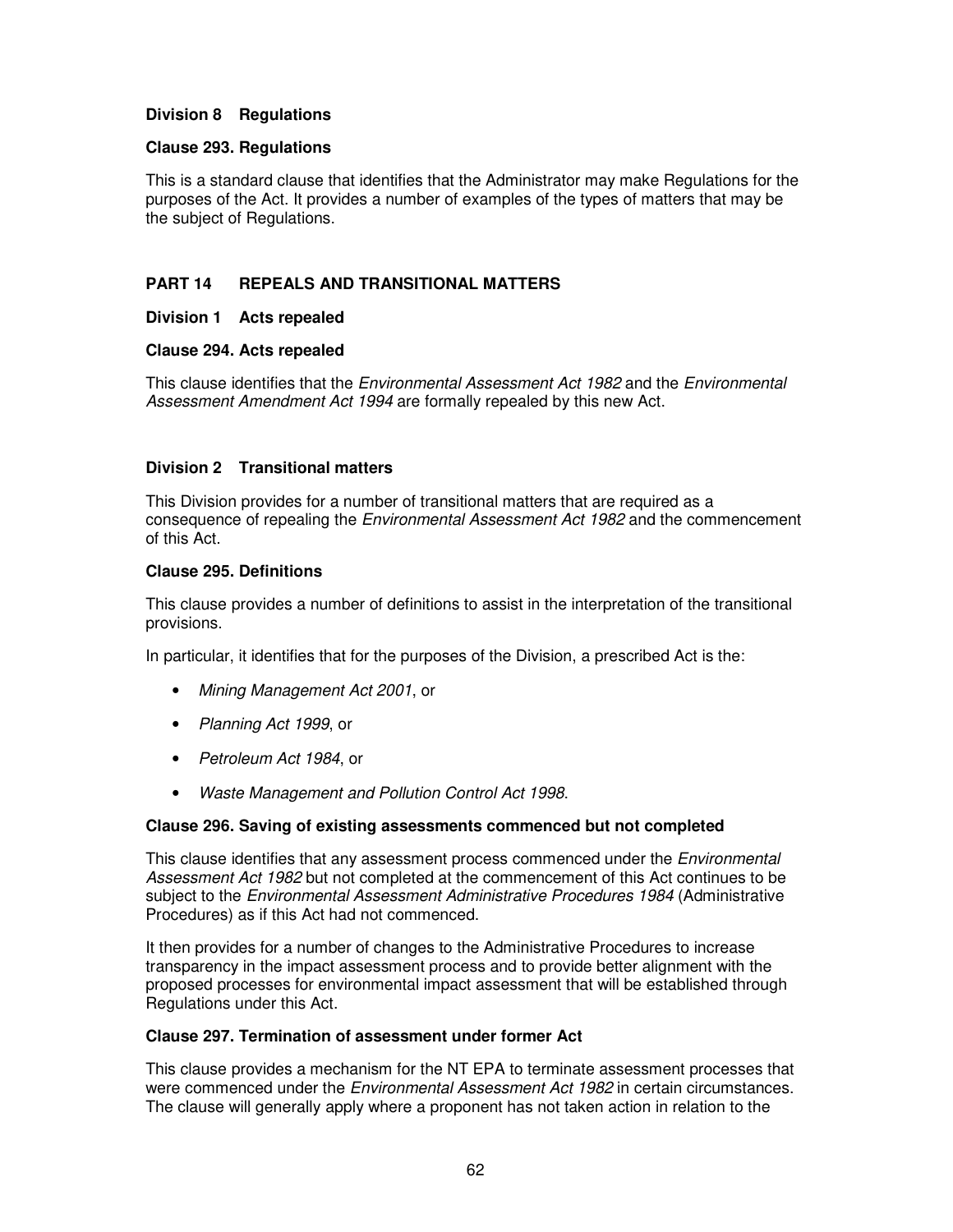impact assessment process, such as preparing assessment documentation for a number of years. The clause requires the NT EPA to provide a proponent notice of its intention to terminate the assessment process and to advise any Responsible Minister within the meaning of the Environmental Assessment Act 1982.

### **Clause 298. Environmental audit**

This clause clarifies that the new provisions of Part 8, Divisions 1 and 2 and Part 9 Divisions 1 and 3 of this Act can be applied to any actions that were assessed under the Environmental Assessment Act 1982.

This allows the NT EPA and CEO to learn from the outcomes of previous assessment processes, and to take action where previously assessed actions are having unacceptable impacts on the environment.

# **Clause 299. Assessment report**

This clause identifies that any assessment report prepared under the *Environmental* Assessment Act 1982 continues to apply for the purposes of this Act. This is necessary as some proponents may wish to submit a significant variation to an action that has previously been assessed and it will enable the NT EPA to have regard to that previous assessment.

### **Clause 300. Assessment report completed under former Act before commencement**

This clause specifies what happens in circumstances where an assessment report was completed under the Environmental Assessment Act 1982 but an approval to conduct the action has not been granted.

If an approval is required under a prescribed Act, then an environmental approval is not required to be granted under this Act.

If an approval is not required under a prescribed Act, then an environmental approval granted under this Act will be required.

This ensures that those actions that have the potential to have significant impacts on the environment will receive a form of approval to manage those environmental impacts.

# **Clause 301. Assessment report completed under former Act after commencement**

This clause specifies that if an assessment report is completed under the *Environmental* Assessment Act 1982 after the commencement of this Act, then an environmental approval granted under this Act is required.

This ensures that those actions that have the potential to have significant impacts on the environment will receive an environmental approval to manage those environmental impacts.

# **Clause 302. Process for environmental approval**

This clause establishes how an environmental approval is to be developed, if it is required under clause 300 or clause 301.

# **Clause 303. Transitional regulations**

This is a standard clause where a new Act is replacing an existing Act. It identifies that regulations may provide for matters of a transitional nature. It enables the development of regulations in circumstances where difficulties or gaps are identified with the transitional provisions.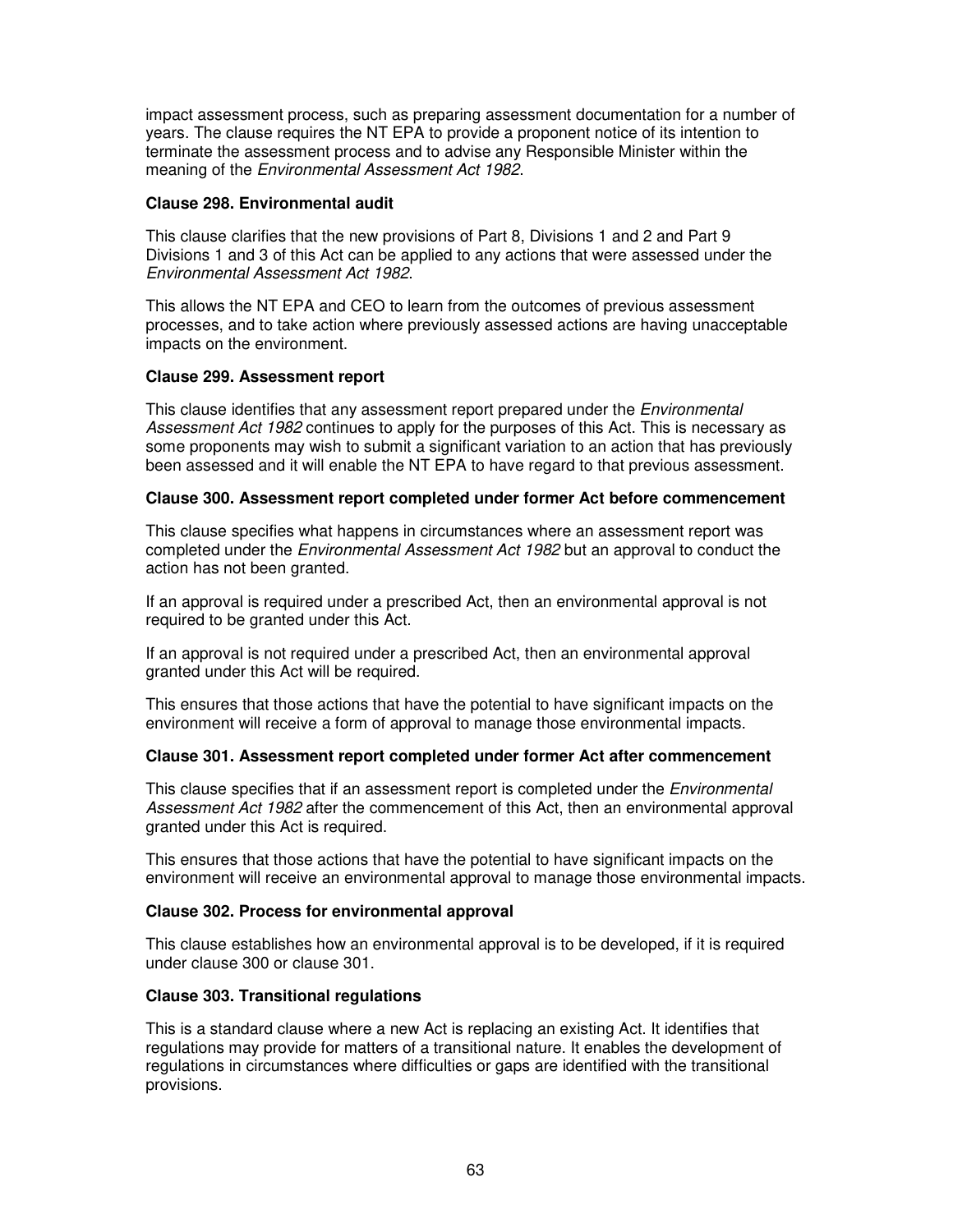# **PART 15 CONSEQUENTIAL AMENDMENTS**

This Part identifies a number of consequential amendments to other legislation that are required as a result of repealing the Environmental Assessment Act 1982.

### **Division 1 Geothermal Energy Act 2009**

### **Clause 304. Act amended**

This clause identifies that the Geothermal Energy Act 2009 is amended.

### **Clause 305. Section 68 amended (Approval of geothermal operations plan)**

This clause omits an existing reference to an environmental assessment under the Environmental Assessment Act 1982. It replaces the reference with a prohibition on the approval of a geothermal operations plan until processes under this Act have been considered and completed.

### **Division 2 Meat Industries Act 1996**

#### **Clause 306. Act amended**

This clause identifies that the Meat Industries Act 1996 is amended.

### **Clause 307. Section 15 amended (Applications relating to establishment in area not subject to development provisions or interim development control order)**

This clause omits an existing reference to the *Environmental Assessment Act 1982* and replaces it with a reference to this Act.

# **Division 3 Mining Management Act 2001**

#### **Clause 308. Act amended**

This clause identifies that the Mining Management Act 2001 is amended.

### **Clause 309. Section 36 amended (Approval of mining management plan and grant of Authorisation)**

This clause inserts a new requirement that places a prohibition on the approval of a mining management plan and grant of an authorisation until processes under this Act have been considered and completed.

# **Clause 310. Section 37 amended (Duration and conditions of Authorisation)**

This clause omits existing references to the Environmental Assessment Act 1982.

#### **Clause 311. Section 82 amended (Protection of environment)**

This clause omits an existing reference to an environmental assessment under the Environmental Assessment Act 1982 and replaces it with a reference to this Act.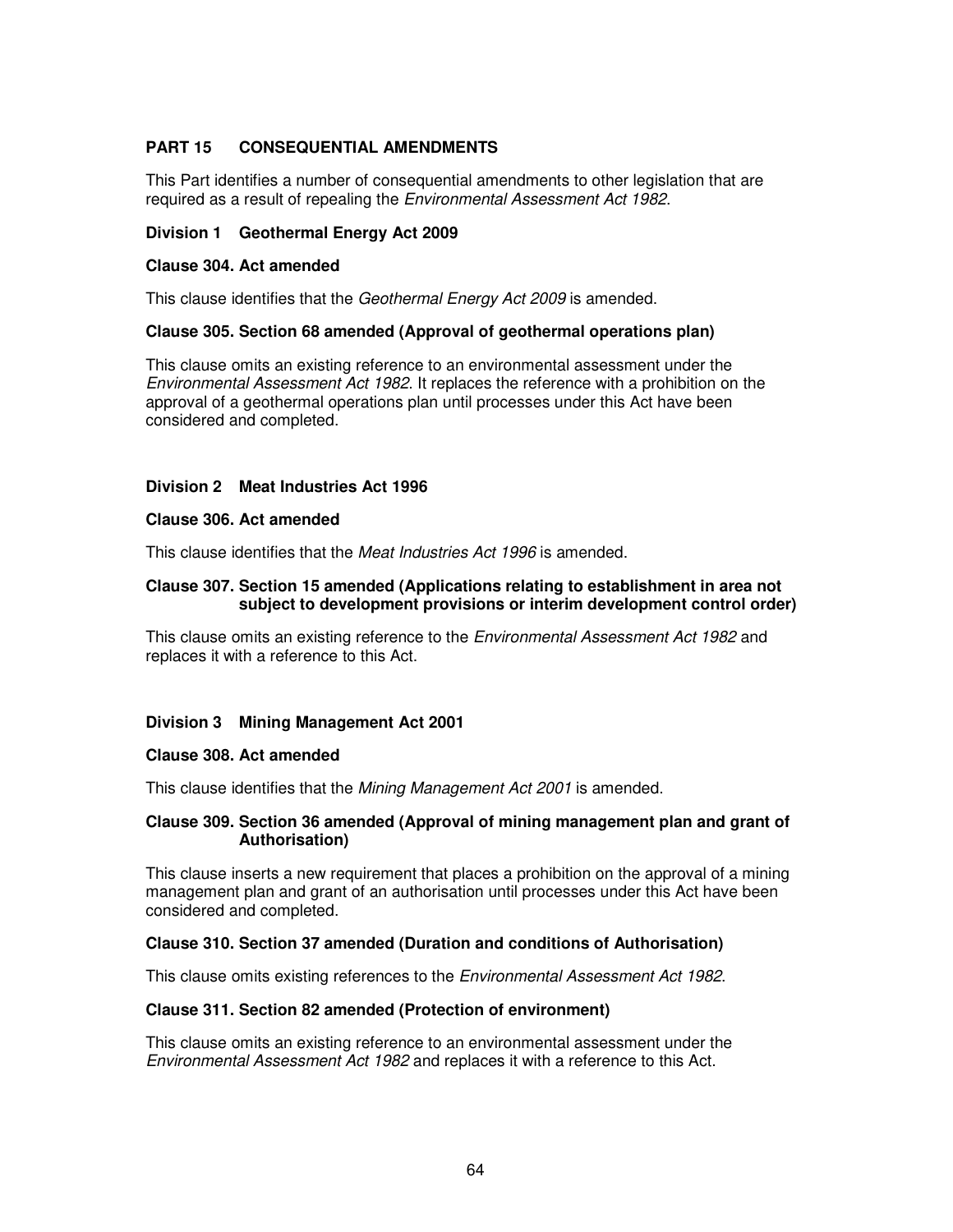### **Clause 312. New Part 13 inserted**

This clause inserts a new Part 13 into the *Mining Management Act 2001*. This new Part is associated with clause 298 which provides that an environmental approval is not required to be granted if an assessment report is completed under the *Environmental Assessment Act* 1982 before the commencement of this Act. The new part operates to ensure that an authorisation can be granted, and a mining management plan approved, under the Mining Management Act 2001, notwithstanding the amendments to section 36 of that Act under these transitional arrangements.

# **Division 4 Northern Territory Environment Protection Authority Act 2012**

### **Clause 313. Act amended**

This clause identifies that the Northern Territory Environment Protection Authority Act 2012 is amended.

# **Clause 314. Section 3 amended (Definitions)**

This clause omits a definition of principles of ecologically sustainable development and the articulation of those principles from the Northern Territory Environment Protection Authority Act 2012 and replaces them with references to the definition and principles contained in this Act. This will ensure consistency between these pieces of legislation.

### **Clause 315. Section 25AA amended (Regard to principles of ecologically sustainable development)**

This clause removes section 25AA(2). These principles are now contained in this Act.

# **Division 5 Petroleum Act 1984**

#### **Clause 316. Act amended**

This clause identifies that the Petroleum Act 1984 is amended.

# **Clause 317. Section 15A amended (Appropriate person to hold permit or licence)**

This clause omits an existing reference to the *Environmental Assessment Act 1982* and replaces it with a reference to this Act.

# **Division 6 Planning Act 1999**

#### **Clause 318. Act amended**

This clause identifies that the Planning Act 1999 is amended.

#### **Clause 319. Section 30C amended (Making concurrent application)**

This clause omits references to environmental impact assessment processes under the Environmental Assessment Act 1982. It replaces these references with comparable obligations under this Act.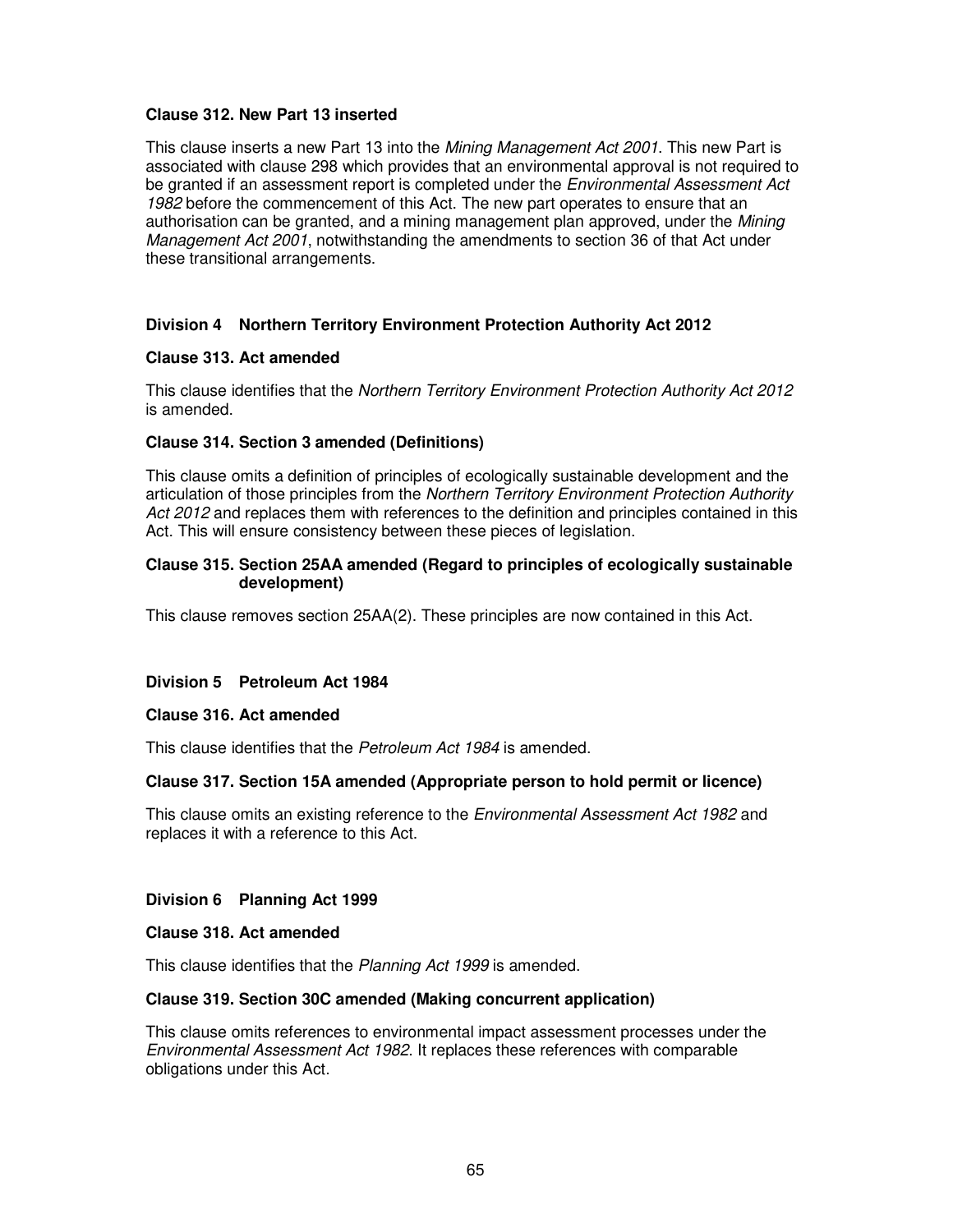# **Clause 320. Section 30P amended (Preliminary decision about development proposal)**

This clause omits an existing reference to environmental assessment processes under the Environmental Assessment Act 1982. It replaces the reference with a prohibition on the making of a preliminary decision regarding a development proposal until processes under this Act have been considered and completed.

### **Clause 321. Section 30S amended (Matters to be taken into account for amendment decision)**

This clause omits an existing reference to environmental assessment processes under the Environmental Assessment Act 1982. It replaces the reference with a prohibition on the making of a decision regarding an amendment proposal until processes under this Act have been considered and completed.

### **Clause 322. Section 42 amended (Matters to be taken into account when making decision)**

This clause omits an existing reference to environmental assessment processes under the Environmental Assessment Act 1982. It replaces the reference with a prohibition on the making of a decision regarding a proposal until processes under this Act have been considered and completed.

# **Clause 323. Section 46 amended (Development applications)**

This clause omits references to environmental impact assessment processes under the Environmental Assessment Act 1982. It replaces these references with comparable obligations under this Act.

### **Clause 324. Section 51 amended (Matters to be taken into account)**

This clause omits an existing reference to environmental assessment processes under the Environmental Assessment Act 1982. It replaces the reference with a prohibition on the making of a decision regarding a development proposal until processes under this Act have been considered and completed.

### **Clause 325. Section 112 amended (Review if consent authority does not determine application)**

This clause omits an existing reference to environmental assessment processes under the Environmental Assessment Act 1982.

# **Clause 326. Part 12, Division 6 inserted**

This clause inserts a new Part 12, Division 6 into the Planning Act 1999. This new Part is associated with clause 300 which provides that an environmental approval is not required to be granted if an assessment report is completed under the *Environmental Assessment Act* 1982 before the commencement of this Act. The new part operates to ensure that relevant development approvals can be granted under the Planning Act 1999, notwithstanding the amendments to that Act under these transitional arrangements.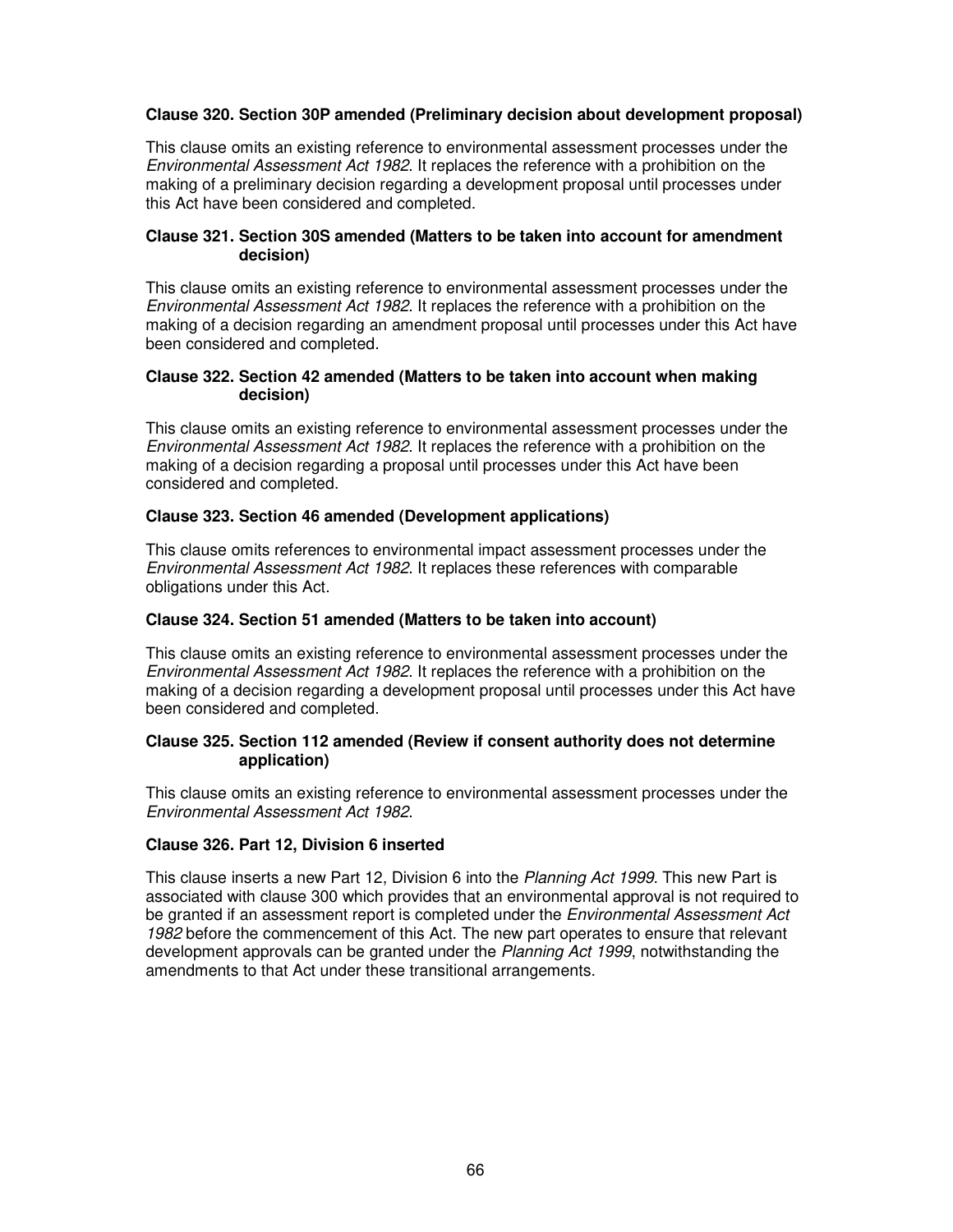# **Division 7 Waste Management and Pollution Control Act 1998**

### **Clause 327. Act amended**

This clause identifies that the Waste Management and Pollution Control Act 1998 is amended.

### **Clause 328. Section 32 amended (Matters to be considered in granting approvals and licences)**

This clause omits an existing reference to environmental impact assessment processes under the *Environmental Assessment Act 1982*. It replaces the reference with a prohibition on the grant of approvals and licences until processes under this Act have been considered and completed.

### **Clause 329. New Part 16 inserted**

This clause inserts a new Part 16 into the Waste Management and Pollution Control Act 1998. This new Part is associated with clause 300 which provides that an environmental approval is not required to be granted if an assessment report is completed under the Environmental Assessment Act 1982 before the commencement of this Act. The new part operates to ensure that approvals and licences can be granted under the Waste Management and Pollution Control Act 1998, notwithstanding the amendments to section 32 of that Act under these transitional arrangements.

# **Division 8 Environmental Offences and Penalties Regulations 2011**

### **Clause 330. Regulations amended**

This clause identifies that the *Environmental Offences and Penalties Regulations 2011* are amended.

#### **Clause 331. Schedule amended (Prescribed Acts)**

This clause amends the Schedule to the *Environmental Offences and Penalties Regulations* 2011 by inserting a reference to this Act.

# **Division 9 Fines and Penalties (Recovery) Regulations 2001**

#### **Clause 332. Regulations amended**

This clause identifies that the Fines and Penalties (Recovery) Regulations 2001 are amended.

#### **Clause 333. Schedule 1 amended**

This clause amends Schedule 1 to the Fines and Penalties (Recovery) Regulations 2001 by inserting a reference to this Act.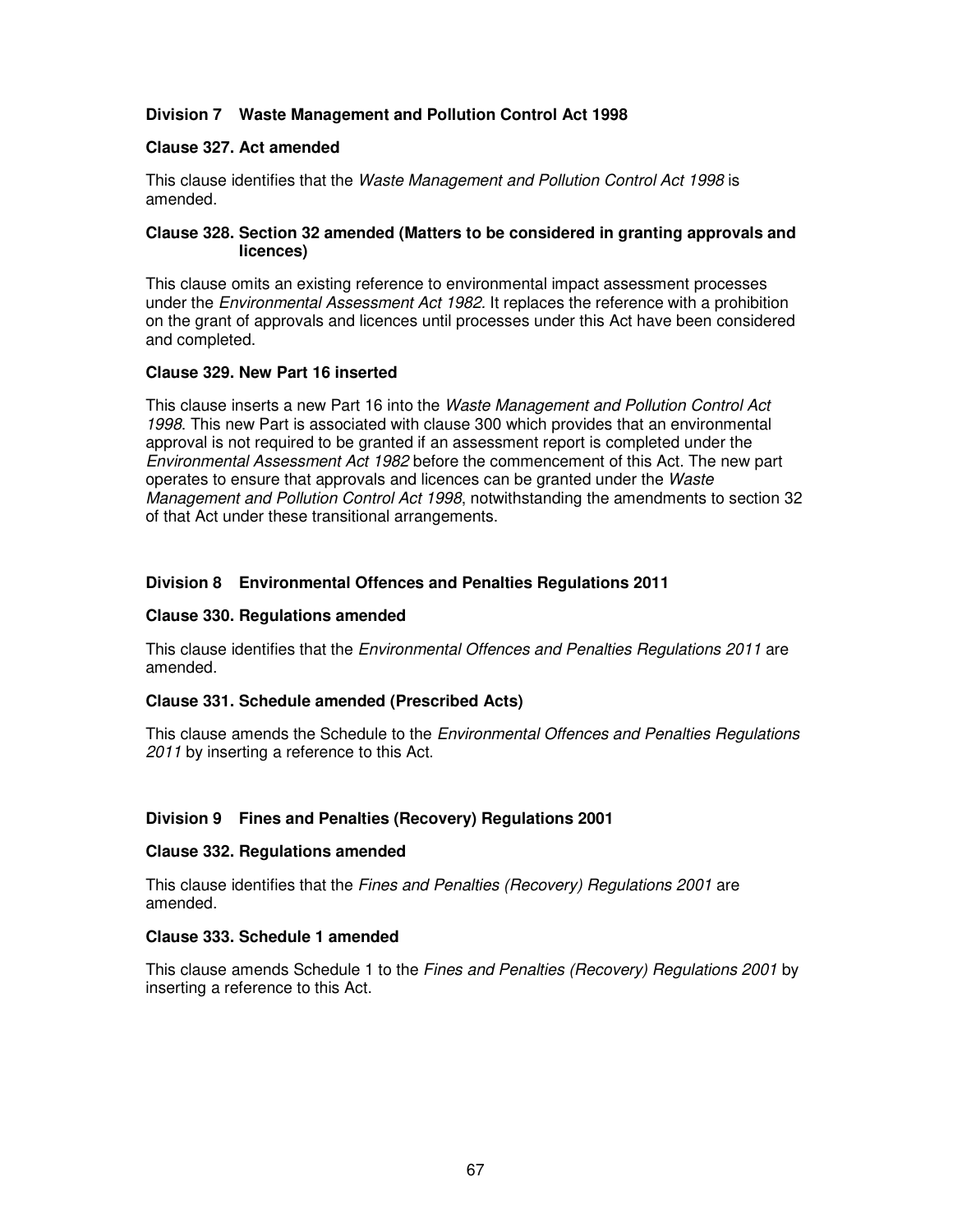# **Division 10 Northern Territory Aboriginal Sacred Sites Regulations 2004**

### **Clause 334. Regulations amended**

This clause identifies that the Northern Territory Aboriginal Sacred Sites Regulations 2004 are amended.

### **Clause 335. Schedule 1 amended (Guidelines for classifying applications)**

This clause omits an existing reference to environmental impact assessment processes under the Environmental Assessment Act 1982 and replaces it with a reference to this Act.

# **Division 11 Petroleum (Environment) Regulations 2016**

### **Clause 336. Regulations amended**

This clause identifies that the Petroleum (Environment) Regulations 2016 are amended.

# **Clause 337. Regulation 3 amended (Definitions)**

This clause omits certain definitions related to the environmental impact assessment process which make reference to the *Environmental Assessment Act 1982*.

### **Clause 338. Regulation 9 amended (Approval criteria for plan)**

This clause omits a reference to environmental impact assessment processes under the Environmental Assessment Act 1982 and replaces it with a prohibition on the approval of an environment management plan until processes under this Act have been considered and completed. It also makes other minor drafting amendments that are required to the regulation as a consequence of these changes.

# **Clause 339. Regulation 12 amended (Approval notice and statement of reasons)**

This clause omits references to obligations of the Minister which are associated with the outcomes of environmental impact assessment processes. These are no longer required as a consequence of the amendments to regulation 9.

#### **Clause 340. Regulation 13 amended (refusal notice and statement of reasons)**

This clause omits references to obligations of the Minister which are associated with the outcomes of environmental impact assessment processes. These are no longer required as a consequence of the amendments to regulation 9.

### **Clause 341. New Part 5 inserted**

This clause inserts a new Part 5 into the Petroleum (Environment) Regulations 2016. This new Part is associated with clause 300 which provides that an environmental approval is not required to be granted if an assessment report is completed under the Environmental Assessment Act 1982 before the commencement of this Act. The new part operates to ensure that environmental management plans can be approved under the Petroleum (Environment) Regulations 2016, notwithstanding the amendments to those Regulations under these transitional arrangements.